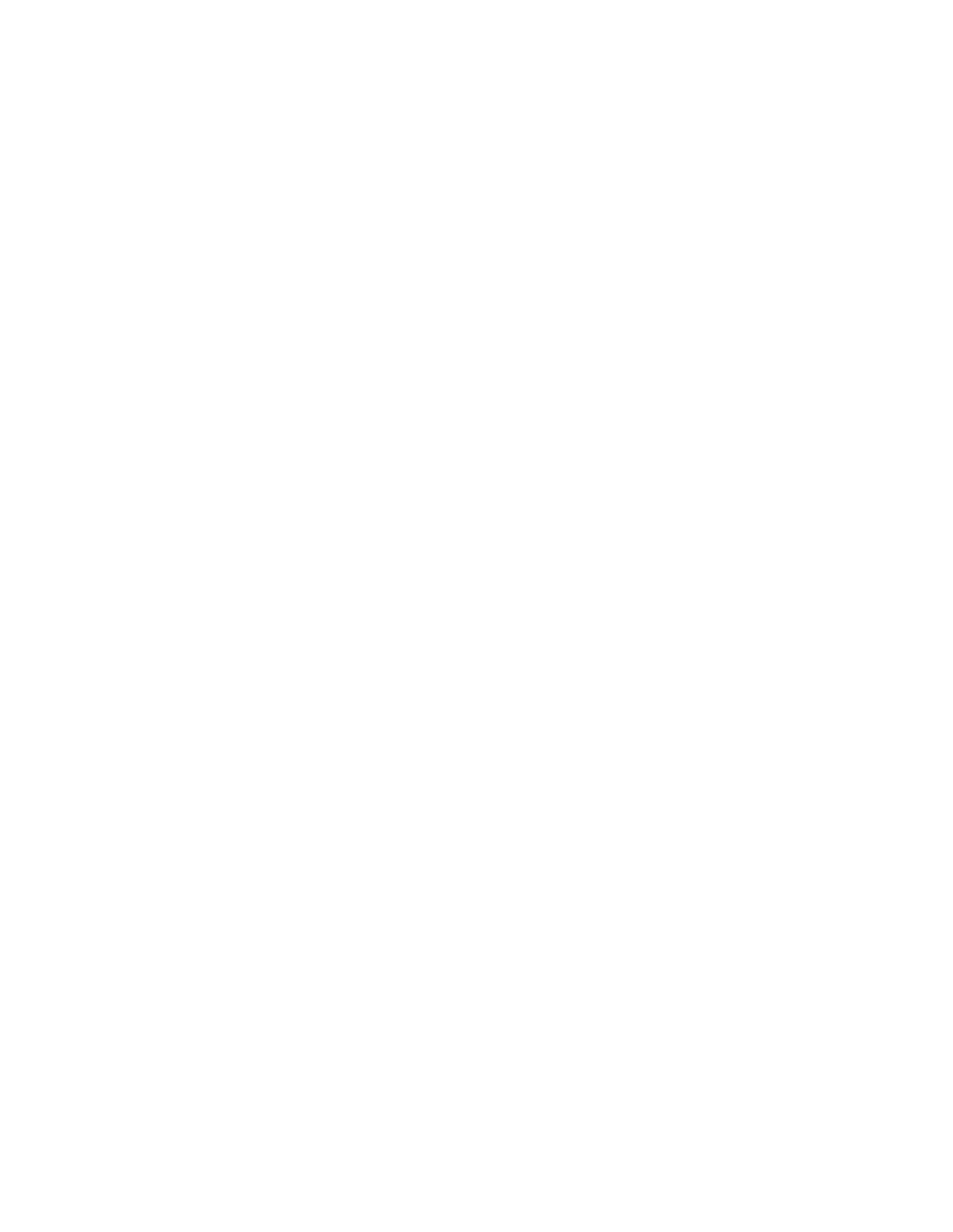SENATE BILL NO. 487–COMMITTEE ON REVENUE AND ECONOMIC DEVELOPMENT

### MARCH 27, 2017  $\mathcal{L}_\text{max}$

Referred to Committee on Revenue and Economic Development

SUMMARY—Revises provisions relating to sales of marijuana and related products. (BDR 32-818)

FISCAL NOTE: Effect on Local Government: May have Fiscal Impact. Effect on the State: Yes.

 $\sim$ EXPLANATION – Matter in *bolded italics* is new; matter between brackets **[**omitted material**]** is material to be omitted.

AN ACT relating to marijuana; revising provisions governing the excise taxes on sales of marijuana for medical purposes; imposing an excise tax on sales of marijuana and related products by a retail marijuana store; distributing the money raised by such excise taxes; requiring each marijuana establishment and medical marijuana establishment to submit to the Department of Taxation a report of information concerning the production and sale of marijuana; establishing limitations on the regulation and taxation of a marijuana establishment or medical marijuana establishment by a city, town or county; transferring responsibility for the regulation of medical marijuana establishments from the Division of Public and Behavioral Health of the Department of Health and Human Services to the Department of Taxation; providing for the issuance of additional medical marijuana establishment registration certificates; providing a penalty; and providing other matters properly relating thereto.

#### **Legislative Counsel's Digest:**

1 Existing law imposes an excise tax at the rate of 2 percent upon each wholesale sale of 2 marijuana by a cultivation facility, each wholesale sale of edible marijuana products or 3 marijuana-infused products by a facility for the production of edible marijuana products or 4 marijuana-infused products and each retail sale of marijuana, edible marijuana products or 5 marijuana-infused products by a medical marijuana dispensary. (NRS 372A.290) Existing law Existing law imposes an excise tax at the rate of 2 percent upon each wholesale sale of<br>marijuana by a cultivation facility, each wholesale sale of edible marijuana products or<br>marijuana-infused products by a facility for 7 a marijuana cultivation facility. (NRS 453D.500) **Section 9** of this bill: (1) increases the rate 8 of the excise tax on a wholesale sale of marijuana for medical use by a cultivation facility from 2 percent to 15 percent; (2) abolishes the excise tax on sales by a facility for the 10 production of edible marijuana products or marijuana-infused products or a medical marijuana 11 dispensary; and (3) imposes upon retail sales of marijuana or marijuana products by a retail 12 marijuana store an excise tax at the rate of 10 percent of the sales price of the marijuana or product. **Sections 1-8 and 10-14** of this bill make conforming changes. product. **Sections 1-8 and 10-14** of this bill make conforming changes.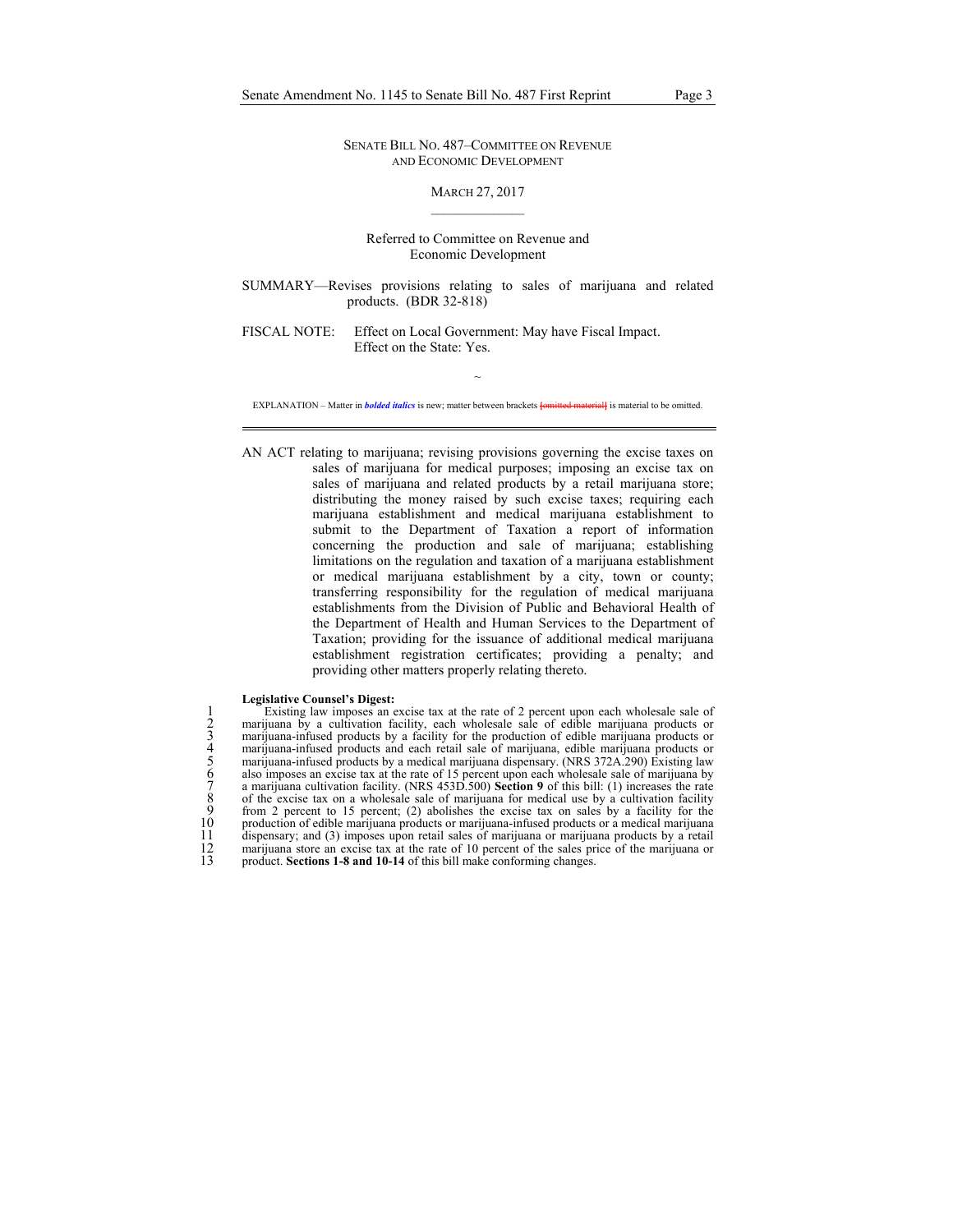14 **Section 3.5** of this bill requires each marijuana establishment and medical marijuana establishment to submit a report to the Department of Taxation that includes certain 15 establishment to submit a report to the Department of Taxation that includes certain information concerning the production and sale of marijuana by the establishment.<br>17 Existing law distributes 75 percent of the procee information concerning the production and sale of marijuana by the establishment.

17<br>
Existing law distributes 75 percent of the proceeds of the excise taxes on medical<br>
namelynama establishments to the State Distributive School Account in the State General Fund<br>
namelynama establishments. (NRS 372A.29 marijuana establishments to the State Distributive School Account in the State General Fund and 25 percent to pay the costs of the Division of Public and Behavioral Health of the 20 Department of Health and Human Services in carrying out the laws of this State relating to 21 medical marijuana establishments. (NRS 372A.290) Existing law also distributes the proceeds 22 of the excise tax on marijuana cultivation facilities to the Department of Taxation and each locality to pay for the costs of carrying out the laws of this State relating to recreational marijuana establishments, with any remainder to be deposited in the State Distributive School 25 Account in the State General Fund. (NRS 453D.510) **Section 9** of this bill revises the distribution of the proceeds of the excise tax imposed on wholesale sales of marijuana for 27 medical use by a cultivation facility to another medical marijuana establishment to be similar 28 to the distribution of the proceeds of the excise tax on a marijuana cultivation facility for the 29 retail sale of marijuana or marijuana products. **Section 9** also deems an amount of \$5,000,000 from such excise taxes in each fiscal year to be sufficient to pay the costs of local governments to carry out the provisions of state law relating to the sale of marijuana for 32 medical or other use. Finally, **section 9** distributes the proceeds of the excise tax on the retail 33 sale of marijuana to the **[**State Distributive School**]** Account **to Stabilize the Operation of the State Government, also known as the Rainy Day Fund, in the State General Fund.** 

**Sections 15 and 17.5-18.7** of this bill limit the regulations and license taxes that a city, town or county may impose on a marijuana establishment or medical marijuana establishment.

**Sections 20-56** of this bill transfer the responsibility for the regulation of medical marijuana establishments from the Division of Public and Behavioral Health of the Department of Health and Human Services to the Department of Taxation.

Section 30 of this bill requires the issuance of one medical marijuana establishment registration certificate for each incorporated city in a county whose population is less than 42 100,000 (currently all counties other than Clark and Washoe) and allows the Department of Taxation to accept applications for the issuance of such certificates: (1) if the application is accompanied by a letter from the incorporated city endorsing the issuance of the certificate; 45 and (2) on or before December 31, 2018, only from applicants who already hold a medical marijuana establishment registration certificate has been issued to a medical marijuana dispensary located in the incorporated cit 46 marijuana establishment registration certificate unless no medical marijuana establishment registration certificate has been issued to a medical marijuana dispensary located in the incorporated city. Section 30 also requires the issuance of a medical marijuana establishment registration certificate for at least one cultivation facility and at least one facility for the 50 production of edible marijuana products and marijuana-infused products in each county.

## THE PEOPLE OF THE STATE OF NEVADA, REPRESENTED IN SENATE AND ASSEMBLY, DO ENACT AS FOLLOWS:

1 **Section 1.** Chapter 372A of NRS is hereby amended by adding thereto the provisions set forth as sections 2, 3 and 3.5 of this act.<br>3 **Sec. 2.** "Retail marijuana store" has the meaning ascribed to it in NRS provisions set forth as sections 2, 3 and 3.5 of this act.

3 **Sec. 2.** *"Retail marijuana store" has the meaning ascribed to it in NRS*  4 *453D.030.*

5 **Sec. 3.** *1. "Sales price" means the total amount for which tangible*  6 *property is sold, valued in money, whether paid in money or otherwise, without* **any deduction on account of any of the following:<br>
(a) The cost of the property sold.** any deduction on account of any of the following:

8 *(a) The cost of the property sold.* 

9 *(b) The cost of materials used, labor or service cost, interest charged, losses*  10 *or any other expenses.* 

- 11 *(c) The cost of transportation of the property before its purchase.*
- 12 *2. The total amount for which property is sold includes all of the following:*
- 13 *(a) Any services that are a part of the sale.*
- 14 *(b) Any amount for which credit is given to the purchaser by the seller.*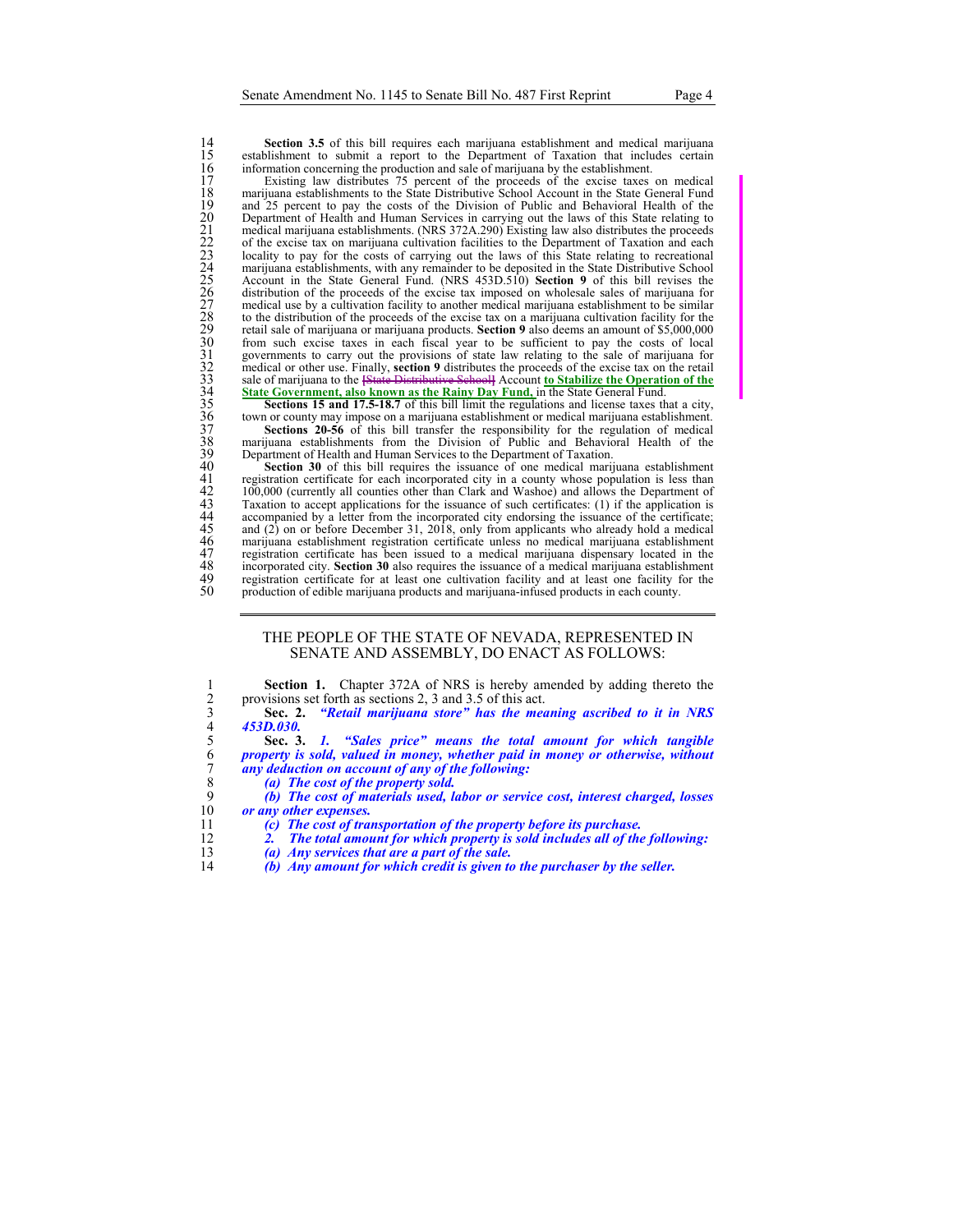<sup>3</sup>. "Sales price" does not include any of the following:<br>
<sup>2</sup> (a) Cash discounts allowed and taken on sales.<br>
<sup>3</sup> (b) The amount charged for property returned by custo<br>
<sup>4</sup> amount charged therefor is refunded either in ca *(a) Cash discounts allowed and taken on sales. (b) The amount charged for property returned by customers when the entire*  amount charged therefor is refunded either in cash or credit, except that this *exclusion does not apply in any instance when the customer, to obtain the refund,*  is required to purchase other property at a price greater than the amount charged *for the property that is returned. (c) The amount of any tax, not including any manufacturers' or importers' excise tax, imposed by the United States upon or with respect to retail sales,*  whether *imposed upon the retailer or the consumer*. **Sec. 3.5.** *1. Each cultivation facility and each marijuana cultivation facility shall submit a report to the Department that includes the following information, reported separately for each calendar month included in the report: (a) The current production of the cultivation facility or marijuana cultivation*  facility; *(b) Sales by product type; (c) Prices by product type; and (d) Such other information as the Department may require. 2. Each facility for the production of edible marijuana products or marijuana-infused products and each marijuana product manufacturing facility shall submit a report to the Department that includes the following information, reported separately for each calendar month included in the report: (a) The amount of marijuana purchased; (b) The amount of edible marijuana products, marijuana-infused products and marijuana products produced; (c) Sales by product type; (d) Prices by product type; and (e) Such other information as the Department may require. 3. Each medical marijuana dispensary and each retail marijuana store shall submit a report to the Department that includes the following information, reported separately for each calendar month included in the report: (a) The amount of marijuana purchased by the dispensary or store from cultivation facilities, marijuana cultivation facilities, facilities for the production of edible marijuana products or marijuana-infused products or marijuana product manufacturing facilities; (b) Sales to consumers by product type; (c) Prices by product type; and (d) Such other information as the Department may require. 4. The Department shall adopt regulations prescribing the frequency of the reports required pursuant to this section which must be submitted not less frequently than quarterly and not more frequently than monthly. 5. As used in this section: (a) "Cultivation facility" has the meaning ascribed to it in NRS 453A.056. (b) "Edible marijuana products" has the meaning ascribed to it in NRS 453A.101. (c) "Facility for the production of edible marijuana products or marijuana-infused products" has the meaning ascribed to it in NRS 453A.105. (d) "Marijuana cultivation facility" has the meaning ascribed to it in NRS 453D.030. (e) "Marijuana product manufacturing facility" has the meaning ascribed to it in NRS 453D.030. (f) "Marijuana products" has the meaning ascribed to it in NRS 453D.030.*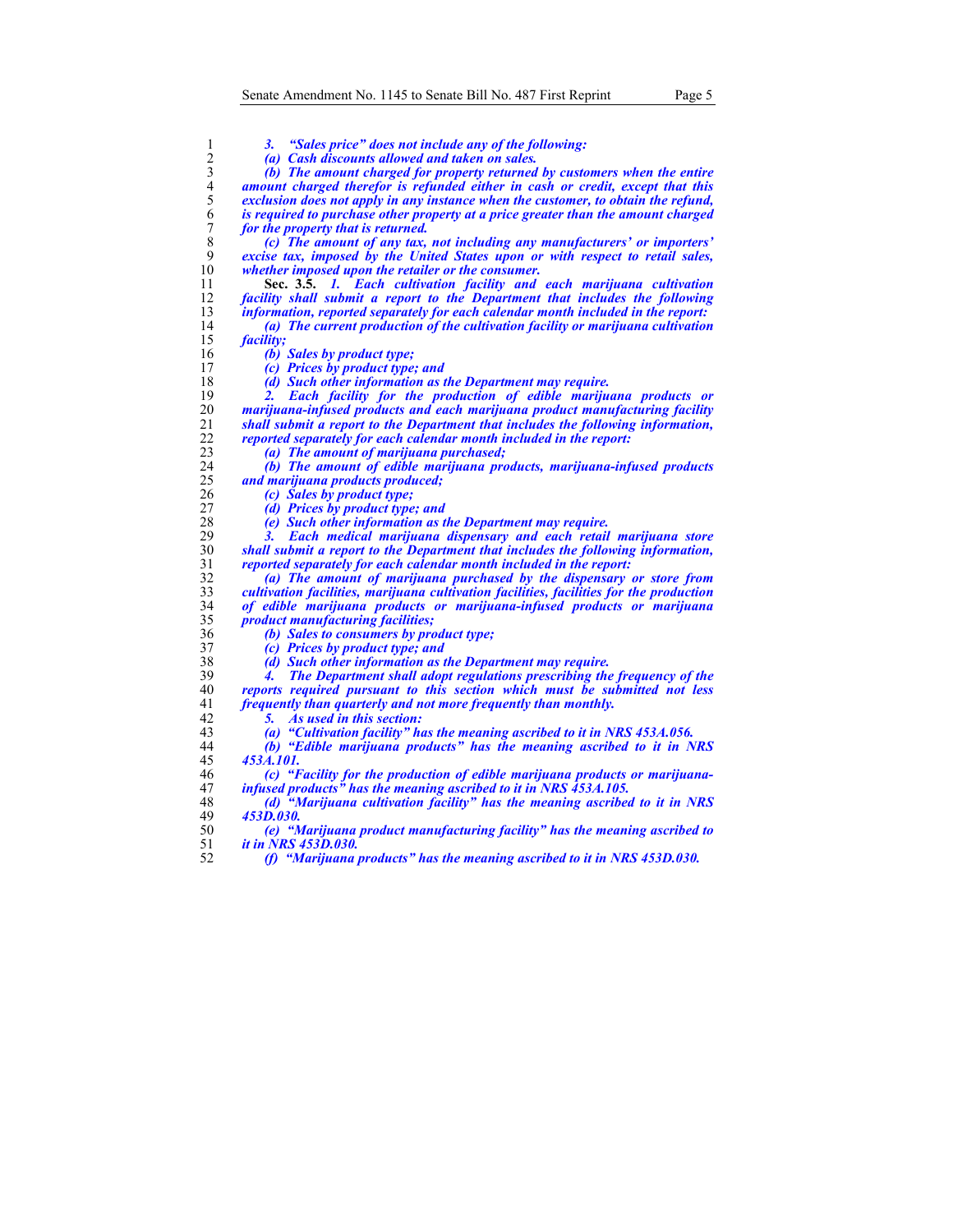(g) "Marijuana-infused products" has the meaning ascribed to it in NRS<br>
2 453A.112.<br>
(h) "Medical marijuana dispensary" has the meaning ascribed to it in NRS<br>
4 453A.115.<br>
5 Sec. 4. NRS 372A.200 is hereby amended to read a 2 *453A.112.* 

3 *(h) "Medical marijuana dispensary" has the meaning ascribed to it in NRS*  4 *453A.115.*

5 **Sec. 4.** NRS 372A.200 is hereby amended to read as follows:

6 372A.200 As used in NRS 372A.200 to 372A.380, inclusive, *and sections 2*  7 **and 3 of this act,** unless the context otherwise requires, the words and terms defined in NRS 372A.210 to 372A.250, inclusive, and sections 2 and 3 of this act 8 defined in NRS 372A.210 to 372A.250, inclusive, *and sections 2 and 3 of this act*  9 have the meanings ascribed to them in those sections.<br>10 **Sec. 5.** NRS 372A.220 is hereby amended to re

Sec. 5. NRS 372A.220 is hereby amended to read as follows:

11 372A.220 "Excise tax on **[**medical**]** marijuana" means any of the excise taxes 12 imposed by NRS 372A.290.<br>13 **Sec. 6.** NRS 372A.250

**Sec. 6.** NRS 372A.250 is hereby amended to read as follows:

14 372A.250 "Taxpayer" means a:

15 1. Cultivation facility; *or*

16 2. **[Facility for the production of edible marijuana products or marijuana-**<br>17 **infused products: or** infused products; or

18 3. Medical marijuana dispensary.**]** *Retail marijuana store.* 

19 **Sec. 7.** NRS 372A.260 is hereby amended to read as follows:<br>20 372A.260 The provisions of chapter 360 of NRS relating t 20 372A.260 The provisions of chapter 360 of NRS relating to the payment,<br>21 collection, administration and enforcement of taxes, including, without limitation, 21 collection, administration and enforcement of taxes, including, without limitation,<br>22 any provisions relating to the imposition of penalties and interest, shall be deemed 22 any provisions relating to the imposition of penalties and interest, shall be deemed<br>23 bo apply to the payment, collection, administration and enforcement of the excise to apply to the payment, collection, administration and enforcement of the excise 24 tax on **[**medical] marijuana to the extent that those provisions do not conflict with the provisions of NRS 372A.200 to 372A.380, inclusive  $\frac{1}{11}$ , and sections 2 and 3 25 the provisions of NRS 372A.200 to 372A.380, inclusive  $\frac{1}{11}$ *, and sections 2 and 3* 26 of this act. 26 *of this act.* 

27 **Sec. 8.** NRS 372A.280 is hereby amended to read as follows:<br>28 372A.280 1. To verify the accuracy of any return filed by 28 372A.280 1. To verify the accuracy of any return filed by a taxpayer or, if no return is filed, to determine the amount required to be paid, the Department, or 29 no return is filed, to determine the amount required to be paid, the Department, or any person authorized in writing by the Department, may examine the books. 30 any person authorized in writing by the Department, may examine the books, papers and records of any person who may be liable for the excise tax on  $\{$  medical 31 papers and records of any person who may be liable for the excise tax on  $\{$ <del>medical</del> $\}$  marijuana.

32 marijuana. 33 2. Any person who may be liable for the excise tax on **[**medical**]** marijuana and who keeps outside of this State any books, papers and records relating thereto 35 shall pay to the Department an amount equal to the allowance provided for state 36 officers and employees generally while traveling outside of the State for each day 37 or fraction thereof during which an employee of the Department is engaged in examining those documents, plus any other actual expenses incurred by the 38 examining those documents, plus any other actual expenses incurred by the employee while he or she is absent from his or her regular place of employment to 40 examine those documents.

41 **Sec. 9.** NRS 372A.290 is hereby amended to read as follows:<br>42 372A.290 1. An excise tax is hereby imposed on each whole

42 372A.290 1. An excise tax is hereby imposed on each wholesale sale in this State of marijuana by a cultivation facility to another medical marijuana 44 establishment at the rate of **[**2**]** *15* percent of the **[**sales price**]** *fair market value at*  45 *wholesale* of the marijuana. The excise tax imposed pursuant to this subsection is the obligation of the cultivation facility. the obligation of the cultivation facility.

47 2. An excise tax is hereby imposed on each **[wholesale sale in this State of** 48 edible marijuana products or marijuana infused products by a facility for the 48 edible marijuana products or marijuana-infused products by a facility for the<br>49 production of edible marijuana products or marijuana-infused products to another production of edible marijuana products or marijuana-infused products to another 50 medical marijuana establishment at the rate of 2 percent of the sales price of those 51 products. The excise tax imposed pursuant to this subsection is the obligation of the 52 facility for the production of edible marijuana products or marijuana-infused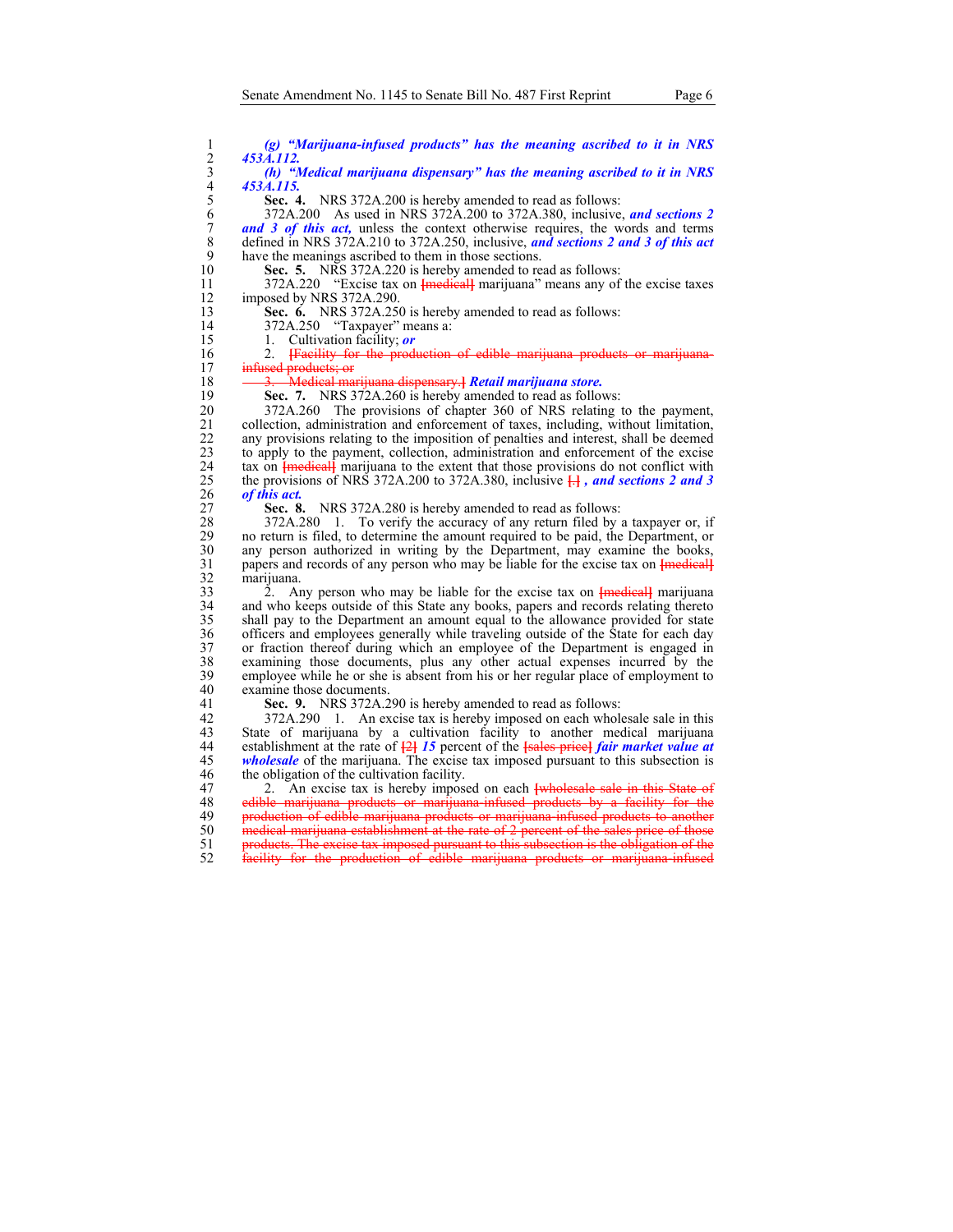1 products which sells the edible marijuana products or marijuana-infused products to the other medical marijuana establishment. 3. An excise tax is hereby imposed on each retail sale in this State of marijuana, edible marijuana products or marijuana-infused products by a medical 5 marijuana dispensary at the rate of 2 percent of the sales price of the marijuana, 6 edible marijuana products or marijuana-infused products. The excise tax imposed 7 pursuant to this subsection:<br>8  $\frac{1}{2}$  (a) Is the obligation of t 8  $\left(-\frac{a}{b}\right)$  Is the obligation of the medical marijuana dispensary.<br>9  $\left(-\frac{b}{b}\right)$  Is separate from and in addition to any general state of  $9 \leftarrow (b)$  Is separate from and in addition to any general state and local sales and use 10 taxes that apply to retail sales of tangible personal property. taxes that apply to retail sales of tangible personal property.  $11 \left( c \right)$  Must be considered part of the total retail price to which general state and 12 local sales and use taxes apply.<br>13 – 4. **Ferming and State in this State** 13 4.**]** *retail sale in this State of marijuana or marijuana products by a retail*  14 *marijuana store at the rate of 10 percent of the sales price of the marijuana or*  marijuana products. The excise tax imposed pursuant to this subsection: 16 *(a) Is the obligation of the retail marijuana store.*  17 *(b) Is separate from and in addition to any general state and local sales and*  18 *use taxes that apply to retail sales of tangible personal property.*  19 **3.** The revenues collected from the excise  $\frac{1}{4}$  **faxes**  $\frac{1}{4}$  *tax* imposed pursuant to  $\frac{1}{2}$  **f**  $\frac{1}{4}$  **f**  $\frac{1}{4}$  **f**  $\frac{1}{4}$  **f**  $\frac{1}{4}$  **f**  $\frac{1}{4}$  **f**  $\frac{1}{4}$  **f**  $\frac{1}{4}$  **f**  $\frac{1}{4}$ **Example 5 Islams Example 20 and 3** and 3 and 3 and 5 and 5 and 5 and 5 and 5 and 5 and 5 and 5 and 5 and 5 and 5 and 5 and 5 and 5 and 5 and 5 and 5 and 5 and 5 and 5 and 5 and 5 and 5 and 5 and 5 and 5 and 5 and 5 and 21 (a) **[**Seventy-five percent must be paid over as collected to the State Treasurer 22 to be deposited to the credit of the State Distributive School Account in the State<br>23 General Fund.] To the Department and to local governments in an amount 23 General Fund.**]** *To the Department and to local governments in an amount*  24 *determined to be necessary by the Department to pay the costs of the Department*  and local governments in carrying out the provisions of chapter 453A of NRS; 26 *and* 27 (b) **[**Twenty-five percent must be expended to pay the costs of the Division of 28 Public and Behavioral Health of the Department of Health and Human Services in 29 carrying out the provisions of NRS 453A.320 to 453A.370, inclusive. 30 <del>5.]</del> *If any money remains after the revenues are distributed pursuant to paragraph (a), to the State Treasurer to be deposited to the credit of the State* 31 *paragraph (a), to the State Treasurer to be deposited to the credit of the State*  32 *Distributive School Account in the State General Fund.*  33 *4. For the purpose of subsection 3 and NRS 453D.510, a total amount of*  34 *\$5,000,000 of the revenues collected from the excise tax imposed pursuant to*  35 *subsection 1 and the excise tax imposed pursuant to NRS 453D.500 in each fiscal*  36 *year shall be deemed sufficient to pay the costs of all local governments to carry*  37 *out the provisions of chapters 453A and 453D of NRS. The Department shall, by*  38 *regulation, determine the manner in which local governments may be reimbursed*  39 *for the costs of carrying out the provisions of chapters 453A and 453D of NRS.*  40 *5. The revenues collected from the excise tax imposed pursuant to*  41 *subsection 2 must be paid over as collected to the State Treasurer to be deposited* 

42 **to the credit of the <del>[State Distributive School]</del> Account <u>to Stabilize the Operation</u> 43 of the State Government created in the State General Fund <del>I.</del> pursuant to NRS** 43 *of the State Government created in the State General Fund [.] pursuant to NRS*  44 *353.288.*

45 *6.* As used in this section:

46 (a) **[**"Edible marijuana products" has the meaning ascribed to it in NRS 47  $453A.101$ .<br>48  $\longrightarrow$  (b) "M

48 (b) "Marijuana-infused**]** *"Local government" has the meaning ascribed to it*  49 *in NRS 360.640.* 

50 *(b) "Marijuana* products" has the meaning ascribed to it in NRS **[**453A.112.**]** 51 *453D.030.*

52 (c) "Medical marijuana establishment" has the meaning ascribed to it in NRS 53 453A.116.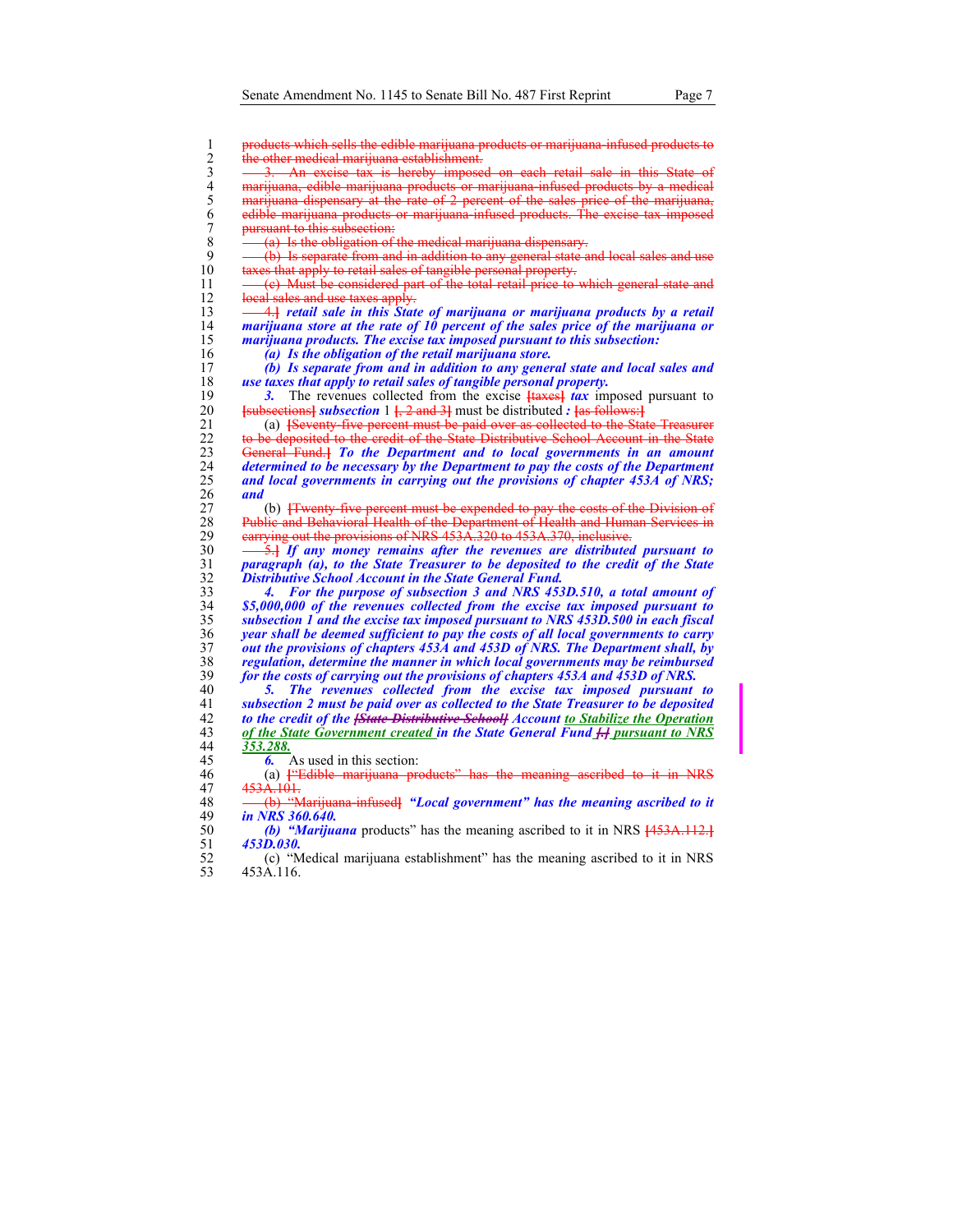| 1                | <b>Sec. 10.</b> NRS 372A.300 is hereby amended to read as follows:                         |
|------------------|--------------------------------------------------------------------------------------------|
| $\overline{c}$   | 372A.300 If the Department determines that the excise tax on Finedical                     |
| $\mathfrak{Z}$   | marijuana or any penalty or interest has been paid more than once or has been              |
| $\overline{4}$   | erroneously or illegally collected or computed, the Department shall set forth that        |
| 5                | fact in the records of the Department and certify to the State Board of Examiners          |
| 6                | the amount collected in excess of the amount legally due and the person from               |
| $\boldsymbol{7}$ | whom it was collected or by whom it was paid. If approved by the State Board of            |
| $\,$ 8 $\,$      | Examiners, the excess amount collected or paid must, after being credited against          |
| 9                | any amount then due from the person in accordance with NRS 360.236, be                     |
| 10               | refunded to the person or his or her successors in interest.                               |
| 11               | Sec. 11. NRS 372A.310 is hereby amended to read as follows:                                |
| 12               | 372A.310 1. Except as otherwise provided in NRS 360.235 and 360.395:                       |
| 13               | (a) No refund of the excise tax on $\frac{1}{2}$ medical marijuana may be allowed unless a |
| 14               | claim for refund is filed with the Department within 3 years after the last day of the     |
| 15               | month following the month for which the overpayment was made.                              |
| 16               | (b) No credit may be allowed after the expiration of the period specified for              |
| 17               | filing claims for refund unless a claim for credit is filed with the Department within     |
| 18               | that period.                                                                               |
| 19               | Each claim must be in writing and must state the specific grounds upon<br>2.               |
| 20               | which the claim is founded.                                                                |
| 21               | 3. The failure to file a claim within the time prescribed in subsection 1                  |
| 22               | constitutes a waiver of any demand against the State on account of any                     |
| 23               | overpayment.                                                                               |
| 24               | Sec. 12. NRS 372A.320 is hereby amended to read as follows:                                |
| 25               | 372A.320 1. Except as otherwise provided in subsection 2, NRS 360.320 or                   |
| 26               | any other specific statute, interest must be paid upon any overpayment of the excise       |
| 27               | tax on <b>{medical}</b> marijuana at the rate set forth in, and in accordance with the     |
| 28               | provisions of, NRS 360.2937.                                                               |
| 29               | If the Department determines that any overpayment has been made<br>2.                      |
| 30               | intentionally or by reason of carelessness, the Department shall not allow any             |
| 31               | interest on the overpayment.                                                               |
| 32               | Sec. 13. NRS 372A.360 is hereby amended to read as follows:                                |
| 33               | 372A.360 1. No injunction, writ of mandate or other legal or equitable                     |
| 34               | process may issue in any suit, action or proceeding in any court against this State or     |
| 35               | against any officer of the State to prevent or enjoin the collection of the excise tax     |
| 36               | on <b>{medical}</b> marijuana or any amount of tax, penalty or interest required to be     |
| 37               | collected.                                                                                 |
| 38               | 2. No suit or proceeding, including, without limitation, a proceeding for                  |
| 39               | judicial review, may be maintained in any court for the recovery of any amount             |

40 alleged to have been erroneously or illegally determined or collected unless a claim for refund or credit has been filed within the time prescribed in NRS 372A.310. 41 for refund or credit has been filed within the time prescribed in NRS 372A.310.<br>42 **Sec. 14.** NRS 372A.370 is hereby amended to read as follows:

42 **Sec. 14.** NRS 372A.370 is hereby amended to read as follows:<br>43 372A.370 1. A person shall not, with intent to defraud the

43 372A.370 1. A person shall not, with intent to defraud the State or evade<br>44 payment of the excise tax on <del>Imedicall</del> marijuana or any part of the tax: 44 payment of the excise tax on **[**medical] marijuana or any part of the tax:<br>45 (a) Make, cause to be made or permit to be made any false or fraud

45 (a) Make, cause to be made or permit to be made any false or fraudulent return or declaration or false statement in any return or declaration. or declaration or false statement in any return or declaration.

47 (b) Make, cause to be made or permit to be made any false entry in books, 48 records or accounts.<br>49 (c) Keep, cause

(c) Keep, cause to be kept or permit to be kept more than one set of books, 50 records or accounts.<br>51 2. Any person

51 2. Any person who violates the provisions of subsection 1 is guilty of a gross misdemeanor.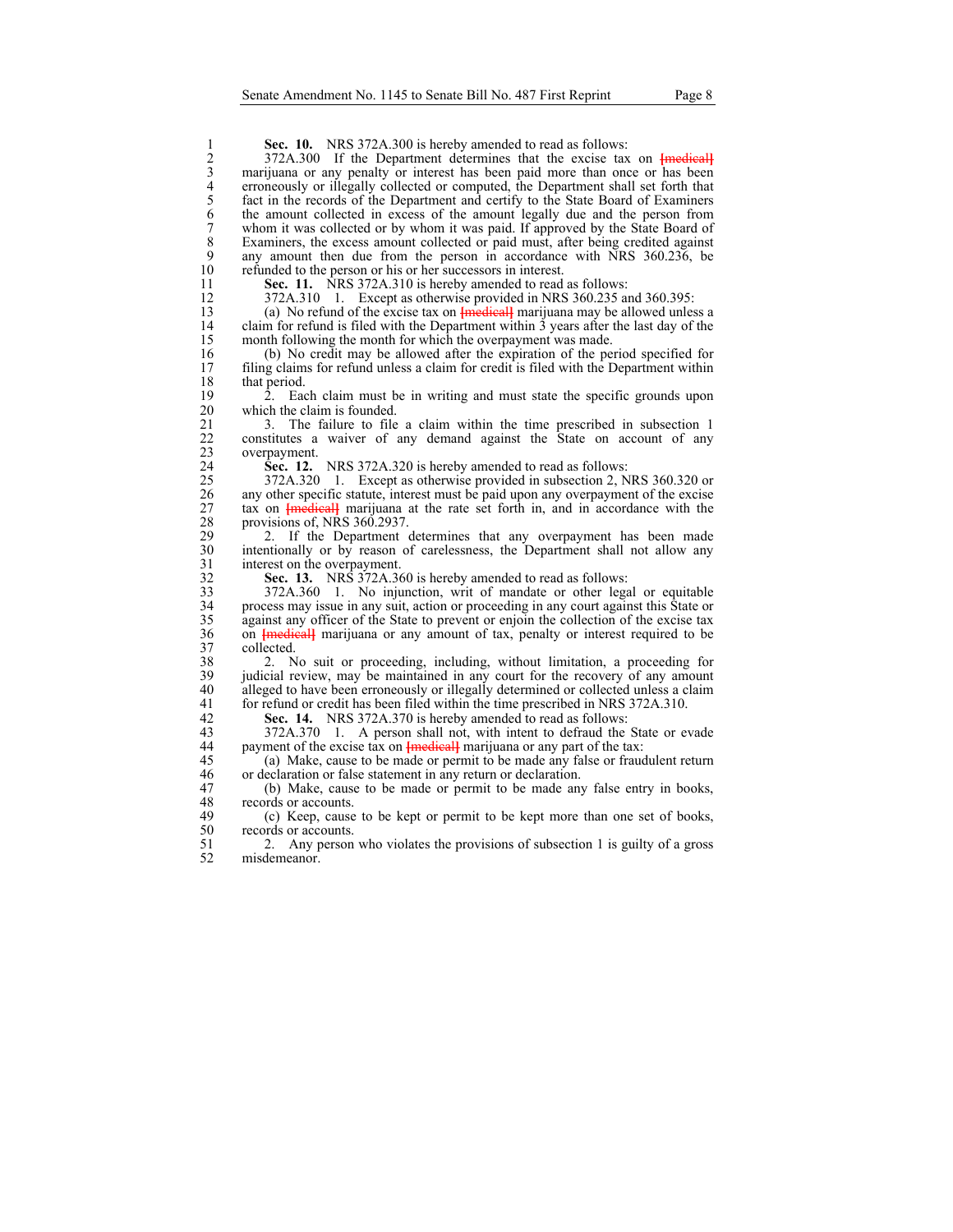section to read as follows:

**Sec. 15.** Chapter 244 of NRS is hereby amended by adding thereto a new<br>
2 section to read as follows:<br>
1. *Except as otherwise provided in this section, a board of county*<br>
2 commissioners shall not fix, impose or colle *1. Except as otherwise provided in this section, a board of county commissioners shall not fix, impose or collect a license tax for revenue or for regulation, or for both revenue and regulation, on a marijuana establishment or medical marijuana establishment located in the county.* 

*2. Except as otherwise provided in subsection 3, a board of county commissioners may fix, impose and collect a license tax for revenue or for regulation, or for both revenue and regulation, on a marijuana establishment or medical marijuana establishment located in the county outside of the limits of*  incorporated cities and towns as a:

*(a) Flat fee; (b) Percentage of the gross revenue of the marijuana establishment or medical marijuana establishment; or* 

*(c) Combination of a flat fee and a percentage of gross revenue of the marijuana establishment or medical marijuana establishment.* 

*3. The total amount of a license tax imposed on a marijuana establishment or medical marijuana establishment pursuant to subsection 2, regardless of whether the license tax is imposed in the form described in paragraph (a), (b) or (c) of subsection 2, must not exceed 3 percent of the gross revenue of the marijuana establishment or medical marijuana establishment, as applicable.* 

*4. In addition to any amount of money collected as a license tax pursuant to*  subsection 2, a board of county commissioners may fix, impose and collect:

*(a) Any fees required pursuant to chapter 278 of NRS;* 

*(b) A one-time flat fee for an application for the issuance of a business license for a marijuana establishment or medical marijuana establishment located in the county outside of the limits of incorporated cities and towns in an amount that does not exceed any similar fee imposed on a business pursuant to this chapter and chapter 369 of NRS; and* 

*(c) A licensing tax for a business activity engaged in by a marijuana establishment or medical marijuana establishment located in the county outside of the limits of incorporated cities and towns for which registration pursuant to chapter 453A of NRS or licensing pursuant to chapter 453D of NRS is not required only if:* 

*(1) The board of county commissioners is granted the authority to require such a license by some other provision of law; and* 

*(2) The amount of the licensing tax does not exceed the amount imposed by the board of county commissioners on other similar businesses.* 

*5. A board of county commissioners shall not enact or enforce any ordinance which is more restrictive than or conflicts with a law or regulation of this State relating to:* 

*(a) The packaging, labeling, testing, dosage or potency of marijuana, edible marijuana products, marijuana products or marijuana-infused products;* 

*(b) The kinds of edible marijuana products, marijuana products and marijuana-infused products authorized to be sold pursuant to chapters 453A and 453D of NRS and any regulations adopted pursuant to chapter 453A of NRS;* 

*(c) The use of pesticides in the cultivation of marijuana;* 

*(d) The tracking of marijuana from seed to sale; (e) The transportation of marijuana, edible marijuana products, marijuana products or marijuana-infused products other than the direct transportation of marijuana, edible marijuana products, marijuana products or marijuana-infused products to a consumer and a requirement to notify the county of any*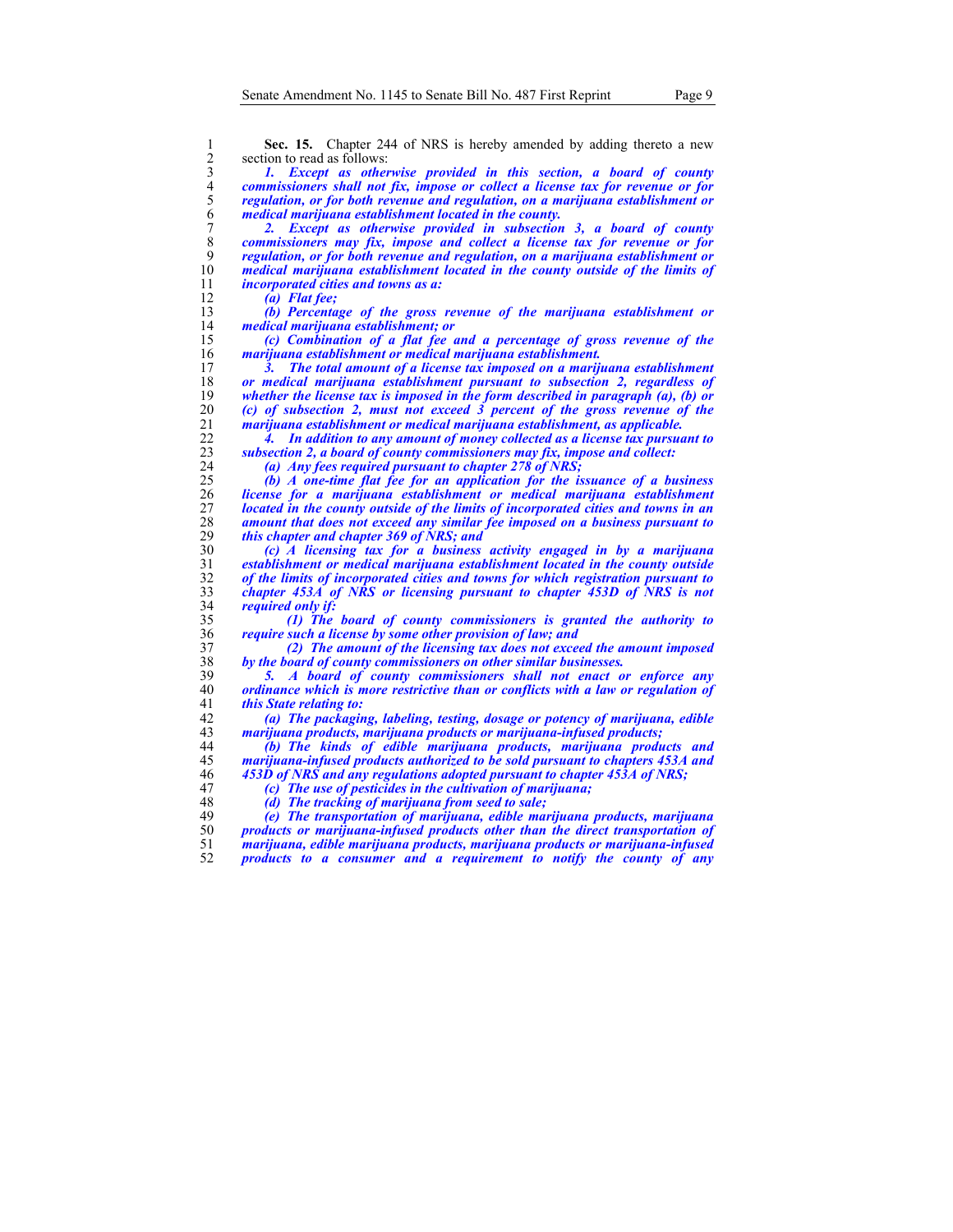$\frac{15}{16}$ 

 $\frac{18}{19}$ 

 $\frac{42}{43}$ 

| 1                         | transportation of marijuana, edible marijuana products, marijuana products or                                                 |
|---------------------------|-------------------------------------------------------------------------------------------------------------------------------|
| $\overline{2}$            | <i>marijuana-infused products;</i>                                                                                            |
| $\mathfrak{Z}$            | (f) The issuance or verification of a registry identification card, letter of                                                 |
| $\overline{4}$            | <i>approval or written documentation;</i>                                                                                     |
| 5                         | (g) The training or certification of medical marijuana establishment agents                                                   |
| 6                         | or employees of a marijuana establishment; or                                                                                 |
| $\tau$                    | $(h)$ The creation or maintenance of a registry or other system to obtain and                                                 |
| 8                         | track information relating to customers of marijuana establishments or holders                                                |
| 9                         | of a registry identification card or letter of approval.                                                                      |
| 10                        | A person who obtains a business license described in this section is                                                          |
| 11                        | subject to all other licensing and permitting requirements of the State and any                                               |
| 12                        | other counties and cities in which the person does business.                                                                  |
| 13                        | As used in this section:<br>7.                                                                                                |
| 14                        | (a) "Edible marijuana products" has the meaning ascribed to it in NRS                                                         |
| 15                        | 453A.101.                                                                                                                     |
| 16                        | (b) "Letter of approval" has the meaning ascribed to it in NRS 453A.109.                                                      |
| 17                        | (c) "Marijuana establishment" has the meaning ascribed to it in NRS                                                           |
| 18                        | 453D.030.                                                                                                                     |
| 19<br>20                  | (d) "Marijuana products" has the meaning ascribed to it in NRS 453D.030.                                                      |
| 21                        | (e) "Marijuana-infused products" has the meaning ascribed to it in NRS<br>453A.112.                                           |
| 22                        | (f) "Medical marijuana establishment" has the meaning ascribed to it in                                                       |
| 23                        | NRS 453A.116.                                                                                                                 |
| 24                        | (g) "Medical marijuana establishment agent" has the meaning ascribed to it                                                    |
| 25                        | in NRS 453A.117.                                                                                                              |
| 26                        | (h) "Registry identification card" has the meaning ascribed to it in NRS                                                      |
| 27                        | 453A.140.                                                                                                                     |
| 28                        | (i) "Written documentation" has the meaning ascribed to it in NRS                                                             |
| 29                        | 453A.170.                                                                                                                     |
| 30                        | Sec. 16.<br>(Deleted by amendment.)                                                                                           |
| 31                        | Sec. 17. (Deleted by amendment.)                                                                                              |
| 32                        | NRS 244.335 is hereby amended to read as follows:<br>Sec. 17.5.                                                               |
| 33                        | 1. Except as otherwise provided in subsections 2, 3 and 4, and NRS<br>244.335                                                 |
| 34                        | 244.33501, <i>and section 15 of this act</i> , a board of county commissioners may:                                           |
| 35                        | (a) Except as otherwise provided in NRS 244.331 to 244.3345, inclusive,                                                       |
| 36                        | 598D.150 and 640C.100, regulate all character of lawful trades, callings, industries,                                         |
| 37                        | occupations, professions and business conducted in its county outside of the limits                                           |
| 38                        | of incorporated cities and towns.                                                                                             |
| 39                        | (b) Except as otherwise provided in NRS 244.3359 and 576.128, fix, impose                                                     |
| 40                        | and collect a license tax for revenue or for regulation, or for both revenue and                                              |
| 41                        | regulation, on such trades, callings, industries, occupations, professions and                                                |
| 42                        | business.                                                                                                                     |
| 43                        | The county license boards have the exclusive power in their respective<br>2.                                                  |
| 44                        | counties to regulate entertainers employed by an entertainment by referral service                                            |
| 45                        | and the business of conducting a dancing hall, escort service, entertainment by                                               |
| 46                        | referral service or gambling game or device permitted by law, outside of an                                                   |
| 47                        | incorporated city. The county license boards may fix, impose and collect license                                              |
| 48                        | taxes for revenue or for regulation, or for both revenue and regulation, on such                                              |
| 49<br>$\epsilon$ $\alpha$ | employment and businesses.<br>a concert contains and whether a contains that a concertainty of the<br>$\Lambda$ board of comp |
|                           |                                                                                                                               |

50 3. A board of county commissioners shall not require that a person who is 51 licensed as a contractor pursuant to chapter 624 of NRS obtain more than one 52 license to engage in the business of contracting or pay more than one license tax 53 related to engaging in the business of contracting, regardless of the number of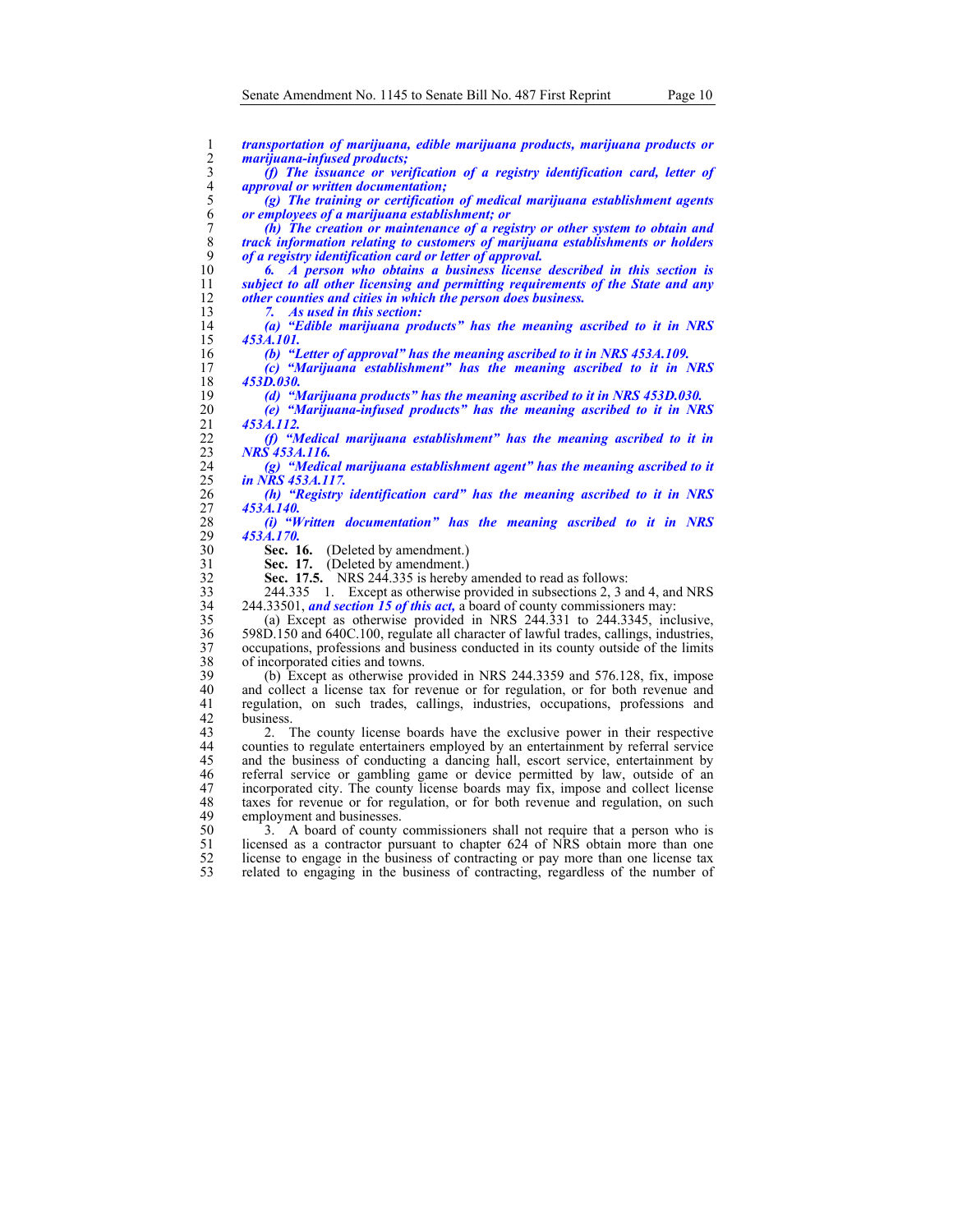2 classifications or subclassifications of licensing for which the person is licensed<br>2 pursuant to chapter 624 of NRS.<br>4. The board of county commissioners or county license board shall not<br>4 require a person to obtain a pursuant to chapter 624 of NRS.

3 4. The board of county commissioners or county license board shall not 4 require a person to obtain a license or pay a license tax on the sole basis that the person is a professional. As used in this subsection, "professional" means a person who:<br>
(a) Holds a license, certificate, registratio 5 person is a professional. As used in this subsection, "professional" means a person who:

7 (a) Holds a license, certificate, registration, permit or similar type of 8 authorization issued by a regulatory body as defined in NRS 622.060 or who is regulated pursuant to the Nevada Supreme Court Rules; and 9 regulated pursuant to the Nevada Supreme Court Rules; and 10 (b) Practices his or her profession for any type of

10 (b) Practices his or her profession for any type of compensation as an employee.

12 5. The county license board shall provide upon request an application for a<br>13 state business registration pursuant to chapter 76 of NRS. No license to engage in state business registration pursuant to chapter 76 of NRS. No license to engage in 14 any type of business may be granted unless the applicant for the license:<br>15 (a) Signs an affidavit affirming that the business has complie

15 (a) Signs an affidavit affirming that the business has complied with the 16 provisions of chapter 76 of NRS; or<br>17 (b) Provides to the county licer

17 (b) Provides to the county license board the business identification number of 18 the applicant assigned by the Secretary of State pursuant to NRS 225.082 which the county may use to validate that the applicant is currently in good standing with the 19 county may use to validate that the applicant is currently in good standing with the 20 State and has complied with the provisions of chapter 76 of NRS. State and has complied with the provisions of chapter 76 of NRS.

21 6. No license to engage in business as a seller of tangible personal property may be granted unless the applicant for the license: 22 may be granted unless the applicant for the license:<br>23 (a) Presents written evidence that:

(a) Presents written evidence that:

24 (1) The Department of Taxation has issued or will issue a permit for this activity, and this evidence clearly identifies the business by name; or 25 activity, and this evidence clearly identifies the business by name; or (2) Another regulatory agency of the State has issued or will

26 (2) Another regulatory agency of the State has issued or will issue a license 27 required for this activity; or 28 (b) Provides to the cou

28 (b) Provides to the county license board the business identification number of the applicant assigned by the Secretary of State pursuant to NRS 225.082 which the 29 the applicant assigned by the Secretary of State pursuant to NRS 225.082 which the county may use to validate that the applicant is currently in good standing with the 30 county may use to validate that the applicant is currently in good standing with the State and has complied with the provisions of paragraph  $(a)$ . State and has complied with the provisions of paragraph (a).

32 7. Any license tax levied for the purposes of NRS 244.3358 or 244A.597 to 33 244A.655, inclusive, constitutes a lien upon the real and personal property of the business upon which the tax was levied until the tax is paid. The lien has the same business upon which the tax was levied until the tax is paid. The lien has the same 35 priority as a lien for general taxes. The lien must be enforced:

36 (a) By recording in the office of the county recorder, within 6 months after the 37 date on which the tax became delinquent or was otherwise determined to be due and owing, a notice of the tax lien containing the following: 38 and owing, a notice of the tax lien containing the following:<br>39 (1) The amount of tax due and the appropriate year:

- $39$  (1) The amount of tax due and the appropriate year;<br>40 (2) The name of the record owner of the property;
	- (2) The name of the record owner of the property;
- 41 (3) A description of the property sufficient for identification; and 42 (4) A verification by the oath of any member of the board

42 (4) A verification by the oath of any member of the board of county<br>43 commissioners or the county fair and recreation board; and commissioners or the county fair and recreation board; and

44 (b) By an action for foreclosure against the property in the same manner as an 45 action for foreclosure of any other lien, commenced within 2 years after the date of 46 recording of the notice of the tax lien, and accompanied by appropriate notice to 47 other lienholders.<br>48 8. The board

48 8. The board of county commissioners may delegate the authority to enforce<br>49 liens from taxes levied for the purposes of NRS 244A.597 to 244A.655, inclusive, liens from taxes levied for the purposes of NRS 244A.597 to 244A.655, inclusive, 50 to the county fair and recreation board. If the authority is so delegated, the board of county commissioners shall revoke or suspend the license of a business upon 51 county commissioners shall revoke or suspend the license of a business upon certification by the county fair and recreation board that the license tax has become 52 certification by the county fair and recreation board that the license tax has become<br>53 delinguent and shall not reinstate the license until the tax is paid. Except as delinquent, and shall not reinstate the license until the tax is paid. Except as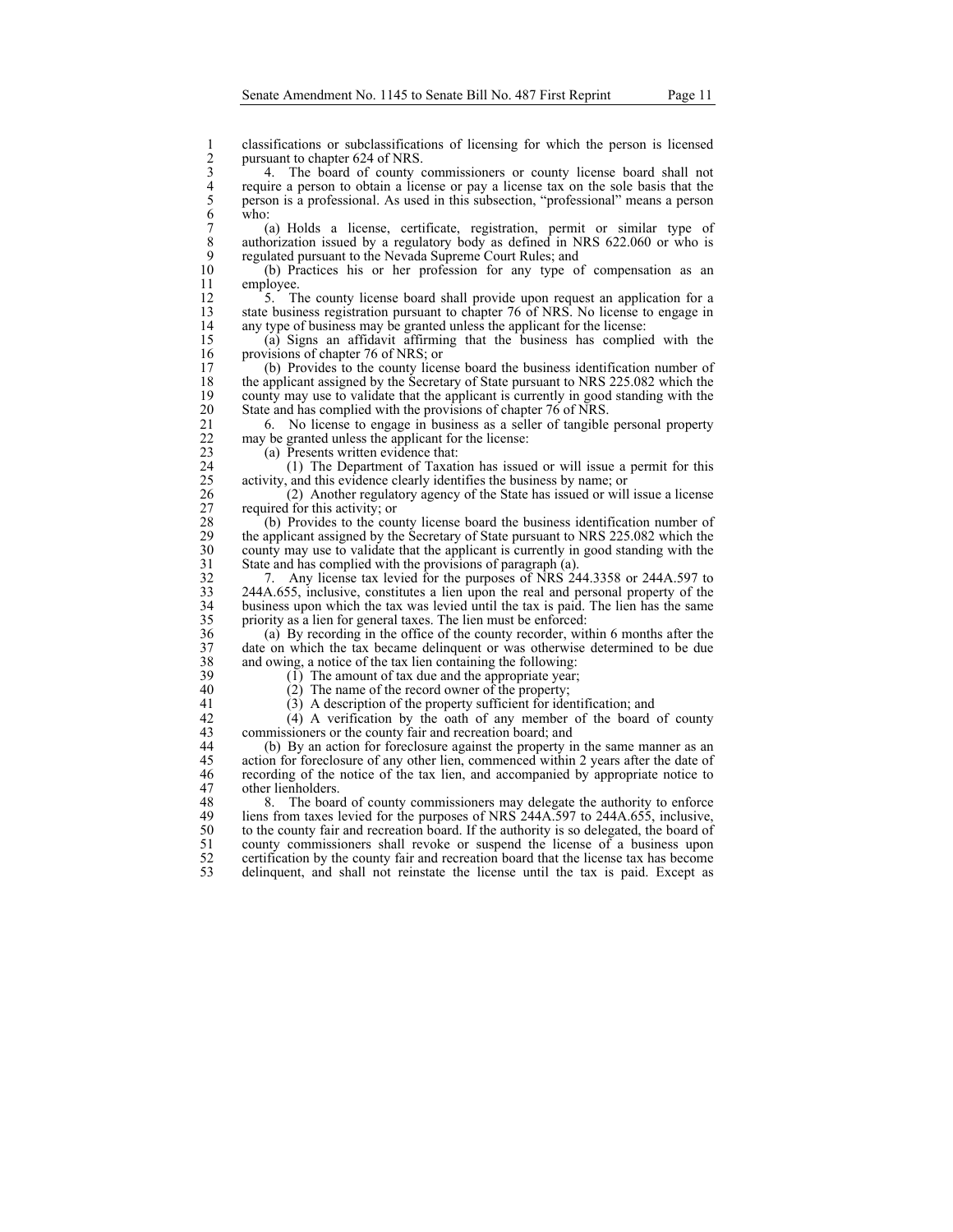1 otherwise provided in NRS 239.0115 and 244.3357, all information concerning<br>2 license taxes levied by an ordinance authorized by this section or other information<br>3 concerning the business affairs or operation of any lic license taxes levied by an ordinance authorized by this section or other information concerning the business affairs or operation of any licensee obtained as a result of the payment of such license taxes or as the result of any audit or examination of the books by any authorized employee of a county fair and recreation board of the county for any license tax levied for the purpose of NRS 244A.597 to 244A.655, 7 inclusive, is confidential and must not be disclosed by any member, officer or employee of the county fair and recreation board or the county imposing the license 8 employee of the county fair and recreation board or the county imposing the license<br>9 tax unless the disclosure is authorized by the affirmative action of a majority of the 9 tax unless the disclosure is authorized by the affirmative action of a majority of the members of the appropriate county fair and recreation board. Continuing disclosure 11 may be so authorized under an agreement with the Department of Taxation or 12 Secretary of State for the exchange of information concerning taxpayers.<br>13 Sec. 18. Chapter 268 of NRS is hereby amended by adding the

**Sec. 18.** Chapter 268 of NRS is hereby amended by adding thereto a new section to read as follows: 14 section to read as follows:<br>15 1. Except as otherw

*1. Except as otherwise provided in this section, the governing body of an incorporated city, whether organized under general law or special charter, shall*  not fix, impose or collect for revenues or for regulation, or both, a license tax on *a marijuana establishment or medical marijuana establishment located within its corporate limits.* 

*2. Except as otherwise provided in subsection 3, the governing body of an incorporated city, whether organized under general law or special charter, may fix, impose and collect for revenues or for regulation, or both, a license tax on a marijuana establishment or medical marijuana establishment located within its corporate limits as a:* 

*(a) Flat fee; (b) Percentage of the gross revenue of the marijuana establishment or medical marijuana establishment; or* 

*(c) Combination of a flat fee and a percentage of gross revenue of the marijuana establishment or medical marijuana establishment.* 

*3. The total amount of a license tax imposed on a marijuana establishment or medical marijuana establishment pursuant to subsection 2, regardless of whether the license tax is imposed in the form described in paragraph (a), (b) or (c) of subsection 2, must not exceed 3 percent of the gross revenue of the marijuana establishment or medical marijuana establishment, as applicable.* 

*4. In addition to any amount of money collected as a license tax pursuant to subsection 2, the governing body of an incorporated city, whether organized under general law or special charter, may fix, impose and collect:* 

*(a) Any fees required pursuant to chapter 278 of NRS;* 

*(b) A one-time flat fee for an application for the issuance of a business license for a marijuana establishment or medical marijuana establishment located within its corporate limits in an amount that does not exceed any similar fee imposed on a business pursuant to this chapter and chapter 369 of NRS; and* 

*(c) A licensing tax for a business activity engaged in by a marijuana establishment or medical marijuana establishment located within its corporate limits for which registration pursuant to chapter 453A of NRS or licensing pursuant to chapter 453D of NRS is not required only if:* 

*(1) The governing body is granted the authority to require such a license by some other provision of law; and* 

*(2) The amount of the licensing tax does not exceed the amount imposed by the governing body on other similar businesses.* 

*5. The governing body of an incorporated city, whether organized under general law or special charter, shall not enact or enforce any ordinance which is*  more restrictive than or conflicts with a law or regulation of this State relating to: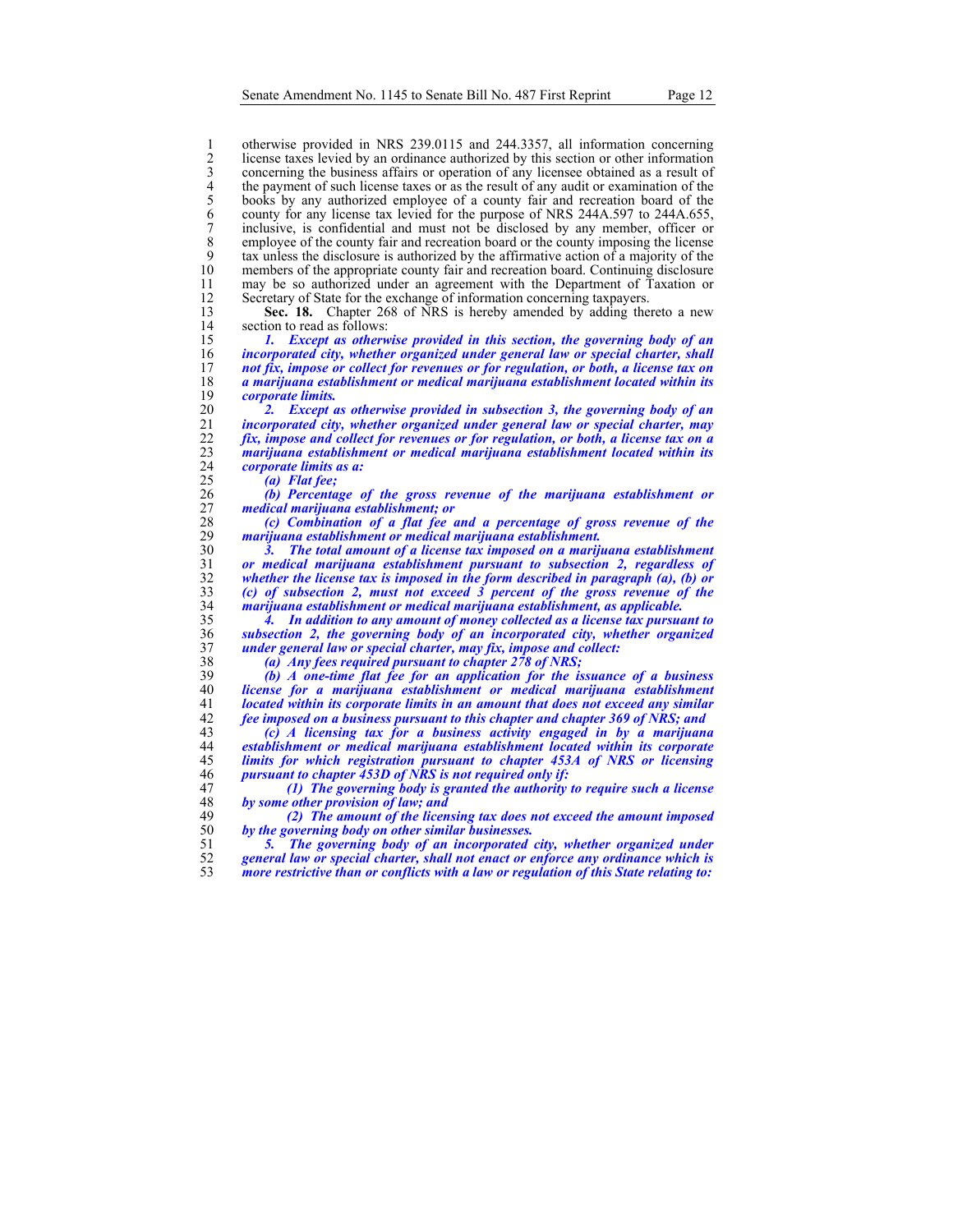| 1              | (a) The packaging, labeling, testing, dosage or potency of marijuana, edible                |
|----------------|---------------------------------------------------------------------------------------------|
| 2              | marijuana products, marijuana products or marijuana-infused products;                       |
| 3              | (b) The kinds of edible marijuana products, marijuana products and                          |
| $\overline{4}$ | marijuana-infused products authorized to be sold pursuant to chapters 453A and              |
| 5              | 453D of NRS and any regulations adopted pursuant to chapter 453A of NRS;                    |
| 6              | (c) The use of pesticides in the cultivation of marijuana;                                  |
| 7              | (d) The tracking of marijuana from seed to sale;                                            |
| 8              | (e) The transportation of marijuana, edible marijuana products, marijuana                   |
| 9              | products or marijuana-infused products other than the direct transportation of              |
| 10             | marijuana, edible marijuana products, marijuana products or marijuana-infused               |
| 11             | products to a consumer and a requirement to notify the city of any transportation           |
| 12             | of marijuana, edible marijuana products, marijuana products or marijuana-                   |
| 13             | <i>infused products;</i>                                                                    |
| 14             | (f) The issuance or verification of a registry identification card, letter of               |
| 15             | <i>approval or written documentation;</i>                                                   |
| 16             | (g) The training or certification of medical marijuana establishment agents                 |
| 17             | or employees of a marijuana establishment; or                                               |
| 18             | $(h)$ The creation or maintenance of a registry or other system to obtain and               |
| 19             | track information relating to customers of marijuana establishments or holders              |
| 20             | of a registry identification card or letter of approval.                                    |
| 21             | 6. A person who obtains a business license described in this section is                     |
| 22             | subject to all other licensing and permitting requirements of the State and any             |
| 23             | other counties and cities in which the person does business.                                |
| 24             | As used in this section:<br>7.                                                              |
| 25             | (a) "Edible marijuana products" has the meaning ascribed to it in NRS                       |
| 26             | 453A.101.                                                                                   |
| 27             | (b) "Letter of approval" has the meaning ascribed to it in NRS 453A.109.                    |
| 28             | (c) "Marijuana establishment" has the meaning ascribed to it in NRS                         |
| 29             | 453D.030.                                                                                   |
| 30             | (d) "Marijuana products" has the meaning ascribed to it in NRS 453D.030.                    |
| 31             | (e) "Marijuana-infused products" has the meaning ascribed to it in NRS                      |
| 32             | 453A.112.                                                                                   |
| 33             | (f) "Medical marijuana establishment" has the meaning ascribed to it in                     |
| 34<br>35       | NRS 453A.116.<br>(g) "Medical marijuana establishment agent" has the meaning ascribed to it |
| 36             | in NRS 453A.117.                                                                            |
| 37             | (h) "Registry identification card" has the meaning ascribed to it in NRS                    |
| 38             | 453A.140.                                                                                   |
| 39             | (i) "Written documentation" has the meaning ascribed to it in NRS                           |
| 40             | 453A.170.                                                                                   |
| 41             | Sec. 18.3. NRS 268.095 is hereby amended to read as follows:                                |
| 42             | 1. Except as otherwise provided in subsection 4 and NRS<br>268.095                          |
| 43             | 268.0951, and section 18 of this act, the city council or other governing body of           |
| 44             | each incorporated city in this State, whether organized under general law or special        |
| 45             | charter, may:                                                                               |
| 46             | (a) Except as otherwise provided in subsection 2 and NRS 268.0968 and                       |
| 47             | 576.128, fix, impose and collect for revenues or for regulation, or both, a license         |
| 48             | tax on all character of lawful trades, callings, industries, occupations, professions       |
| 49             | and businesses conducted within its corporate limits.                                       |
| 50             | (b) Assign the proceeds of any one or more of such license taxes to the county              |
| 51             | within which the city is situated for the purpose or purposes of making the proceeds        |
| 52             | available to the county:                                                                    |
|                |                                                                                             |
|                |                                                                                             |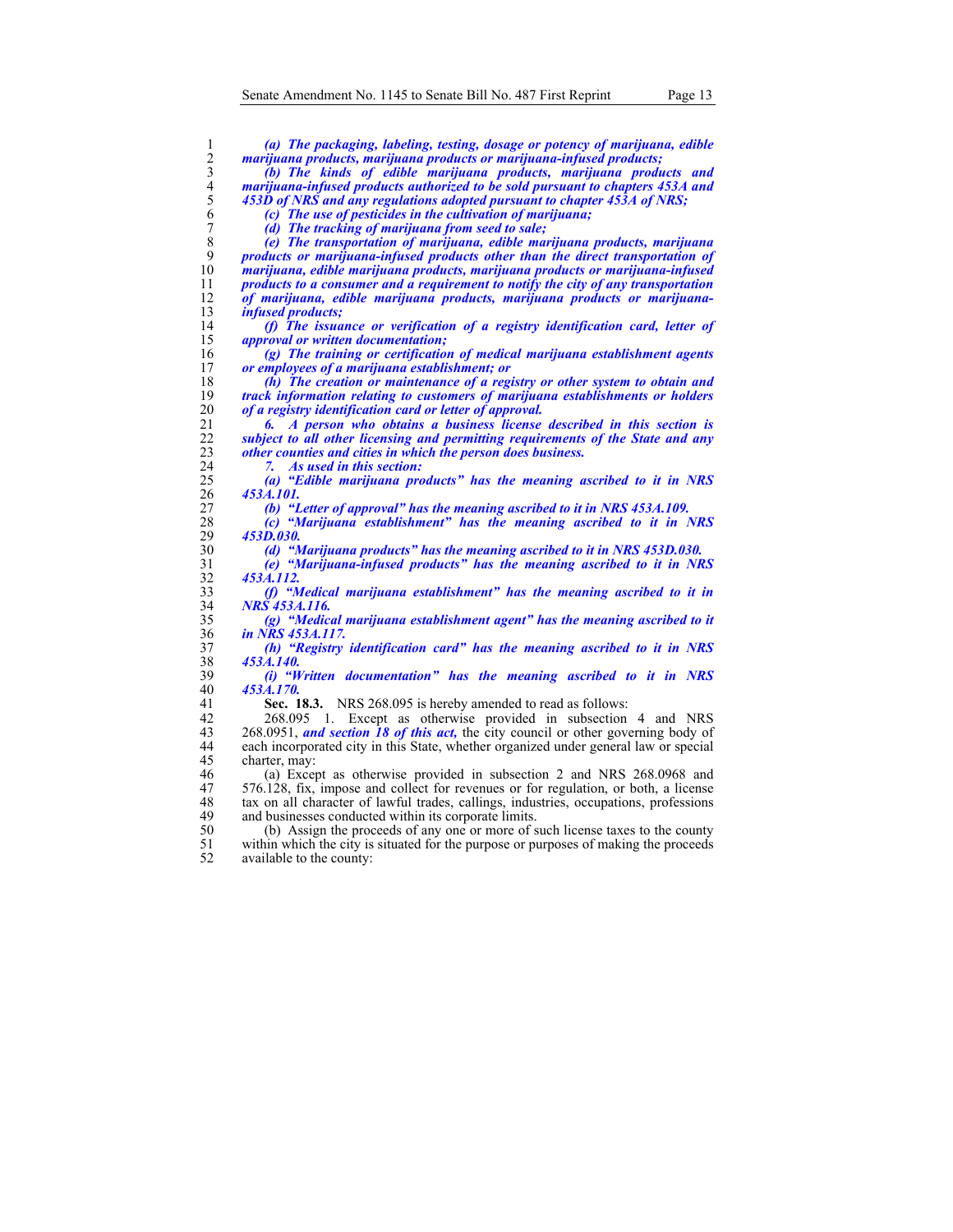2 obligation bonds issued pursuant to NRS 244A.597 to 244A.655, inclusive;

3 (2) For redeeming any general obligation bonds issued pursuant to NRS 244A.597 to 244A.655, inclusive;

1 (1) As a pledge as additional security for the payment of any general<br>
2 obligation bonds issued pursuant to NRS 244A.597 to 244A.655, inclusive;<br>
2 (2) For redeeming any general obligation bonds issued pursuant to NRS<br> 5 (3) For defraying the costs of collecting or otherwise administering any such license tax so assigned, of the county fair and recreation board and of officers, 7 agents and employees hired thereby, and of incidentals incurred thereby;<br>8 (4) For operating and maintaining recreational facilities

8 (4) For operating and maintaining recreational facilities under the 9 jurisdiction of the county fair and recreation board;<br>10 (5) For improving, extending and bo

10 (5) For improving, extending and bettering recreational facilities<br>11 authorized by NRS 244A.597 to 244A.655, inclusive; and authorized by NRS  $244A.597$  to  $244A.655$ , inclusive; and

12 (6) For constructing, purchasing or otherwise acquiring such recreational 13 facilities.<br>14 (c) P

14 (c) Pledge the proceeds of any tax imposed on the revenues from the rental of transient lodging pursuant to this section for the payment of any general or special 15 transient lodging pursuant to this section for the payment of any general or special 16 obligations issued by the city for a purpose authorized by the laws of this State.<br>17 (d) Use the proceeds of any tax imposed pursuant to this section on

17 (d) Use the proceeds of any tax imposed pursuant to this section on the revenues from the rental of transient lodging: 18 revenues from the rental of transient lodging:<br>19 (1) To pay the principal, interest or a

19 (1) To pay the principal, interest or any other indebtedness on any general 20 or special obligations issued by the city pursuant to the laws of this State;<br>21 (2) For the expense of operating or maintaining, or both, any f

21 (2) For the expense of operating or maintaining, or both, any facilities of 22 the city; and 23  $(3)$  I

23 (3) For any other purpose for which other money of the city may be used.

24 2. The city council or other governing body of an incorporated city shall not require that a person who is licensed as a contractor pursuant to chapter 624 of NRS 25 require that a person who is licensed as a contractor pursuant to chapter 624 of NRS obtain more than one license to engage in the business of contracting or pay more 26 obtain more than one license to engage in the business of contracting or pay more 27 than one license tax related to engaging in the business of contracting, regardless of the number of classifications or subclassifications of licensing for which the person 28 the number of classifications or subclassifications of licensing for which the person<br>29 is licensed pursuant to chapter 624 of NRS. 29 is licensed pursuant to chapter 624 of NRS.<br>30 3. The proceeds of any tax imposed r

30 3. The proceeds of any tax imposed pursuant to this section that are pledged for the repayment of general obligations may be treated as "pledged revenues" for 31 for the repayment of general obligations may be treated as "pledged revenues" for the purposes of NRS 350.020. 32 the purposes of NRS 350.020.<br>33 4. The city council or of

33 4. The city council or other governing body of an incorporated city shall not require a person to obtain a license or pay a license tax on the sole basis that the 34 require a person to obtain a license or pay a license tax on the sole basis that the 35 person is a professional. As used in this subsection, "professional" means a person  $\frac{36}{37}$  who:

37 (a) Holds a license, certificate, registration, permit or similar type of 38 authorization issued by a regulatory body as defined in NRS 622.060 or who is 39 regulated pursuant to the Nevada Supreme Court Rules; and 40 (b) Practices his or her profession for any type of

40 (b) Practices his or her profession for any type of compensation as an 41 employee.<br>42  $\frac{5}{11}$ . The

42 5. The city licensing agency shall provide upon request an application for a state business registration pursuant to chapter 76 of NRS. No license to engage in state business registration pursuant to chapter 76 of NRS. No license to engage in 44 any type of business may be granted unless the applicant for the license:

45 (a) Signs an affidavit affirming that the business has complied with the provisions of chapter 76 of NRS; or

47 (b) Provides to the city licensing agency the business identification number of the applicant assigned by the Secretary of State pursuant to NRS 225.082 which the 48 the applicant assigned by the Secretary of State pursuant to NRS 225.082 which the city may use to validate that the applicant is currently in good standing with the 49 city may use to validate that the applicant is currently in good standing with the 50 State and has complied with the provisions of chapter 76 of NRS.<br>51 6. No license to engage in business as a seller of tangible

51 6. No license to engage in business as a seller of tangible personal property may be granted unless the applicant for the license: 52 may be granted unless the applicant for the license:<br>53 (a) Presents written evidence that:

(a) Presents written evidence that: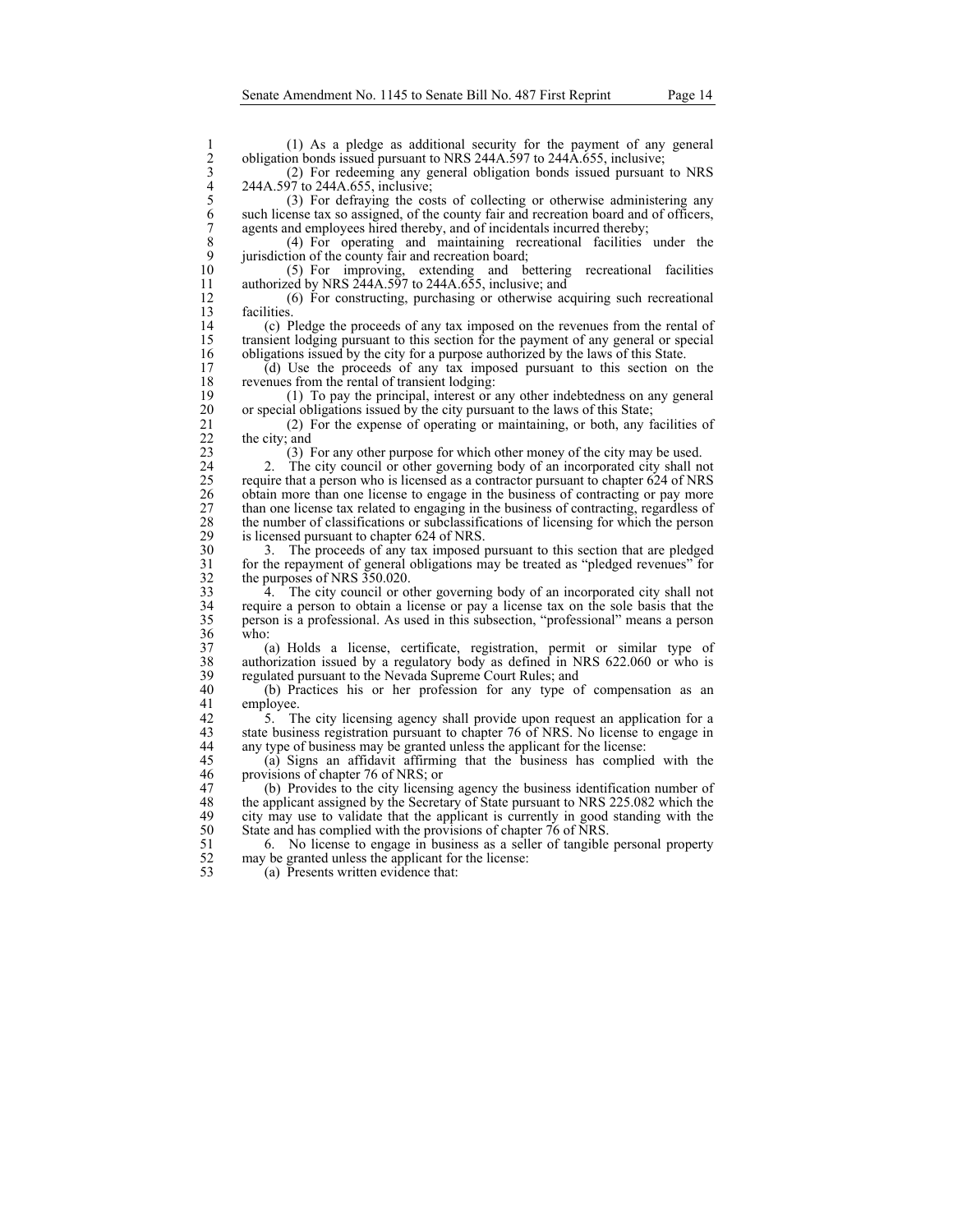activity, and this evidence clearly identifies the business by name; or

3 (2) Another regulatory agency of the State has issued or will issue a license required for this activity; or

1 (1) The Department of Taxation has issued or will issue a permit for this<br>
2 activity, and this evidence clearly identifies the business by name; or<br>
2) Another regulatory agency of the State has issued or will issue a l 5 (b) Provides to the city licensing agency the business identification number of 6 the applicant assigned by the Secretary of State pursuant to NRS 225.082 which the 7 city may use to validate that the applicant is currently in good standing with the State and has complied with the provisions of paragraph (a). 8 State and has complied with the provisions of paragraph (a).<br>9 7. Any license tax levied under the provisions of this s

9 7. Any license tax levied under the provisions of this section constitutes a lien 10 upon the real and personal property of the business upon which the tax was levied 11 until the tax is paid. The lien has the same priority as a lien for general taxes. The 12 lien must be enforced:<br>13 (a) By recording

13 (a) By recording in the office of the county recorder, within 6 months 14 following the date on which the tax became delinquent or was otherwise determined to be due and owing, a notice of the tax lien containing the following: determined to be due and owing, a notice of the tax lien containing the following: 16 (1) The amount of tax due and the appropriate year;<br>17 (2) The name of the record owner of the property;

- 
- 17 (2) The name of the record owner of the property;<br>18 (3) A description of the property sufficient for iden
	-

18 (3) A description of the property sufficient for identification; and (4) A verification by the oath of any member of the board 19 (4) A verification by the oath of any member of the board of county<br>20 commissioners or the county fair and recreation board; and

20 commissioners or the county fair and recreation board; and 21 (b) By an action for foreclosure against such property 21 (b) By an action for foreclosure against such property in the same manner as an action for foreclosure of any other lien, commenced within 2 years after the date of 22 action for foreclosure of any other lien, commenced within 2 years after the date of recording of the notice of the tax lien, and accompanied by appropriate notice to 23 recording of the notice of the tax lien, and accompanied by appropriate notice to 24 other lienholders.<br>25 8. The city

25 8. The city council or other governing body of each incorporated city may delegate the power and authority to enforce such liens to the county fair and 26 delegate the power and authority to enforce such liens to the county fair and 27 recreation board. If the authority is so delegated, the governing body shall revoke or suspend the license of a business upon certification by the board that the license tax 28 suspend the license of a business upon certification by the board that the license tax<br>29 has become delinguent, and shall not reinstate the license until the tax is paid. 29 has become delinquent, and shall not reinstate the license until the tax is paid.<br>20 Except as otherwise provided in NRS 239.0115 and 268.0966 all information 30 Except as otherwise provided in NRS 239.0115 and 268.0966, all information 31 concerning license taxes levied by an ordinance authorized by this section or other 32 information concerning the business affairs or operation of any licensee obtained as a result of the payment of those license taxes or as the result of any audit or 33 a result of the payment of those license taxes or as the result of any audit or examination of the books of the city by any authorized employee of a county fair examination of the books of the city by any authorized employee of a county fair 35 and recreation board for any license tax levied for the purpose of NRS 244A.597 to 36 244A.655, inclusive, is confidential and must not be disclosed by any member,<br>37 official or employee of the county fair and recreation board or the city imposing the 37 official or employee of the county fair and recreation board or the city imposing the license tax unless the disclosure is authorized by the affirmative action of a 38 license tax unless the disclosure is authorized by the affirmative action of a 39 majority of the members of the appropriate county fair and recreation board.<br>40 Continuing disclosure may be so authorized under an agreement with the 40 Continuing disclosure may be so authorized under an agreement with the Department of Taxation or the Secretary of State for the exchange of information 41 Department of Taxation or the Secretary of State for the exchange of information concerning taxpayers. 42 concerning taxpayers.<br>43 9. The powers c

43 9. The powers conferred by this section are in addition and supplemental to, 44 and not in substitution for, and the limitations imposed by this section do not affect 45 the powers conferred by, any other law. No part of this section repeals or affects any other law or any part thereof, it being intended that this section provide a any other law or any part thereof, it being intended that this section provide a 47 separate method of accomplishing its objectives, and not an exclusive one.<br>48 **Sec. 18.5.** Chapter 269 of NRS is hereby amended by adding there

48 **Sec. 18.5.** Chapter 269 of NRS is hereby amended by adding thereto a new section to read as follows: section to read as follows:

*1. Except as otherwise provided in this section, the town board or board of county commissioners in any unincorporated town shall not fix or collect a license tax on a marijuana establishment or medical marijuana establishment located within the town.*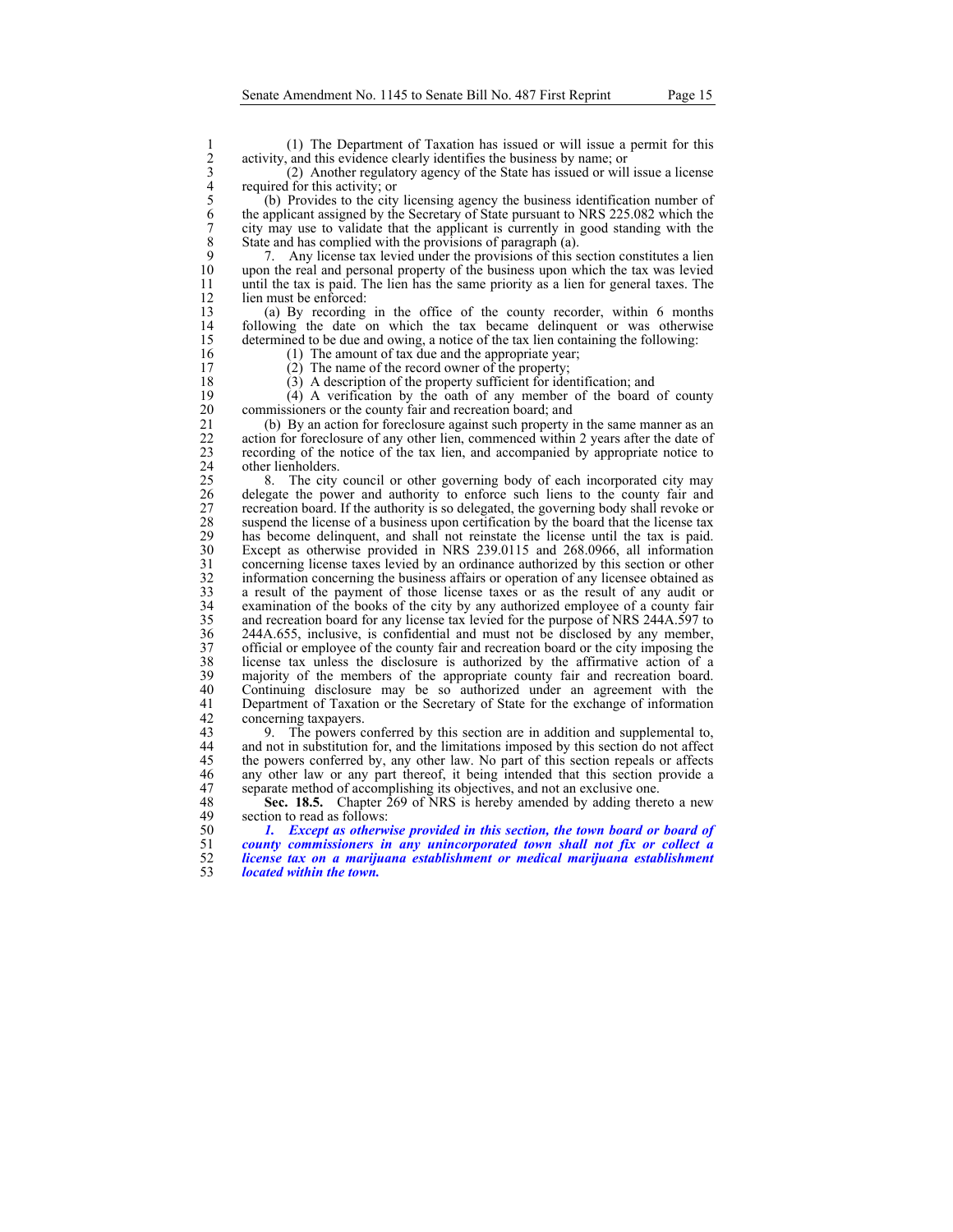| 1                   | <b>Except as otherwise provided in subsection 3, the town board or board of</b><br>$\mathbf{2}$ .                                                     |
|---------------------|-------------------------------------------------------------------------------------------------------------------------------------------------------|
| 2                   | county commissioners in any unincorporated town may fix and collect a license                                                                         |
| $\mathfrak{Z}$      | tax on a marijuana establishment or medical marijuana establishment located                                                                           |
| $\overline{4}$<br>5 | within the town as a:                                                                                                                                 |
| 6                   | (a) Flat fee;<br>$(b)$ Percentage of the gross revenue of the marijuana establishment or                                                              |
|                     |                                                                                                                                                       |
| 7                   | medical marijuana establishment; or                                                                                                                   |
| 8<br>9              | (c) Combination of a flat fee and a percentage of gross revenue of the                                                                                |
| 10                  | marijuana establishment or medical marijuana establishment.                                                                                           |
| 11                  | The total amount of a license tax imposed on a marijuana establishment<br>or medical marijuana establishment pursuant to subsection 2, regardless of  |
| 12                  | whether the license tax is imposed in the form described in paragraph $(a)$ , $(b)$ or                                                                |
| 13                  | (c) of subsection 2, must not exceed 3 percent of the gross revenue of the                                                                            |
| 14                  | marijuana establishment or medical marijuana establishment, as applicable.                                                                            |
| 15                  | In addition to any amount of money collected as a license tax pursuant to<br>4.                                                                       |
| 16                  | subsection 2, the town board or board of county commissioners in any                                                                                  |
| 17                  | <i>unincorporated town may fix and collect:</i>                                                                                                       |
| 18                  | (a) Any fees required pursuant to chapter 278 of NRS;                                                                                                 |
| 19                  | (b) A one-time flat fee for an application for the issuance of a business                                                                             |
| 20                  | license for a marijuana establishment or medical marijuana establishment                                                                              |
| 21                  | located within the town in an amount that does not exceed any similar fee                                                                             |
| 22                  | imposed on a business pursuant to this chapter and chapter 369 of NRS; and                                                                            |
| 23                  | (c) A licensing tax for a business activity engaged in by a marijuana                                                                                 |
| 24                  | establishment or medical marijuana establishment located within the town for                                                                          |
| 25                  | which registration pursuant to chapter 453A of NRS or licensing pursuant to                                                                           |
| 26                  | chapter 453D of NRS is not required only if:                                                                                                          |
| 27                  | (1) The town board or board of county commissioners is granted the                                                                                    |
| 28                  | authority to require such a license by some other provision of law; and                                                                               |
| 29                  | (2) The amount of the licensing tax does not exceed the amount imposed                                                                                |
| 30                  | by the town board or board of county commissioners on other similar businesses.                                                                       |
| 31                  | The town board or board of county commissioners in any unincorporated<br>5.                                                                           |
| 32                  | town shall not enact or enforce any ordinance which is more restrictive than or                                                                       |
| 33<br>34            | <i>conflicts with a law or regulation of this State relating to:</i>                                                                                  |
| 35                  | (a) The packaging, labeling, testing, dosage or potency of marijuana, edible<br>marijuana products, marijuana products or marijuana-infused products; |
| 36                  | (b) The kinds of edible marijuana products, marijuana products and                                                                                    |
| 37                  | marijuana-infused products authorized to be sold pursuant to chapters 453A and                                                                        |
| 38                  | 453D of NRS and any regulations adopted pursuant to chapter 453A of NRS;                                                                              |
| 39                  | (c) The use of pesticides in the cultivation of marijuana;                                                                                            |
| 40                  | (d) The tracking of marijuana from seed to sale;                                                                                                      |
| 41                  | (e) The transportation of marijuana, edible marijuana products, marijuana                                                                             |
| 42                  | products or marijuana-infused products other than the direct transportation of                                                                        |
| 43                  | marijuana, edible marijuana products, marijuana products or marijuana-infused                                                                         |
| 44                  | products to a consumer and a requirement to notify the town of any                                                                                    |
| 45                  | transportation of marijuana, edible marijuana products, marijuana products or                                                                         |
| 46                  | <i>marijuana-infused products;</i>                                                                                                                    |
| 47                  | $(f)$ The issuance or verification of a registry identification card, letter of                                                                       |
| 48                  | <i>approval or written documentation;</i>                                                                                                             |
| 49                  | (g) The training or certification of medical marijuana establishment agents                                                                           |
| 50                  | or employees of a marijuana establishment; or                                                                                                         |
| 51                  | $(h)$ The creation or maintenance of a registry or other system to obtain and                                                                         |
| 52                  | track information relating to customers of marijuana establishments or holders                                                                        |
| 53                  | of a registry identification card or letter of approval.                                                                                              |
|                     |                                                                                                                                                       |
|                     |                                                                                                                                                       |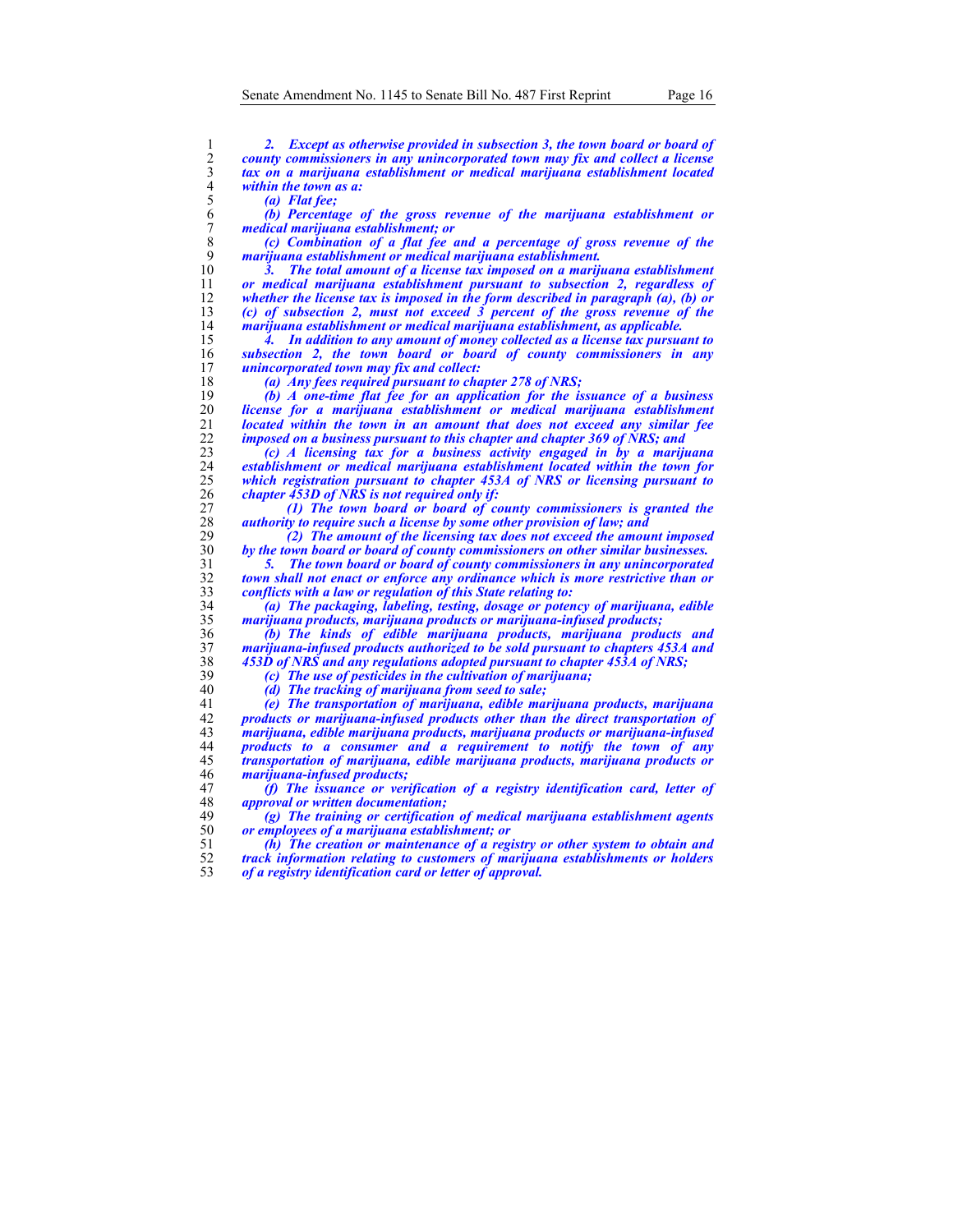| 1                       | 6. A person who obtains a business license described in this section is               |
|-------------------------|---------------------------------------------------------------------------------------|
| $\overline{c}$          | subject to all other licensing and permitting requirements of the State and any       |
| $\overline{\mathbf{3}}$ | other counties and cities in which the person does business.                          |
| $\overline{4}$          | As used in this section:<br>7.                                                        |
| 5                       | (a) "Edible marijuana products" has the meaning ascribed to it in NRS                 |
| 6                       | 453A.101.                                                                             |
| 7                       | (b) "Letter of approval" has the meaning ascribed to it in NRS 453A.109.              |
| 8                       | (c) "Marijuana establishment" has the meaning ascribed to it in NRS                   |
| 9                       | 453D.030.                                                                             |
| 10                      | (d) "Marijuana products" has the meaning ascribed to it in NRS 453D.030.              |
| 11                      |                                                                                       |
|                         | (e) "Marijuana-infused products" has the meaning ascribed to it in NRS                |
| 12                      | 453A.112.                                                                             |
| 13                      | (f) "Medical marijuana establishment" has the meaning ascribed to it in               |
| 14                      | NRS 453A.116.                                                                         |
| 15                      | (g) "Medical marijuana establishment agent" has the meaning ascribed to it            |
| 16                      | in NRS 453A.117.                                                                      |
| 17                      | (h) "Registry identification card" has the meaning ascribed to it in NRS              |
| 18                      | 453A.140.                                                                             |
| 19                      | (i) "Written documentation" has the meaning ascribed to it in NRS                     |
| 20                      | 453A.170.                                                                             |
| 21                      | <b>Sec. 18.7.</b> NRS 269.170 is hereby amended to read as follows:                   |
| 22                      | 269.170 1. Except as otherwise provided in subsection 5 and NRS 576.128,              |
| 23                      | 598D.150 and 640C.100, and section 18.5 of this act, the town board or board of       |
| 24                      | county commissioners may, in any unincorporated town:                                 |
| 25                      | (a) Fix and collect a license tax on, and regulate, having due regard to the          |
| 26                      | amount of business done by each person so licensed, and all places of business and    |
| 27                      | amusement so licensed, as follows:                                                    |
| 28                      | (1) Artisans, artists, assayers, auctioneers, bakers, banks and bankers,              |
|                         |                                                                                       |
| 29                      | barbers, boilermakers, cellars and places where soft drinks are kept or sold, clothes |
| 30                      | cleaners, foundries, laundries, lumberyards, manufacturers of soap, soda, borax or    |
| 31                      | glue, markets, newspaper publishers, pawnbrokers, funeral directors and wood and      |
| 32                      | coal dealers.                                                                         |
| 33                      | (2) Bootmakers, cobblers, dressmakers, milliners, shoemakers and tailors.             |
| 34                      | (3) Boardinghouses, hotels, lodging houses, restaurants and refreshment               |
| 35                      | saloons.                                                                              |
| 36                      | (4) Barrooms, gaming, manufacturers of liquors and other beverages, and               |
| 37                      | saloons.                                                                              |
| 38                      | (5) Billiard tables, bowling alleys, caravans, circuses, concerts and other           |
| 39                      | exhibitions, dance houses, melodeons, menageries, shooting galleries, skating rinks   |
| 40                      | and theaters.                                                                         |
| 41                      | (6) Corrals, hay yards, livery and sale stables and wagon yards.                      |
| 42                      | (7) Electric light companies, illuminating gas companies, power                       |
| 43                      | companies, telegraph companies, telephone companies and water companies.              |
| 44                      | (8) Carts, drays, express companies, freight companies, job wagons,                   |
| 45                      | omnibuses and stages.                                                                 |
| 46                      | (9) Brokers, commission merchants, factors, general agents, mercantile                |
| 47                      | agents, merchants, traders and stockbrokers.                                          |
| 48                      |                                                                                       |
|                         | (10) Drummers, hawkers, peddlers and solicitors.                                      |
| 49                      | (11) Insurance agents, brokers, analysts, adjusters and managing general              |
| 50                      | agents within the limitations and under the conditions prescribed in NRS 680B.020.    |
| 51                      | (b) Fix and collect a license tax upon all professions, trades or business within     |
| 52                      | the town not specified in paragraph (a).                                              |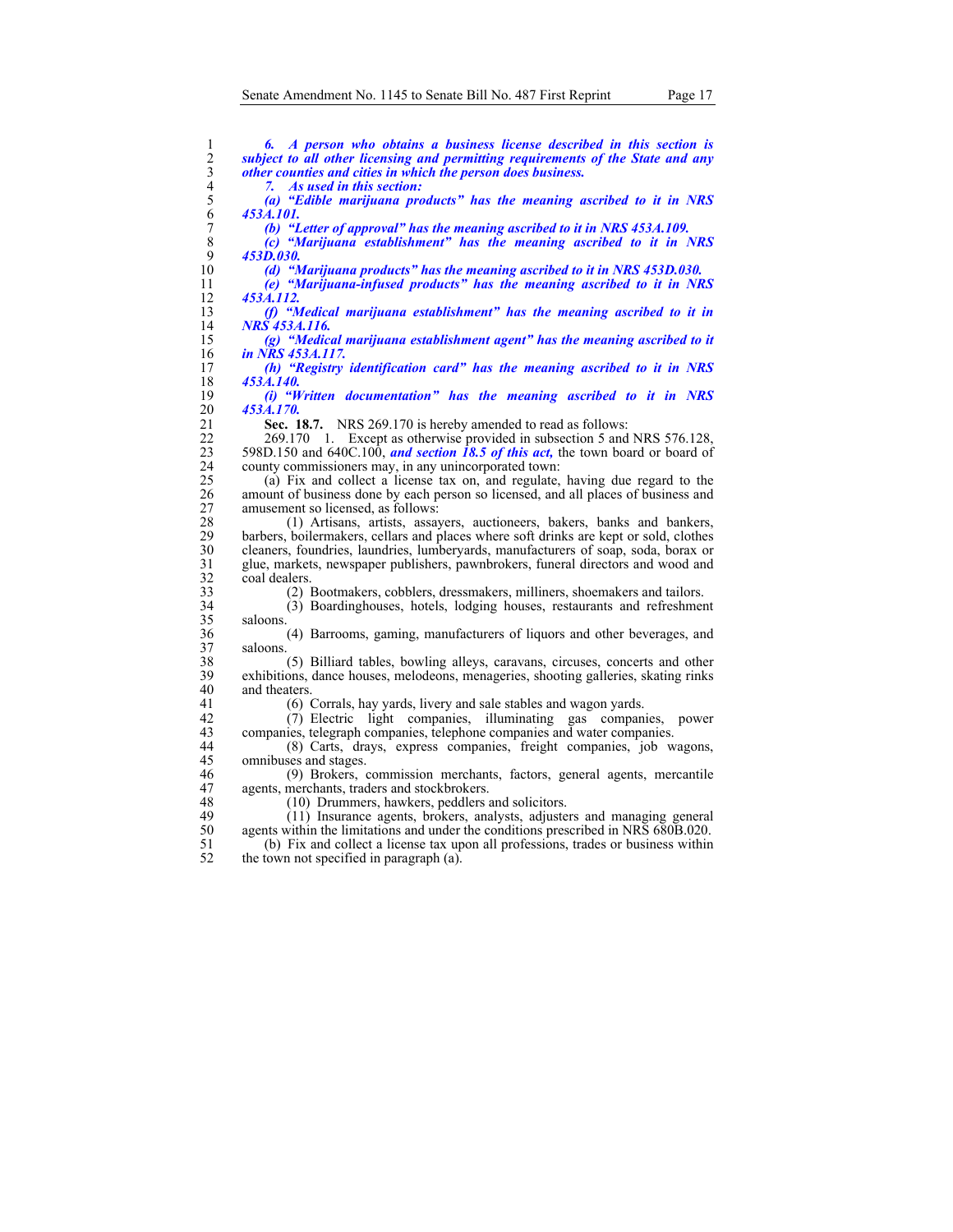2. No license to engage in business as a seller of tangible personal property<br>
2 may be granted unless the applicant for the license presents written evidence that:<br>
3 (a) The Department of Taxation has issued or will issu may be granted unless the applicant for the license presents written evidence that:

3 (a) The Department of Taxation has issued or will issue a permit for this activity, and this evidence clearly identifies the business by name; or

5 (b) Another regulatory agency of the State has issued or will issue a license required for this activity.

<sup>2</sup> 3. Any license tax levied for the purposes of NRS 244A.597 to 244A.655, inclusive, constitutes a lien upon the real and personal property of the business 8 inclusive, constitutes a lien upon the real and personal property of the business 9 upon which the tax was levied until the tax is paid. The lien must be enforced in the same manner as liens for ad valorem taxes on real and personal property. The town same manner as liens for ad valorem taxes on real and personal property. The town 11 board or other governing body of the unincorporated town may delegate the power 12 to enforce such liens to the county fair and recreation board.<br>13 4. The governing body or the county fair and recreation

13 4. The governing body or the county fair and recreation board may agree with 14 the Department of Taxation for the continuing exchange of information concerning taxpayers. taxpayers.

16 16 16 16 5. The town board or board of county commissioners shall not require a 17 16 16 17 16 17 16 17 16 17 16 17 16 17 16 17 16 17 16 17 16 17 16 17 16 17 16 17 16 17 16 17 16 17 16 17 16 17 16 17 16 17 16 17 16 17 1 17 person to obtain a license or pay a license tax on the sole basis that the person is a 18 professional. As used in this subsection, "professional" means a person who:<br>19 (a) Holds a license, certificate, registration, permit or similar to

19 (a) Holds a license, certificate, registration, permit or similar type of 20 authorization issued by a regulatory body as defined in NRS 622.060, or who is regulated pursuant to the Nevada Supreme Court Rules; and 21 regulated pursuant to the Nevada Supreme Court Rules; and 22 (b) Practices his or her profession for any type of

22 (b) Practices his or her profession for any type of compensation as an employee.

24 **Sec. 19.** (Deleted by amendment.)<br>25 **Sec. 20.** Chapter 453A of NRS is Sec. 20. Chapter 453A of NRS is hereby amended by adding thereto a new 26 section to read as follows:

27 *"Department" means the Department of Taxation.* 

28 **Sec. 21.** NRS 453A.010 is hereby amended to read as follows:<br>29 453A.010 As used in this chapter, unless the context otherwis

29 453A.010 As used in this chapter, unless the context otherwise requires, the words and terms defined in NRS 453A.020 to 453A.170, inclusive, and section 20 30 words and terms defined in NRS 453A.020 to 453A.170, inclusive, *and section 20*  of this act have the meanings ascribed to them in those sections.

32 **Sec. 22.** NRS 453A.056 is hereby amended to read as follows:<br>453A.056 "Cultivation facility" means a business that:

33 453A.056 "Cultivation facility" means a business that:

34 1. Is registered with the **[**Division**]** *Department* pursuant to NRS 453A.322; 35 and

36 2. Acquires, possesses, cultivates, delivers, transfers, transports, supplies or 37 sells marijuana and related supplies to:

38 (a) Medical marijuana dispensaries;<br>39 (b) Facilities for the production of (b) Facilities for the production of edible marijuana products or marijuana-40 infused products; or

41 (c) Other cultivation facilities.

42 **Sec. 23.** NRS 453A.102 is hereby amended to read as follows:<br>43 453A.102 "Electronic verification system" means an electronic

43 453A.102 "Electronic verification system" means an electronic database that:

44 1. Keeps track of data in real time; and

45 2. Is accessible by the Division *and the Department* and by registered 46 medical marijuana establishments.

47 **Sec. 24.** NRS 453A.105 is hereby amended to read as follows:<br>48 453A.105 "Facility for the production of edible marijuan

48 453A.105 "Facility for the production of edible marijuana products or marijuana-infused products" means a business that: marijuana-infused products" means a business that:

50 1. Is registered with the **[**Division**]** *Department* pursuant to NRS 453A.322; and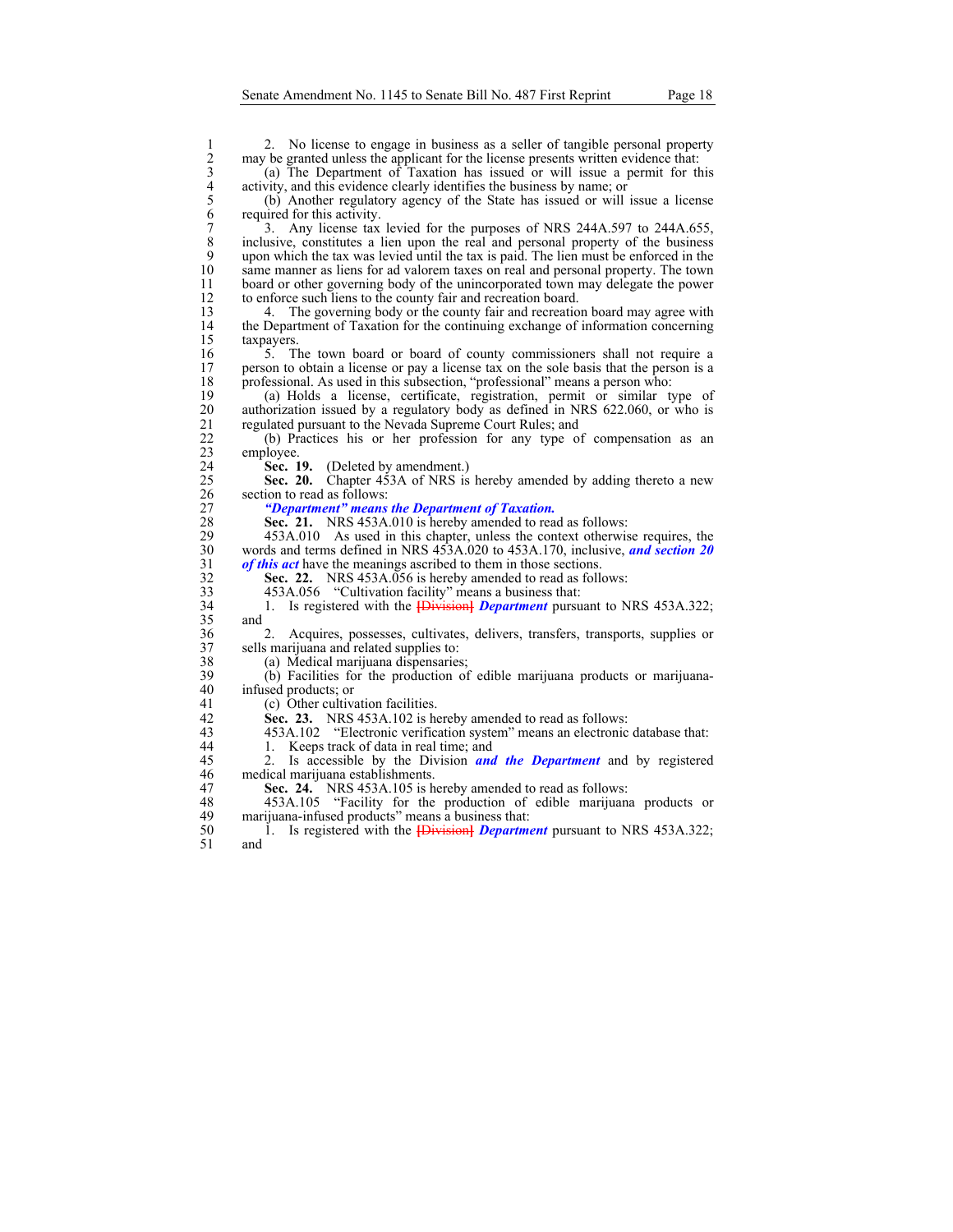2. Acquires, possesses, manufactures, delivers, transfers, transports, supplies<br>2 or sells edible marijuana products or marijuana-infused products to medical<br>3 marijuana dispensaries.<br>4 Sec. 25. NRS 453A.115 is hereby amen 2 or sells edible marijuana products or marijuana-infused products to medical marijuana dispensaries.

5 453A.115 "Medical marijuana dispensary" means a business that:

**Sec. 25.** NRS 453A.115 is hereby amended to read as follows:<br>453A.115 "Medical marijuana dispensary" means a business th<br>6 1. Is registered with the **[Division] Department** pursuant to N<br>7 and 6 1. Is registered with the **[**Division**]** *Department* pursuant to NRS 453A.322;  $\begin{bmatrix} 7 & \text{and} \\ 8 & \text{on} \end{bmatrix}$ 

8 2. Acquires, possesses, delivers, transfers, transports, supplies, sells or 9 dispenses marijuana or related supplies and educational materials to the holder of a valid registry identification card.

11 **Sec. 26.** NRS 453A.118 is hereby amended to read as follows:

12 453A.118 "Medical marijuana establishment agent registration card" means a<br>13 registration card that is issued by the **IDivision Department** pursuant to NRS 13 registration card that is issued by the **[**Division**]** *Department* pursuant to NRS 14 453A.332 to authorize a person to volunteer or work at a medical marijuana establishment.

16 **Sec. 27.** NRS 453A.119 is hereby amended to read as follows:<br>17 453A.119 "Medical marijuana establishment registration certif

17 453A.119 "Medical marijuana establishment registration certificate" means a 18 registration certificate that is issued by the **[**Division**]** *Department* pursuant to NRS 19 453A.322 to authorize the operation of a medical marijuana establishment.<br>20 **Sec. 28.** NRS 453A.200 is hereby amended to read as follows:

20 **Sec. 28.** NRS 453A.200 is hereby amended to read as follows:<br>21 453A.200 1. Except as otherwise provided in this section

21 453A.200 1. Except as otherwise provided in this section and NRS 22 453A.300, a person who holds a valid registry identification card issued to the person pursuant to NRS 453A.220 or 453A.250 is exempt from state prosecution 23 person pursuant to NRS 453A.220 or 453A.250 is exempt from state prosecution  $\frac{24}{25}$  for:

25 (a) Possession, delivery or production of marijuana;<br>26 (b) Possession or delivery of paraphernalia;

(b) Possession or delivery of paraphernalia;

27 (c) Aiding and abetting another in the possession, delivery or production of 28 marijuana;<br>29 (d) Ai

29 (d) Aiding and abetting another in the possession or delivery of paraphernalia;<br>30 (e) Any combination of the acts described in paragraphs (a) to (d), inclusive

 $30$  (e) Any combination of the acts described in paragraphs (a) to (d), inclusive;<br>31 and

32 (f) Any other criminal offense in which the possession, delivery or production of marijuana or the possession or delivery of paraphernalia is an element. 33 of marijuana or the possession or delivery of paraphernalia is an element.<br>34 2. In addition to the provisions of subsections 1 and 5, no person

2. In addition to the provisions of subsections 1 and 5, no person may be 35 subject to state prosecution for constructive possession, conspiracy or any other 36 criminal offense solely for being in the presence or vicinity of the medical use of marijuana in accordance with the provisions of this chapter. 37 marijuana in accordance with the provisions of this chapter.<br>38 3. The exemption from state prosecution set forth in s

38 3. The exemption from state prosecution set forth in subsection 1 applies only<br>39 to the extent that a person who holds a registry identification card issued to the 39 to the extent that a person who holds a registry identification card issued to the person pursuant to paragraph (a) of subsection 1 of NRS 453A.220 and the 40 person pursuant to paragraph (a) of subsection 1 of NRS 453A.220 and the designated primary caregiver, if any, of such a person: 41 designated primary caregiver, if any, of such a person:<br>42 (a) Engage in or assist in, as applicable, the n

42 (a) Engage in or assist in, as applicable, the medical use of marijuana in accordance with the provisions of this chapter as justified to mitigate the symptoms accordance with the provisions of this chapter as justified to mitigate the symptoms 44 or effects of a person's chronic or debilitating medical condition; and

45 (b) Do not, at any one time, collectively possess with another who is authorized to possess, deliver or produce more than: authorized to possess, deliver or produce more than:

47 (1) Two and one-half ounces of usable marijuana in any one 14-day period;<br>48 (2) Twelve marijuana plants, irrespective of whether the marijuana plants

48 (2) Twelve marijuana plants, irrespective of whether the marijuana plants are mature or immature; and are mature or immature; and

50 (3) A maximum allowable quantity of edible marijuana products and marijuana-infused products as established by regulation of the Division. marijuana-infused products as established by regulation of the Division.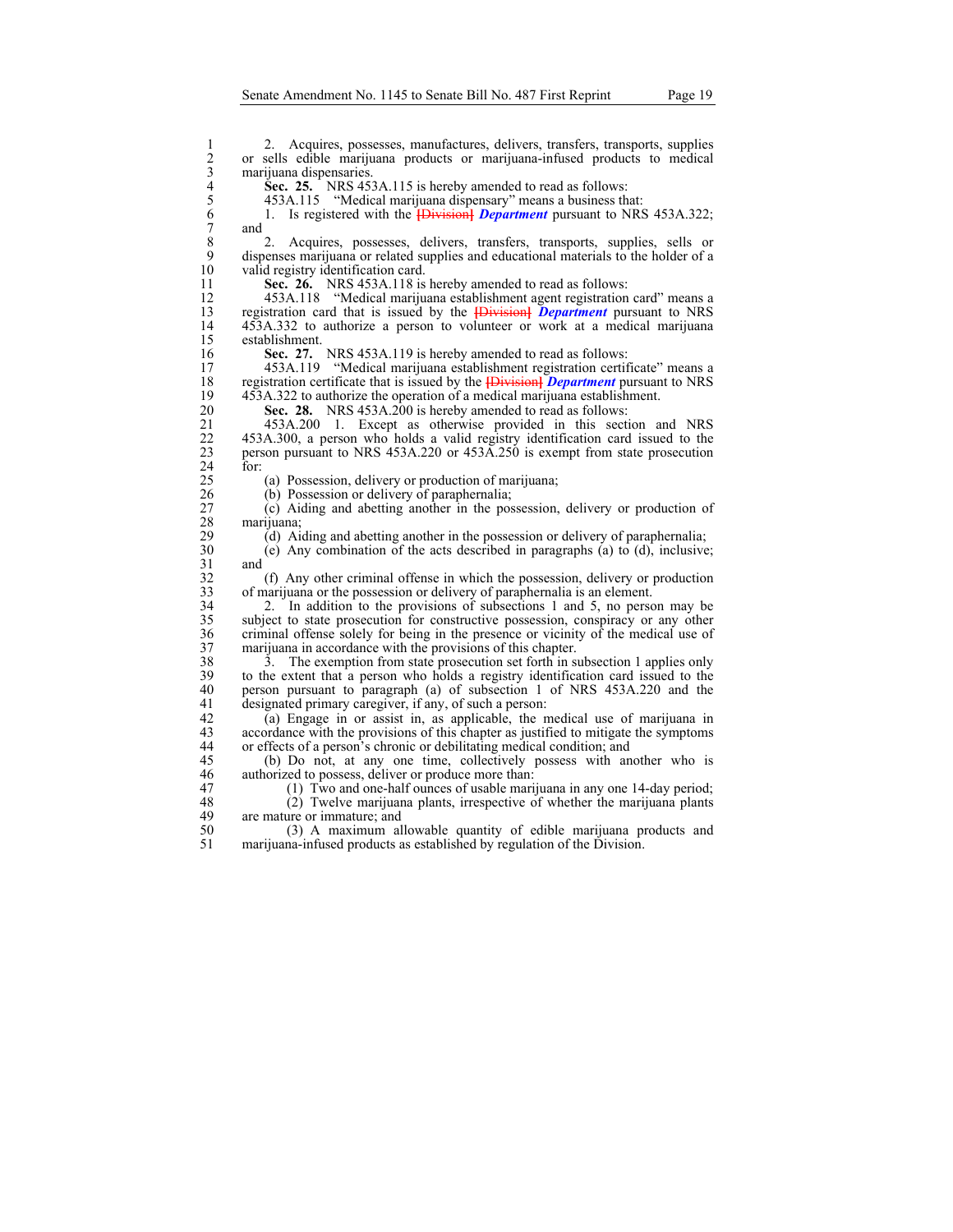1 → The persons described in this subsection must ensure that the usable marijuana<br>2 and marijuana plants described in this subsection are safeguarded in an enclosed,<br>3 secure location.<br>4 4. If the persons described in su and marijuana plants described in this subsection are safeguarded in an enclosed, secure location.

4 4. If the persons described in subsection 3 possess, deliver or produce<br>5 marijuana in an amount which exceeds the amount described in paragraph (b) of<br>6 that subsection, those persons:<br>7 (a) Are not exempt from state pr marijuana in an amount which exceeds the amount described in paragraph (b) of that subsection, those persons:

7 (a) Are not exempt from state prosecution for possession, delivery or 8 production of marijuana.<br>9 (b) May establish are

9 (b) May establish an affirmative defense to charges of possession, delivery or 10 production of marijuana, or any combination of those acts, in the manner set forth in NRS 453A.310. in NRS 453A.310.

12 5. A person who holds a valid medical marijuana establishment registration<br>13 certificate issued to the person pursuant to NRS 453A.322 or a valid medical 13 certificate issued to the person pursuant to NRS 453A.322 or a valid medical 14 marijuana establishment agent registration card issued to the person pursuant to NRS 453A.332, and who confines his or her activities to those authorized by NRS NRS 453A.332, and who confines his or her activities to those authorized by NRS 16 453A.320 to 453A.370, inclusive, and the regulations adopted by the *{Division}*<br>17 **Department** pursuant thereto, is exempt from state prosecution for: **Department** pursuant thereto, is exempt from state prosecution for:

18 (a) Possession, delivery or production of marijuana;<br>19 (b) Possession or delivery of paraphernalia;

19 (b) Possession or delivery of paraphernalia;<br>20 (c) Aiding and abetting another in the pos 20 (c) Aiding and abetting another in the possession, delivery or production of 21 marijuana;<br>22 (d) Ai

22 (d) Aiding and abetting another in the possession or delivery of paraphernalia;<br>23 (e) Any combination of the acts described in paragraphs (a) to (d), inclusive (e) Any combination of the acts described in paragraphs (a) to  $(d)$ , inclusive;  $\begin{array}{c} 24 \\ 25 \end{array}$  and

25 (f) Any other criminal offense in which the possession, delivery or production of marijuana or the possession or delivery of paraphernalia is an element. 26 of marijuana or the possession or delivery of paraphernalia is an element.

27 6. Notwithstanding any other provision of law and except as otherwise provided in this subsection, after a medical marijuana dispensary opens in the 28 provided in this subsection, after a medical marijuana dispensary opens in the county of residence of a person who holds a registry identification card, including, 29 county of residence of a person who holds a registry identification card, including,<br>30 without limitation, a designated primary caregiver, such a person is not authorized 30 without limitation, a designated primary caregiver, such a person is not authorized<br>31 to cultivate, grow or produce marijuana. The provisions of this subsection do not 31 to cultivate, grow or produce marijuana. The provisions of this subsection do not

 $\begin{array}{c} 32 \\ 33 \end{array}$  apply if:<br>(a) 1  $33$  (a) The person who holds the registry identification card was cultivating, growing or producing marijuana in accordance with this chapter on or before July growing or producing marijuana in accordance with this chapter on or before July 35 1, 2013;

36 (b) All the medical marijuana dispensaries in the county of residence of the 37 person who holds the registry identification card close or are unable to supply the quantity or strain of marijuana necessary for the medical use of the person to treat 38 quantity or strain of marijuana necessary for the medical use of the person to treat 39 his or her specific medical condition;<br>40 (c) Because of illness or lack

40 (c) Because of illness or lack of transportation, the person who holds the registry identification card is unable reasonably to travel to a medical marijuana 41 registry identification card is unable reasonably to travel to a medical marijuana<br>42 dispensary; or 42 dispensary; or  $(3)$  No m

43 (d) No medical marijuana dispensary was operating within 25 miles of the 44 residence of the person who holds the registry identification card at the time the 45 person first applied for his or her registry identification card.

46 7. As used in this section, "marijuana" includes, without limitation, edible 47 marijuana products and marijuana-infused products.<br>48 **Sec. 29.** NRS 453A.322 is hereby amended to

48 **Sec. 29.** NRS 453A.322 is hereby amended to read as follows:<br>49 453A.322 1. Each medical marijuana establishment must re

49 453A.322 1. Each medical marijuana establishment must register with the 50 **[**Division.**]** *Department.*

51 2. A person who wishes to operate a medical marijuana establishment must submit to the *H* integer of *Department* an application on a form prescribed by the 52 submit to the *{Division} Department* an application on a form prescribed by the <br>53 <del>Division *Q*</del> *Department*. 53 **[**Division.**]** *Department.*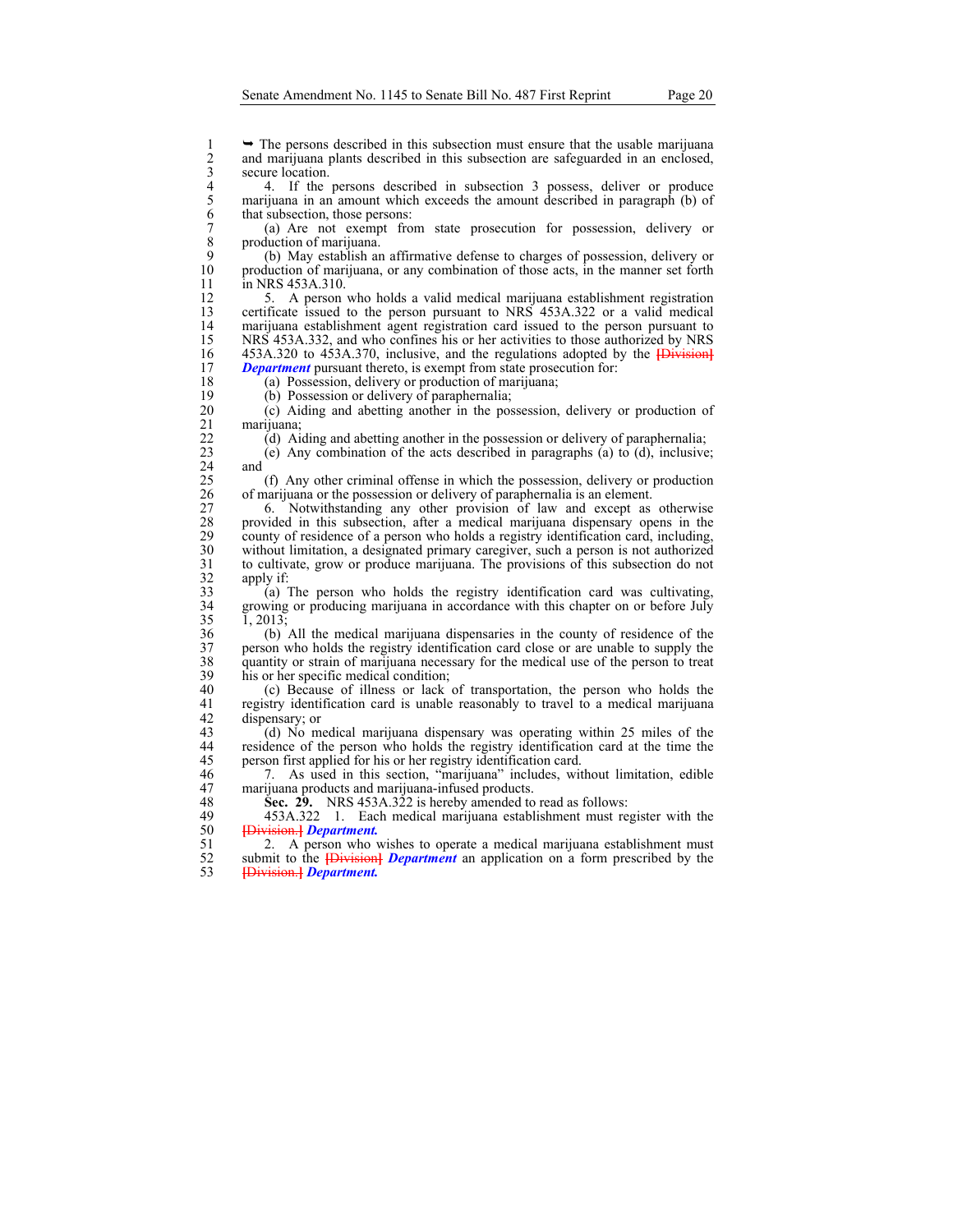1 3. Except as otherwise provided in NRS 453A.324, 453A.326, 453A.328 and<br>
2 453A.340, not later than 90 days after receiving an application to operate a medical<br>
marijuana establishment, the **[Division]** Department shall 2 453A.340, not later than 90 days after receiving an application to operate a medical 3 marijuana establishment, the **[**Division**]** *Department* shall register the medical marijuana establishment and issue a medical marijuana establishment registration 5 certificate and a random 20-digit alphanumeric identification number if:

(a) The person who wishes to operate the proposed medical marijuana 7 establishment has submitted to the **[**Division**]** *Department* all of the following:

8 (1) The application fee, as set forth in NRS 453A.344;<br>9 (2) An application, which must include: 9 (2) An application, which must include:<br>10 (1) The legal name of the proposed n

10 (I) The legal name of the proposed medical marijuana establishment;<br>11 (II) The physical address where the proposed medical marijua

11 (II) The physical address where the proposed medical marijuana 12 establishment will be located and the physical address of any co-owned additional<br>13 or otherwise associated medical marijuana establishments, the locations of which 13 or otherwise associated medical marijuana establishments, the locations of which<br>14 may not be within 1,000 feet of a public or private school that provides formal 14 may not be within 1,000 feet of a public or private school that provides formal 15 education traditionally associated with preschool or kindergarten through grade 12<br>16 and that existed on the date on which the application for the proposed medical 16 and that existed on the date on which the application for the proposed medical marijuana establishment was submitted to the **IDivision-I** *Department*, or within 17 marijuana establishment was submitted to the **{Division,}** *Department*, or within 18 300 feet of a community facility that existed on the date on which the application 18 300 feet of a community facility that existed on the date on which the application<br>19 for the proposed medical marijuana establishment was submitted to the *H* 19 for the proposed medical marijuana establishment was submitted to the  $\overrightarrow{Division;}$ <br>20 *Department*: 20 *Department;*

21 (III) Evidence that the applicant controls not less than \$250,000 in liquid assets to cover the initial expenses of opening the proposed medical 22 liquid assets to cover the initial expenses of opening the proposed medical 23 marijuana establishment and complying with the provisions of NRS 453A.320 to 24 453Å.370, inclusive;<br>25 (IV) Evie

25 (IV) Evidence that the applicant owns the property on which the 26 proposed medical marijuana establishment will be located or has the written 27 permission of the property owner to operate the proposed medical marijuana 28 establishment on that property;<br>29 (V) For the applica

29 (V) For the applicant and each person who is proposed to be an owner,<br>30 officer or board member of the proposed medical marijuana establishment, a 30 officer or board member of the proposed medical marijuana establishment, a 31 complete set of the person's fingerprints and written permission of the person authorizing the **[Division]** *Department* to forward the fingerprints to the Central 32 authorizing the **[Division]** *Department* to forward the fingerprints to the Central Repository for Nevada Records of Criminal History for submission to the Federal 33 Repository for Nevada Records of Criminal History for submission to the Federal 34 Bureau of Investigation for its report;<br>35 (VI) The name, address

35 (VI) The name, address and date of birth of each person who is 36 proposed to be an owner, officer or board member of the proposed medical 37 marijuana establishment; and<br>38 (VII) The name,

38 (VII) The name, address and date of birth of each person who is 39 proposed to be employed by or otherwise provide labor at the proposed medical 40 marijuana establishment as a medical marijuana establishment as a medical marijuana establishment as a medical marijuana establishment as 40 marijuana establishment as a medical marijuana establishment agent;<br>41 (3) Operating procedures consistent with rules of the

41 (3) Operating procedures consistent with rules of the **[Division]**<br>42 **Department** for oversight of the proposed medical marijuana establishment. 42 **Department** for oversight of the proposed medical marijuana establishment, including without limitation: 43 including, without limitation:<br>44 (I) Procedures to

44 (I) Procedures to ensure the use of adequate security measures; and 45 (II) The use of an electronic verification system and an inven

45 (II) The use of an electronic verification system and an inventory control system, pursuant to NRS 453A.354 and 453A.356; control system, pursuant to NRS 453A.354 and 453A.356;

47 (4) If the proposed medical marijuana establishment will sell or deliver<br>48 edible marijuana products or marijuana-infused products, proposed operating 48 edible marijuana products or marijuana-infused products, proposed operating<br>49 procedures for handling such products which must be preapproved by the 49 procedures for handling such products which must be preapproved by the 50 **[**Division;**]** *Department;*

 $51$  ( $5$ ) If the city, town or county in which the proposed medical marijuana establishment will be located has enacted zoning restrictions, proof of licensure 52 establishment will be located has enacted zoning restrictions, proof of licensure with the applicable local governmental authority or a letter from the applicable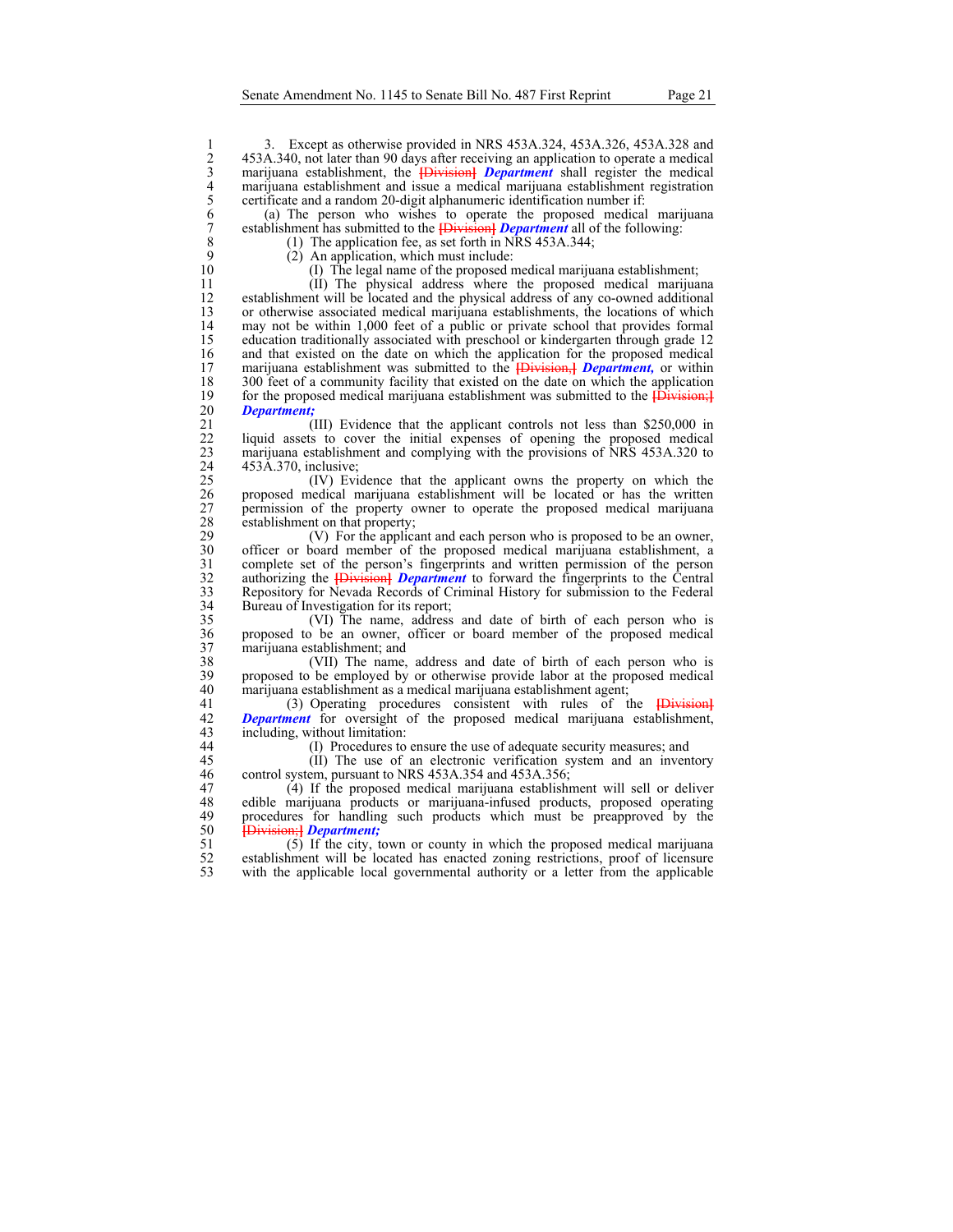1 local governmental authority certifying that the proposed medical marijuana<br>
2 establishment is in compliance with those restrictions and satisfies all applicable<br>
5 building requirements; and<br>
5 cgulation;<br>
6 (b) None o establishment is in compliance with those restrictions and satisfies all applicable building requirements; and

4 (6) Such other information as the **[**Division**]** *Department* may require by regulation;

6 (b) None of the persons who are proposed to be owners, officers or board 7 members of the proposed medical marijuana establishment have been convicted of an excluded felony offense; 8 an excluded felony offense;<br>9 (c) None of the person

9 (c) None of the persons who are proposed to be owners, officers or board members of the proposed medical marijuana establishment have: members of the proposed medical marijuana establishment have:

11 (1) Served as an owner, officer or board member for a medical marijuana 12 establishment that has had its medical marijuana establishment registration certificate revoked; or

14 (2) Previously had a medical marijuana establishment agent registration card revoked; and

16 (d) None of the persons who are proposed to be owners, officers or board nembers of the proposed medical marijuana establishment are under 21 years of 17 members of the proposed medical marijuana establishment are under 21 years of age.  $\begin{array}{c} 18 \\ 19 \end{array}$  age.

19 4. For each person who submits an application pursuant to this section, and each person who is proposed to be an owner, officer or board member of a each person who is proposed to be an owner, officer or board member of a 21 proposed medical marijuana establishment, the **[**Division**]** *Department* shall submit 22 the fingerprints of the person to the Central Repository for Nevada Records of Criminal History for submission to the Federal Bureau of Investigation to Criminal History for submission to the Federal Bureau of Investigation to 24 determine the criminal history of that person.<br>25 5. Except as otherwise provided in

25 5. Except as otherwise provided in subsection 6, if an application for registration as a medical marijuana establishment satisfies the requirements of this 27 section and the establishment is not disqualified from being registered as a medical 28 marijuana establishment pursuant to this section or other applicable law, the 28 marijuana establishment pursuant to this section or other applicable law, the 29 Havistion Propertment shall issue to the establishment a medical marijuana 29 **[**Division**]** *Department* shall issue to the establishment a medical marijuana 30 establishment registration certificate. A medical marijuana establishment registration certificate expires 1 year after the date of issuance and may be renewed 31 registration certificate expires 1 year after the date of issuance and may be renewed  $\begin{array}{c} 32 \\ 33 \end{array}$  upon:<br>(a)

33 (a) Resubmission of the information set forth in this section; and 34 (b) Payment of the renewal fee set forth in NRS 453A.344.

(b) Payment of the renewal fee set forth in NRS 453A.344.

35 6. In determining whether to issue a medical marijuana establishment 36 registration certificate pursuant to this section, the **[**Division**]** *Department* shall 37 consider the criteria of merit set forth in NRS 453A.328.

38 7. As used in this section, "community facility" means:<br>39 (a) A facility that provides day care to children.

(a) A facility that provides day care to children.

40 (b) A public park.

41 (c) A playground.

42 (d) A public swimming pool.<br>43 (e) A center or facility, the pr  $(e)$  A center or facility, the primary purpose of which is to provide recreational 44 opportunities or services to children or adolescents.

45 (f) A church, synagogue or other building, structure or place used for religious worship or other religious purpose.

47 **Sec. 30.** NRS 453A.324 is hereby amended to read as follows:<br>48 453A.324 1. Except as otherwise provided in this section

48 453A.324 1. Except as otherwise provided in this section and NRS<br>49 453A.326, the **IDivision** *Department* shall issue medical marijuana establishment 49 453A.326, the **[**Division**]** *Department* shall issue medical marijuana establishment 50 registration certificates for medical marijuana dispensaries in the following<br>51 quantities for applicants who qualify pursuant to NRS 453A.322: 51 quantities for applicants who qualify pursuant to NRS 453A.322:<br>52 (a) In a county whose population is 700,000 or more, 40 certi

(a) In a county whose population is  $700,000$  or more, 40 certificates;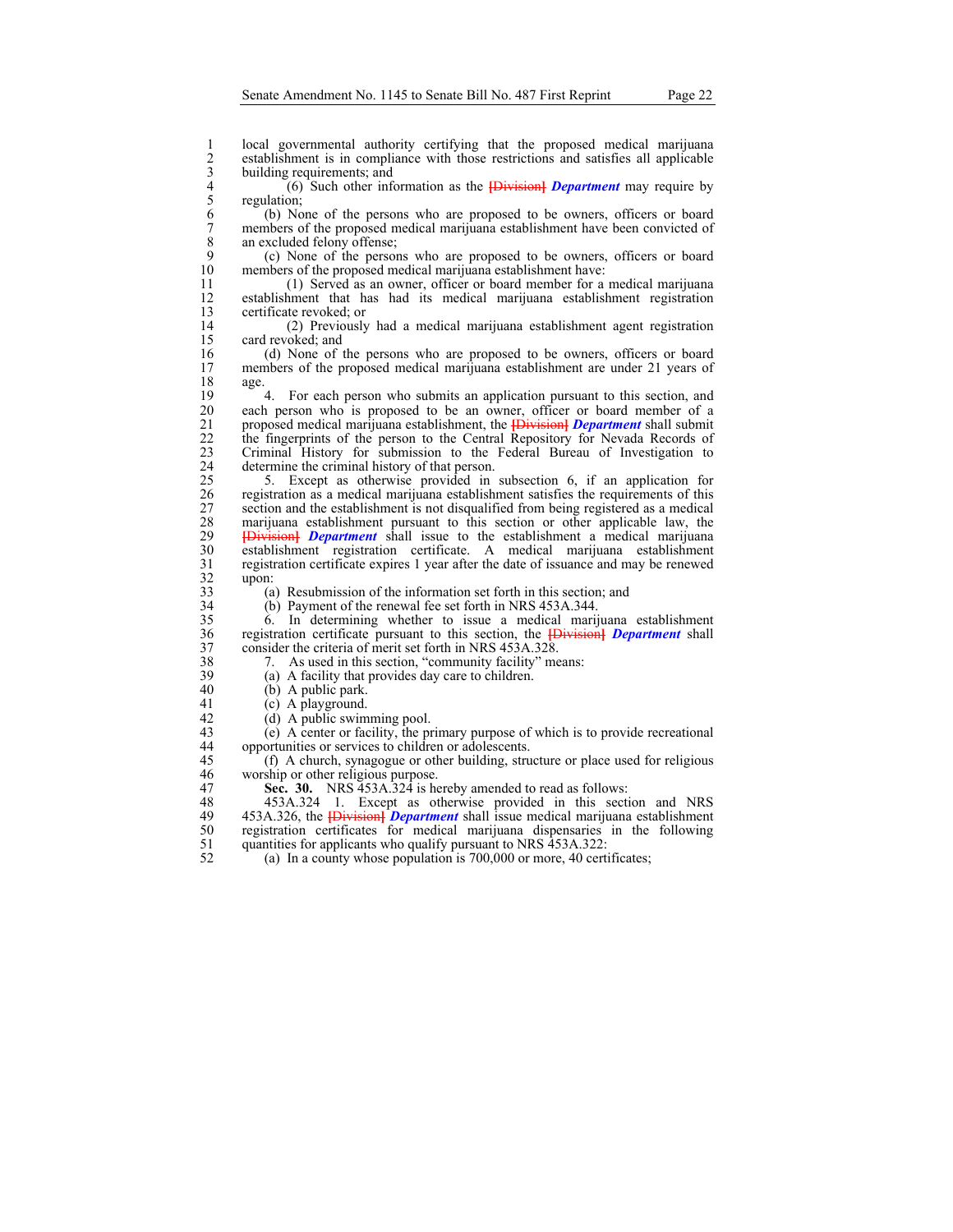certificates;

1 (b) In a county whose population is 100,000 or more but less than 700,000, ten<br>
2 certificates;<br>
(c) In a county whose population is 55,000 or more but less than 100,000, two<br>
certificates;  $\frac{1}{10}$  certificate  $\frac{1}{$  $\alpha$ ) In a county whose population is 55,000 or more but less than 100,000, two certificates; **[and]** 

(d) In each other county, one certificate  $\frac{1}{x}$ *; and* 

6 *(e) For each incorporated city in a county whose population is less than*  7 *100,000, one certificate.* 

8 2. Notwithstanding the provisions of subsection 1, the **[Division:]**<br>9 **Department:** 9 *Department:*

10 (a) Shall not issue medical marijuana establishment registration certificates for 11 medical marijuana dispensaries in such a quantity as to cause the existence within 12 the applicable county of more than one medical marijuana dispensary for every ten<br>13 pharmacies that have been licensed in the county pursuant to chapter 639 of NRS. 13 pharmacies that have been licensed in the county pursuant to chapter 639 of NRS. 14 The **[**Division**]** *Department* may issue medical marijuana establishment registration 15 certificates for medical marijuana dispensaries in excess of the ratio otherwise 16 allowed pursuant to this paragraph if to do so is necessary to ensure that the 17 **IDivisionl** *Department* issues at least one medical marijuana establishment 17 **[**Division**]** *Department* issues at least one medical marijuana establishment 18 registration certificate in each county of this State *and, pursuant to paragraph (e)*  19 *of subsection 1, each incorporated city of this State* in which the *{Division}* 20 *Department* has approved an application for such an establishment to operate. **20 Department** has approved an application for such an establishment to operate.<br>21 (b) Shall, for any county for which no applicants qualify pursuant to

21 (b) Shall, for any county for which no applicants qualify pursuant to NRS 22 453A.322, within 2 months after the end of the period during which the **{Division}** 22 453A.322, within 2 months after the end of the period during which the **[Division]**<br>23 **Department** accepts applications pursuant to subsection  $\frac{[4,1]}{[5,1]}$ , reallocate the *Department* accepts applications pursuant to subsection  $\frac{4}{3}$ ,  $\frac{4}{3}$ , reallocate the 24 certificates provided for that county pursuant to subsection 1 to the other counties specified in subsection 1 in the same proportion as provided in subsection 1. specified in subsection 1 in the same proportion as provided in subsection 1.

26 3. *The Department:* 

*(a) Shall not accept an application for the issuance of a medical marijuana establishment registration certificate pursuant to paragraph (e) of subsection 1 unless the application is accompanied by a letter from the incorporated city in which the proposed medical marijuana dispensary will be located endorsing the*  issuance of the medical marijuana establishment registration certificate;

*(b) May accept such an application at any time if no medical marijuana establishment registration certificate has been issued to a medical marijuana*  dispensary located in the incorporated city pursuant to paragraph (e) of *subsection 1; and* 

36 *(c) May accept such an application on or before December 31, 2018, only*  37 *from an applicant who holds a medical marijuana establishment registration*  38 *certificate.* 

39 4. With respect to medical marijuana establishments that are not medical marijuana dispensaries, the **H**ivision **Properties** of Helenanics 2. 40 marijuana dispensaries, the **[**Division**]** *Department* shall **[**determine**]** *:* 

41 *(a) Issue a medical marijuana establishment registration certificate to at*  42 *least one cultivation facility and at least one facility for the production of edible*  43 *marijuana products or marijuana-infused products in each county; and* 

44 *(b) Determine* the appropriate number of *additional* such establishments *in*  45 *each county* as are necessary to serve and supply the medical marijuana 46 dispensaries to which the **[**Division**]** *Department* has granted medical marijuana 47 establishment registration certificates **[**. 48 - 4. The Division and *issue* s

48 <del>4. The Division]</del> and issue such a number of medical marijuana<br>49 establishment registration certificates for such establishments in each county. establishment registration certificates for such establishments in each county.

50 **5.** *Except as otherwise provided in subsection 3, the Department* shall not, for more than a total of 10 business days in any 1 calendar year, accept applications for more than a total of 10 business days in any 1 calendar year, accept applications 52 to operate medical marijuana establishments.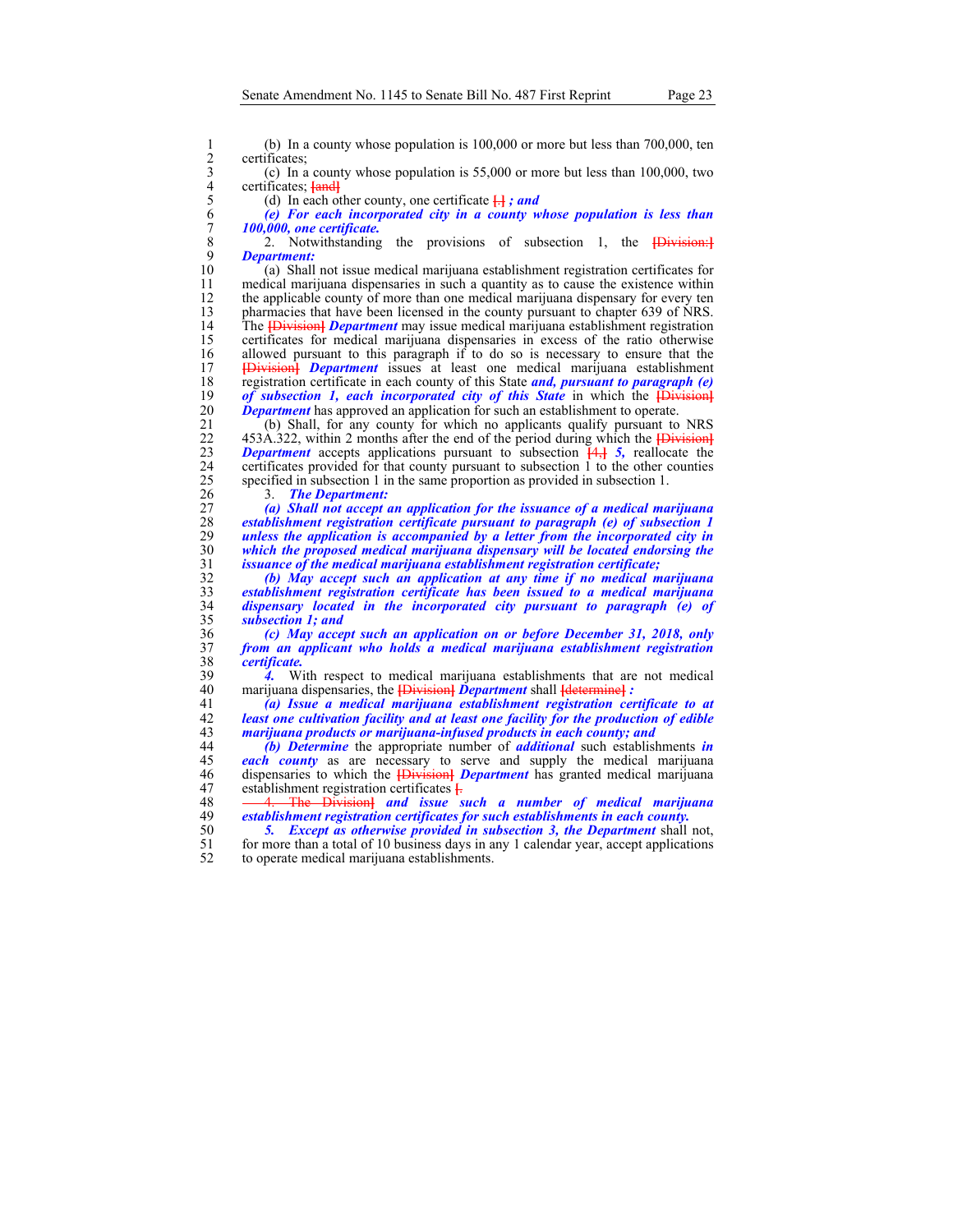**Sec. 31.** NRS 453A.326 is hereby amended to read as follows:<br>2 453A.326 1. Except as otherwise provided in this subsectio<br>3 whose population is 100,000 or more, the **{Division}** *Department* shot more than 25 percent of t 2 453A.326 1. Except as otherwise provided in this subsection, in a county 3 whose population is 100,000 or more, the **[**Division**]** *Department* shall ensure that 4 not more than 25 percent of the total number of medical marijuana dispensaries that<br>5 may be certified in the county, as set forth in NRS 453A.324, are located in any one<br>6 local governmental jurisdiction within the coun may be certified in the county, as set forth in NRS 453A.324, are located in any one 6 local governmental jurisdiction within the county. The board of county 7 commissioners of the county may increase the percentage described in this 8 subsection if it determines that to do so is necessary to ensure that the more<br>9 populous areas of the county have access to sufficient distribution of marijuana for 9 populous areas of the county have access to sufficient distribution of marijuana for medical use. 11 2. To prevent monopolistic practices, the **[**Division**]** *Department* shall ensure, 12 in a county whose population is 100,000 or more, that it does not issue, to any one person, group of persons or entity, the greater of: 13 person, group of persons or entity, the greater of:<br>14 (a) One medical marijuana establishment reg 14 (a) One medical marijuana establishment registration certificate; or 15 (b) More than 10 percent of the medical marijuana establishment registration 16 certificates otherwise allocable in the county.<br>17 3. In a local governmental jurisdiction 17 3. In a local governmental jurisdiction that issues business licenses, the issuance by the **IDivision** *Department* of a medical marijuana establishment 18 issuance by the **[**Division**]** *Department* of a medical marijuana establishment 19 registration certificate shall be deemed to be provisional until such time as:<br>20 (a) The establishment is in compliance with all applicable local gove 20 (a) The establishment is in compliance with all applicable local governmental 21 ordinances or rules; and<br>22 (b) The local govern 22 (b) The local government has issued a business license for the operation of the establishment. 24 4. As used in this section, "local governmental jurisdiction" means a city, town, township or unincorporated area within a county. 25 town, township or unincorporated area within a county.<br>26 **Sec. 32.** NRS 453A.328 is hereby amended to real Sec. 32. NRS 453A.328 is hereby amended to read as follows: 27 453A.328 In determining whether to issue a medical marijuana establishment<br>28 registration certificate pursuant to NRS 453A.322, the *Division Department* shall, 28 registration certificate pursuant to NRS 453A.322, the **[**Division**]** *Department* shall, 29 in addition to the factors set forth in that section, consider the following criteria of 30 merit:<br>31 1. 31 1. The total financial resources of the applicant, both liquid and illiquid;<br>32 2. The previous experience of the persons who are proposed to be over 32 2. The previous experience of the persons who are proposed to be owners, officers or board members of the proposed medical marijuana establishment at 33 officers or board members of the proposed medical marijuana establishment at operating other businesses or nonprofit organizations; operating other businesses or nonprofit organizations; 35 3. The educational achievements of the persons who are proposed to be 36 owners, officers or board members of the proposed medical marijuana 37 establishment;<br>38 4. Any d 38 4. Any demonstrated knowledge or expertise on the part of the persons who are proposed to be owners, officers or board members of the proposed medical 39 are proposed to be owners, officers or board members of the proposed medical marijuana establishment with respect to the compassionate use of marijuana to treat 40 marijuana establishment with respect to the compassionate use of marijuana to treat 41 medical conditions;<br>42 5. Whether the 42 5. Whether the proposed location of the proposed medical marijuana establishment would be convenient to serve the needs of persons who are establishment would be convenient to serve the needs of persons who are 44 authorized to engage in the medical use of marijuana; 45 6. The likely impact of the proposed medical marijuana establishment on the community in which it is proposed to be located: community in which it is proposed to be located; 47 7. The adequacy of the size of the proposed medical marijuana establishment 48 to serve the needs of persons who are authorized to engage in the medical use of 48 to serve the needs of persons who are authorized to engage in the medical use of marijuana: marijuana; 50 8. Whether the applicant has an integrated plan for the care, quality and safekeeping of medical marijuana from seed to sale; 51 safekeeping of medical marijuana from seed to sale;<br>52 9. The amount of taxes paid to, or other be 52 9. The amount of taxes paid to, or other beneficial financial contributions made to, the State of Nevada or its political subdivisions by the applicant or the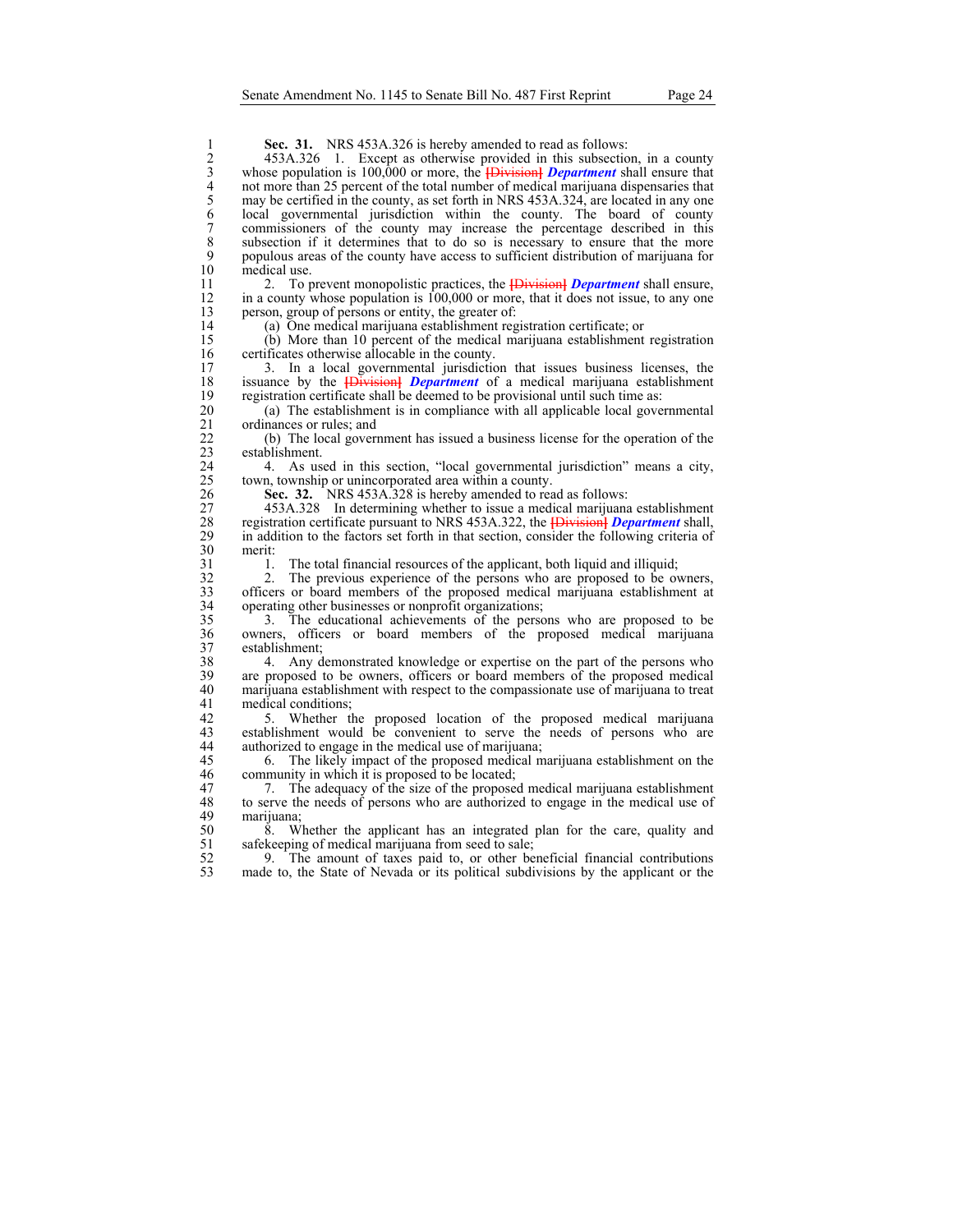1 persons who are proposed to be owners, officers or board members of the proposed<br>2 medical marijuana establishment; and<br>3 10. Any other criteria of merit that the **{Division} Department** determines to<br>4 be relevant. medical marijuana establishment; and

3 10. Any other criteria of merit that the **[**Division**]** *Department* determines to

5 **Sec. 33.** NRS 453A.332 is hereby amended to read as follows:

4 be relevant.<br>5 **Sec. 33**<br>6 453A.3.<br>7 volunteer of 6 453A.332 1. Except as otherwise provided in this section, a person shall not 7 volunteer or work at, contract to provide labor to or be employed by an independent contractor to provide labor to a medical marijuana establishment as a medical 8 contractor to provide labor to a medical marijuana establishment as a medical marijuana establishment agent unless the person is registered with the **IDivision** 9 marijuana establishment agent unless the person is registered with the *[Division]*<br>10 Department pursuant to this section. *Department* pursuant to this section.

11 2. A medical marijuana establishment that wishes to retain as a volunteer or 12 employ a medical marijuana establishment agent shall submit to the *Division-1*<br>13 **Department** an application on a form prescribed by the *Division-1 Department*. 13 *Department* an application on a form prescribed by the **[**Division.**]** *Department.*  14 The application must be accompanied by:<br>15 (a) The name, address and date of b

15 (a) The name, address and date of birth of the prospective medical marijuana 16 establishment agent;<br>17 (b) A statement

17 (b) A statement signed by the prospective medical marijuana establishment 18 agent pledging not to dispense or otherwise divert marijuana to any person who is<br>19 not authorized to possess marijuana in accordance with the provisions of this 19 not authorized to possess marijuana in accordance with the provisions of this chapter;

21 (c) A statement signed by the prospective medical marijuana establishment 22 agent asserting that he or she has not previously had a medical marijuana 22 agent asserting that he or she has not previously had a medical marijuana establishment agent registration card revoked; establishment agent registration card revoked;

24 (d) A complete set of the fingerprints and written permission of the prospective medical marijuana establishment agent authorizing the **{Division}** Department to 25 medical marijuana establishment agent authorizing the **[**Division**]** *Department* to 26 forward the fingerprints to the Central Repository for Nevada Records of Criminal 27 History for submission to the Federal Bureau of Investigation for its report;<br>28 (e) The application fee, as set forth in NRS 453A.344; and

28 (e) The application fee, as set forth in NRS 453A.344; and 29 (f) Such other information as the **HD**ivisional *Departme* 29 (f) Such other information as the **[**Division**]** *Department* may require by 30 regulation.<br>31 3. A

3. A medical marijuana establishment that wishes to contract with an 32 independent contractor to provide labor as a medical marijuana establishment agent shall submit to the *Division <i>Department* an application on a form prescribed by 33 shall submit to the **[**Division**]** *Department* an application on a form prescribed by 34 the **[**Division**]** *Department* for the registration of the independent contractor and 35 each employee of the independent contractor who will provide labor as a medical 36 marijuana establishment agent. The application must be accompanied by:<br>37 (a) The name, address and, if the prospective medical marijuana esta

37 (a) The name, address and, if the prospective medical marijuana establishment 38 agent has a state business registration, the business identification number assigned<br>39 by the Secretary of State upon compliance with the provisions of chapter 76 of 39 by the Secretary of State upon compliance with the provisions of chapter 76 of  $\overline{AB}$  NRS: NRS;

41 (b) The name, address and date of birth of each employee of the prospective 42 medical marijuana establishment agent who will provide labor as a medical marijuana establishment agent;

44 (c) A statement signed by the prospective medical marijuana establishment 45 agent pledging not to dispense or otherwise divert marijuana to, or allow any of its<br>46 employees to dispense or otherwise divert marijuana to, any person who is not 46 employees to dispense or otherwise divert marijuana to, any person who is not 47 authorized to possess marijuana in accordance with the provisions of this chapter;<br>48 (d) A statement signed by the prospective medical marijuana establishme

48 (d) A statement signed by the prospective medical marijuana establishment agent asserting that it has not previously had a medical marijuana establishment agent asserting that it has not previously had a medical marijuana establishment 50 agent registration card revoked and that none of its employees who will provide 51 labor as a medical marijuana establishment agent have previously had a medical marijuana establishment agent registration card revoked;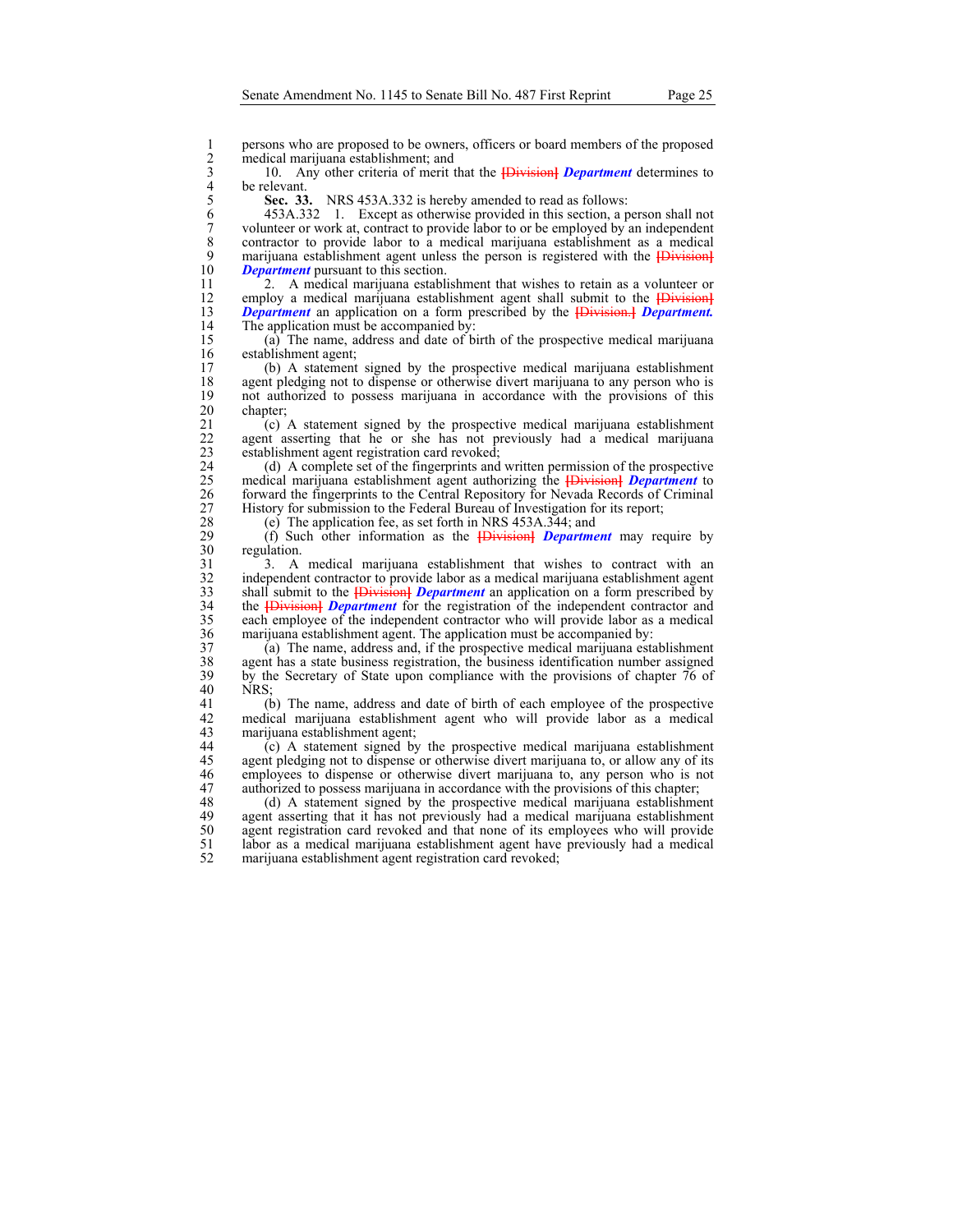1 (e) A complete set of the fingerprints of each employee of the prospective<br>medical marijuana establishment agent who will provide labor as a medical<br>marijuana establishment agent and written permission of the prospective 2 medical marijuana establishment agent who will provide labor as a medical marijuana establishment agent and written permission of the prospective medical marijuana establishment agent and each employee of the prospective medical 5 marijuana establishment agent authorizing the **[**Division**]** *Department* to forward the fingerprints to the Central Repository for Nevada Records of Criminal History 7 for submission to the Federal Bureau of Investigation for its report;<br>8 (f) The application fee, as set forth in NRS 453A.344; and

8 (f) The application fee, as set forth in NRS 453A.344; and 9 (g) Such other information as the  $\overrightarrow{B}$  Burgher Finders

9 (g) Such other information as the **[**Division**]** *Department* may require by regulation.

11 4. A medical marijuana establishment shall notify the **[**Division**]** *Department*  12 within 10 days after a medical marijuana establishment agent ceases to be 13 employed by, volunteer at or provide labor as a medical marijuana establishment 14 agent to the medical marijuana establishment.<br>15 5. A person who:

5. A person who:

16 (a) Has been convicted of an excluded felony offense; or

17 (b) Is less than 21 years of age,

 $18 \rightarrow$  shall not serve as a medical marijuana establishment agent.

19 6. The **[Division]** *Department* shall submit the fingerprints of an applicant for registration as a medical marijuana establishment agent to the Central Repository 20 registration as a medical marijuana establishment agent to the Central Repository 21 for Nevada Records of Criminal History for submission to the Federal Bureau of 1<br>22 Investigation to determine the criminal history of the applicant. 22 Investigation to determine the criminal history of the applicant.<br>23 7. The provisions of this section do not require a perso

23 7. The provisions of this section do not require a person who is an owner, 24 officer or board member of a medical marijuana establishment to resubmit<br>25 information already furnished to the **[Division] Department** at the time the 25 information already furnished to the **[**Division**]** *Department* at the time the 26 establishment was registered with the **[**Division.**]** *Department.*

27 8. If an applicant for registration as a medical marijuana establishment agent 28 satisfies the requirements of this section and is not disqualified from serving as such an agent pursuant to this section or any other applicable law, the **IDivision** 29 such an agent pursuant to this section or any other applicable law, the *Division* 30 **Department** shall issue to the person and, for an independent contractor, to each **30** *Department* shall issue to the person and, for an independent contractor, to each person identified in the independent contractor's application for registration as an 31 person identified in the independent contractor's application for registration as an employee who will provide labor as a medical marijuana establishment agent, a 32 employee who will provide labor as a medical marijuana establishment agent, a medical marijuana establishment agent registration card. If the **{Division}** 33 medical marijuana establishment agent registration card. If the *Division* 34 *Department* does not act upon an application for a medical marijuana establishment *Department* does not act upon an application for a medical marijuana establishment 35 agent registration card within 30 days after the date on which the application is 36 received, the application shall be deemed conditionally approved until such time as 37 the **IDivision** *Department* acts upon the application. A medical marijuana 37 the **[**Division**]** *Department* acts upon the application. A medical marijuana 38 establishment agent registration card expires 1 year after the date of issuance and  $39$  may be renewed upon:<br>40 (a) Resubmission

40 (a) Resubmission of the information set forth in this section; and

41 (b) Payment of the renewal fee set forth in NRS 453A.344.<br>42 Sec. 34. NRS 453A.334 is hereby amended to read as foll

42 **Sec. 34.** NRS 453A.334 is hereby amended to read as follows:<br>43 453A.334 1. Except as otherwise provided in subsection 2. 43 453A.334 1. Except as otherwise provided in subsection 2, the following 44 are nontransferable:

45 (a) A medical marijuana establishment agent registration card.<br>46 (b) A medical marijuana establishment registration certificate.

46 (b) A medical marijuana establishment registration certificate.

47 2. A medical marijuana establishment may transfer all or any portion of its ownership to another party, and the **{Division} Department** shall transfer the 48 ownership to another party, and the **[Division]** *Department* shall transfer the medical marijuana establishment registration certificate issued to the establishment medical marijuana establishment registration certificate issued to the establishment 50 to the party acquiring ownership, if the party who will acquire the ownership of the medical marijuana establishment submits: 51 medical marijuana establishment submits:<br>52 (a) Evidence satisfactory to the  $\overline{1\text{D}}$ 

52 (a) Evidence satisfactory to the **[**Division**]** *Department* that the party has complied with the provisions of sub-subparagraph  $(III)$  of subparagraph  $(2)$  of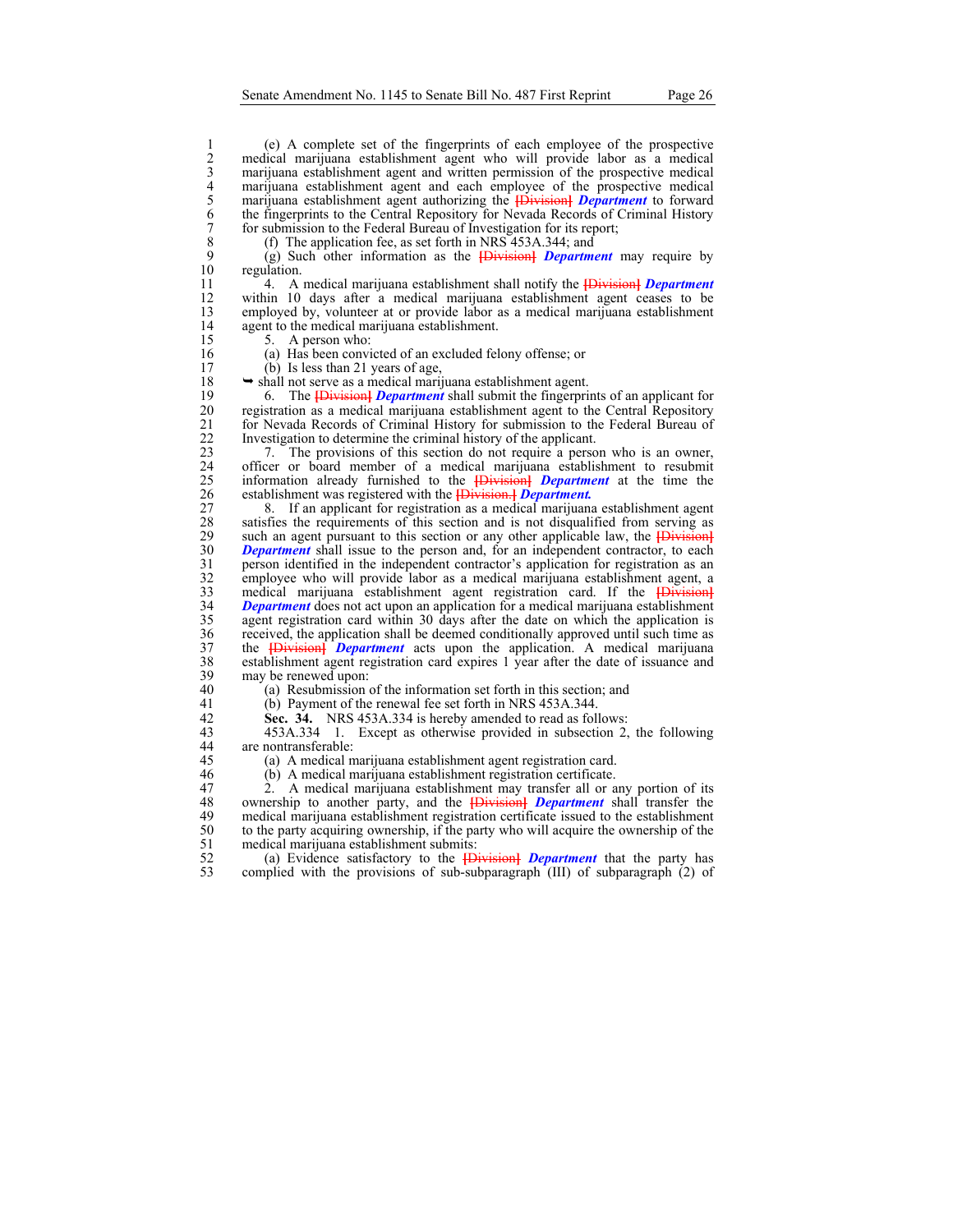1 paragraph (a) of subsection 3 of NRS 453A.322 for the purpose of operating the<br>
2 medical marijuana establishment.<br>
3 (b) For the party and each person who is proposed to be an owner, officer or<br>
4 board member of the pr medical marijuana establishment.

3 (b) For the party and each person who is proposed to be an owner, officer or 4 board member of the proposed medical marijuana establishment, the name, address<br>5 and date of birth of the person, a complete set of the person's fingerprints and<br>6 written permission of the person authorizing the **{Divi** and date of birth of the person, a complete set of the person's fingerprints and 6 written permission of the person authorizing the **[**Division**]** *Department* to forward 7 the fingerprints to the Central Repository for Nevada Records of Criminal History<br>8 for submission to the Federal Bureau of Investigation for its report. 8 for submission to the Federal Bureau of Investigation for its report.<br>9 (c) Proof satisfactory to the *Hivision Department* that, as

9 (c) Proof satisfactory to the **[**Division**]** *Department* that, as a result of the 10 transfer of ownership, no person, group of persons or entity will, in a county whose<br>11 population is 100,000 or more, hold more than one medical marijuana population is 100,000 or more, hold more than one medical marijuana 12 establishment registration certificate or more than 10 percent of the medical<br>13 marijuana establishment registration certificates allocated to the county, whichever 13 marijuana establishment registration certificates allocated to the county, whichever is greater. 14 is greater.<br>15 **Sec.** 3

15 **Sec. 35.** NRS 453A.336 is hereby amended to read as follows:<br>16 453A.336 1. In addition to any other requirements set forth

16 453A.336 1. In addition to any other requirements set forth in this chapter,<br>17 an applicant for the issuance or renewal of a medical marijuana establishment agent 17 an applicant for the issuance or renewal of a medical marijuana establishment agent registration card or medical marijuana establishment registration certificate shall: 18 registration card or medical marijuana establishment registration certificate shall:<br>19 (a) Include the social security number of the applicant in the applicati

19 (a) Include the social security number of the applicant in the application submitted to the **IDivision. I** Department. submitted to the **[Division.]** Department.

21 (b) Submit to the **[Division]** *Department* the statement prescribed by the 22 Division of Welfare and Supportive Services of the Department of Health and 22 Division of Welfare and Supportive Services of the Department of Health and Human Services pursuant to NRS 425.520. The statement must be completed and Human Services pursuant to  $\hat{N}RS$  425.520. The statement must be completed and 24 signed by the applicant.<br>25 2. The  $\overrightarrow{Division}$ 

25 2. The **[Division]** *Department* shall include the statement required pursuant to subsection 1 in: subsection 1 in:

27 (a) The application or any other forms that must be submitted for the issuance<br>28 or renewal of the medical marijuana establishment agent registration card or 28 or renewal of the medical marijuana establishment agent registration card or 29 medical marijuana establishment registration certificate; or  $30$  (b) A separate form prescribed by the **IDivision 1 Deparate** 

30 (b) A separate form prescribed by the **[**Division.**]** *Department.*

31 3. A medical marijuana establishment agent registration card or medical 32 marijuana establishment registration certificate may not be issued or renewed by the **[Division]** *Department* if the applicant: 33 the **[**Division**]** *Department* if the applicant:

34 (a) Fails to submit the statement required pursuant to subsection 1; or

35 (b) Indicates on the statement submitted pursuant to subsection 1 that the 36 applicant is subject to a court order for the support of a child and is not in compliance with the order or a plan approved by the district attorney or other public 37 compliance with the order or a plan approved by the district attorney or other public<br>38 agency enforcing the order for the repayment of the amount owed pursuant to the 38 agency enforcing the order for the repayment of the amount owed pursuant to the 39 order.

40 4. If an applicant indicates on the statement submitted pursuant to subsection 41 1 that the applicant is subject to a court order for the support of a child and is not in 41 1 that the applicant is subject to a court order for the support of a child and is not in<br>42 compliance with the order or a plan approved by the district attorney or other public 42 compliance with the order or a plan approved by the district attorney or other public<br>43 agency enforcing the order for the repayment of the amount owed pursuant to the agency enforcing the order for the repayment of the amount owed pursuant to the 44 order, the **[**Division**]** *Department* shall advise the applicant to contact the district 45 attorney or other public agency enforcing the order to determine the actions that the applicant may take to satisfy the arrearage. applicant may take to satisfy the arrearage.

47 **Sec. 36.** NRS 453A.338 is hereby amended to read as follows:<br>48 453A.338 1. If the **IDivision** *Department* receives a copy of 48 453A.338 1. If the **[Division]** *Department* receives a copy of a court order<br>49 issued pursuant to NRS 425.540 that provides for the suspension of all professional. issued pursuant to NRS 425.540 that provides for the suspension of all professional, 50 occupational and recreational licenses, certificates and permits issued to a person 51 who is the holder of a medical marijuana establishment agent registration card or medical marijuana establishment registration certificate, the  $\overrightarrow{Division}$  *Department* 52 medical marijuana establishment registration certificate, the **[Division]** *Department* shall deem the card or certificate issued to that person to be suspended at the end of shall deem the card or certificate issued to that person to be suspended at the end of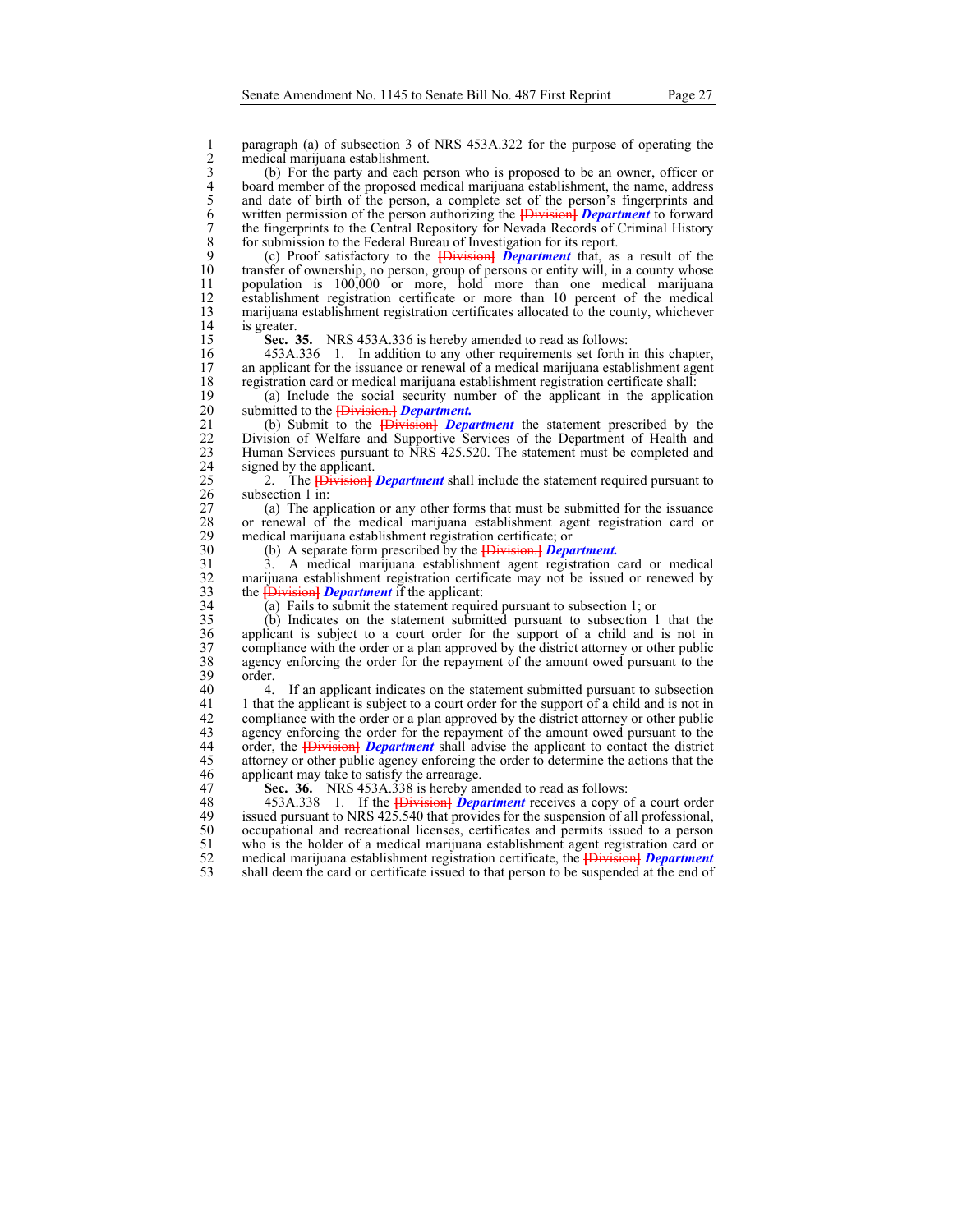1 the 30th day after the date on which the court order was issued unless the **[Division]**<br>
2 **Department** receives a letter issued to the holder of the card or certificate by the<br>
district attorney or other public agency p *Department* receives a letter issued to the holder of the card or certificate by the district attorney or other public agency pursuant to NRS 425.550 stating that the holder of the card or certificate has complied with the subpoena or warrant or has satisfied the arrearage pursuant to NRS 425.560.

6 2. The **[**Division**]** *Department* shall reinstate a medical marijuana 7 establishment agent registration card or medical marijuana establishment 8 registration certificate that has been suspended by a district court pursuant to NRS<br>9 425.540 if the **Hivision** *Department* receives a letter issued by the district attorney 9 425.540 if the *Division <b>Department* receives a letter issued by the district attorney or other public agency pursuant to NRS 425.550 to the person whose card or 10 or other public agency pursuant to NRS 425.550 to the person whose card or certificate was suspended stating that the person whose card or certificate was certificate was suspended stating that the person whose card or certificate was 12 suspended has complied with the subpoena or warrant or has satisfied the arrearage pursuant to NRS 425.560. 13 pursuant to NRS 425.560.<br>14 **Sec. 37.** NRS 453A.

44

14 **Sec. 37.** NRS 453A.340 is hereby amended to read as follows:<br>15 453A.340 The following acts constitute grounds for immediate

15 453A.340 The following acts constitute grounds for immediate revocation of a medical marijuana establishment registration certificate: 16 a medical marijuana establishment registration certificate:<br>17 1. Dispensing, delivering or otherwise transferring

17 1. Dispensing, delivering or otherwise transferring marijuana to a person 18 other than a medical marijuana establishment agent, another medical marijuana<br>19 establishment or a person who holds a valid registry identification card, including, 19 establishment or a person who holds a valid registry identification card, including, 20 without limitation, a designated primary caregiver.<br>21 2. Acquiring usable marijuana or mature mate-

21 2. Acquiring usable marijuana or mature marijuana plants from any person<br>22 other than a medical marijuana establishment agent, another medical marijuana 22 other than a medical marijuana establishment agent, another medical marijuana<br>23 establishment or a person who holds a valid registry identification card, including, 23 establishment or a person who holds a valid registry identification card, including, 24 without limitation, a designated primary caregiver.<br>25 3. Violating a regulation of the **[Division**]

25 3. Violating a regulation of the **[Division,]** *Department*, the violation of a which is stated to be grounds for immediate revocation of a medical marijuana which is stated to be grounds for immediate revocation of a medical marijuana 27 establishment registration certificate.<br>28 4. Failure to pay a fee imposed

28 4. Failure to pay a fee imposed pursuant to NRS 453A.330.<br>29 **Sec. 38.** NRS 453A.342 is hereby amended to read as follow

29 **Sec. 38.** NRS 453A.342 is hereby amended to read as follows:<br>30 453A.342 The following acts constitute grounds for the immed

30 453A.342 The following acts constitute grounds for the immediate revocation 31 of the medical marijuana establishment agent registration card of a medical 32 marijuana establishment agent:<br>33 1. Having committed or c

33 1. Having committed or committing any excluded felony offense.<br>34 2. Dispensing, delivering or otherwise transferring marijuana

34 2. Dispensing, delivering or otherwise transferring marijuana to a person other than a medical marijuana establishment agent, another medical marijuana 36 establishment or a person who holds a valid registry identification card, including, 37 without limitation, a designated primary caregiver.<br>38 3. Violating a regulation of the Harvision.

38 3. Violating a regulation of the **[**Division,**]** *Department,* the violation of 39 which is stated to be grounds for immediate revocation of a medical marijuana 40 establishment agent registration card.<br>41 **Sec. 39.** NRS 453A.344 is here

41 **Sec. 39.** NRS 453A.344 is hereby amended to read as follows:<br>42 **453A.344** 1. Except as otherwise provided in subsection 2.

42 453A.344 1. Except as otherwise provided in subsection 2, the **[Division]**<br>43 **Department** shall collect not more than the following maximum fees: *Department* shall collect not more than the following maximum fees:

| 45       | For the initial issuance of a medical marijuana          |  |
|----------|----------------------------------------------------------|--|
| 46       | establishment registration certificate for a medical     |  |
| 47       |                                                          |  |
| 48       | For the renewal of a medical marijuana establishment     |  |
| 49       | registration certificate for a medical marijuana         |  |
| 50<br>51 |                                                          |  |
|          | For the initial issuance of a medical marijuana          |  |
| 52<br>53 | establishment registration certificate for a cultivation |  |
|          |                                                          |  |
|          |                                                          |  |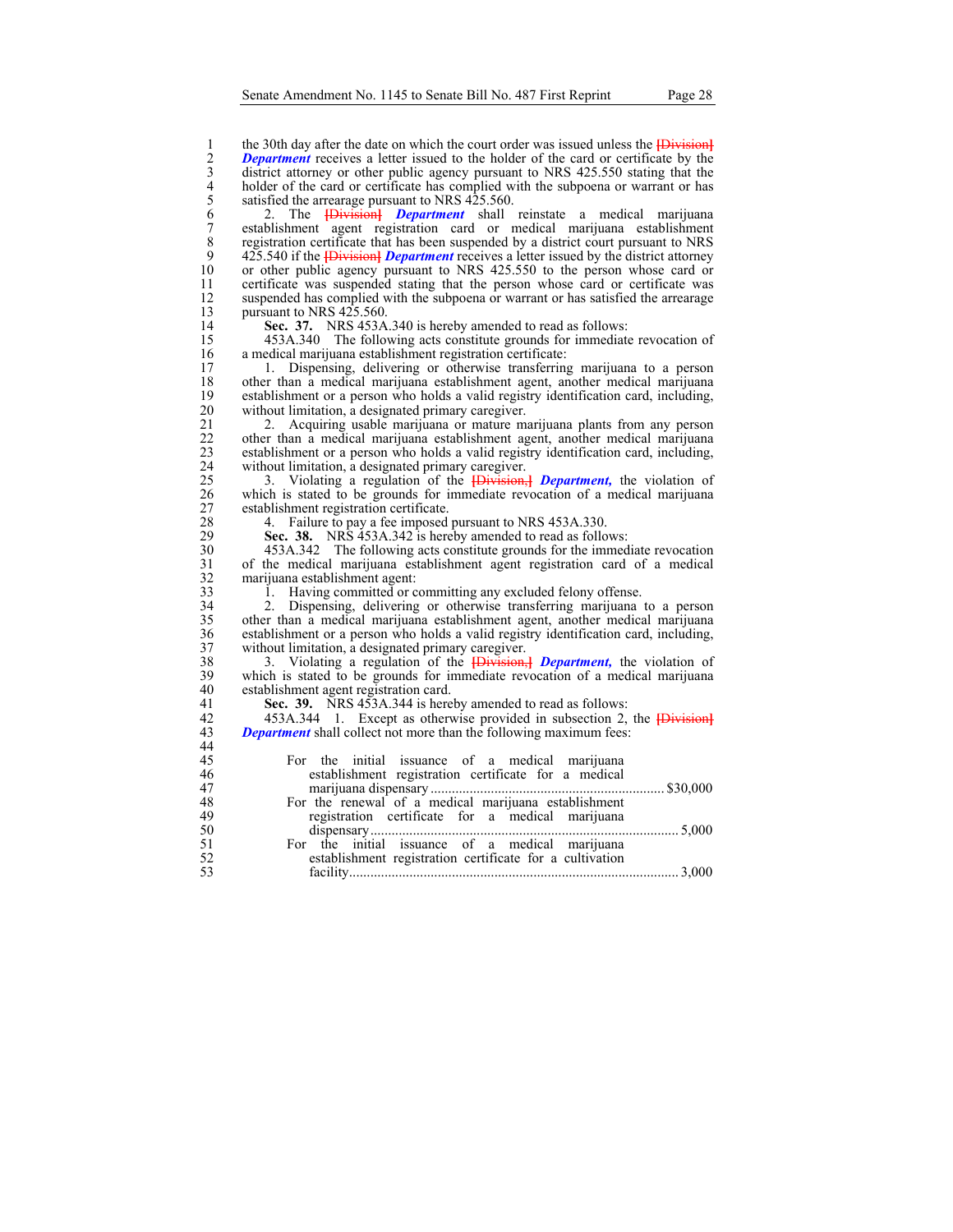| 1              | For the renewal of a medical marijuana establishment                                      |
|----------------|-------------------------------------------------------------------------------------------|
| $\frac{2}{3}$  |                                                                                           |
|                | For the initial issuance of a medical marijuana                                           |
| $\overline{4}$ | establishment registration certificate for a facility for                                 |
| $\overline{5}$ | the production of edible marijuana products or                                            |
| 6              |                                                                                           |
| $\overline{7}$ | For the renewal of a medical marijuana establishment                                      |
| 8              | registration certificate for a facility for the production                                |
| 9              | of edible marijuana products or marijuana-infused                                         |
| 10             |                                                                                           |
| 11             | For each person identified in an application for the initial                              |
| 12             |                                                                                           |
|                | issuance of a medical marijuana establishment agent                                       |
| 13             |                                                                                           |
| 14             | For each person identified in an application for the renewal                              |
| 15             | of a medical marijuana establishment agent registration                                   |
| 16             |                                                                                           |
| 17             | For the initial issuance of a medical marijuana                                           |
| 18             | establishment registration certificate for an independent                                 |
| 19             |                                                                                           |
| 20             | For the renewal of a medical marijuana establishment                                      |
| 21             | registration certificate for an independent testing                                       |
| 22             |                                                                                           |
| 23             |                                                                                           |
| 24             | In addition to the fees described in subsection 1, each applicant for a<br>2.             |
| 25             | medical marijuana establishment registration certificate must pay to the <b>Division:</b> |
| 26             | <b>Department:</b>                                                                        |
| 27             | (a) A one-time, nonrefundable application fee of \$5,000; and                             |
| 28             | (b) The actual costs incurred by the $\frac{1}{1}$ Department in processing the           |
| 29             | application, including, without limitation, conducting background checks.                 |
| 30             |                                                                                           |
| 31             | Any revenue generated from the fees imposed pursuant to this section:<br>3.               |
|                | (a) Must be expended first to pay the costs of the <b>[Division] Department</b> in        |
| 32             | carrying out the provisions of NRS 453A.320 to 453A.370, inclusive; and                   |
| 33             | (b) If any excess revenue remains after paying the costs described in paragraph           |
| 34             | (a), such excess revenue must be paid over to the State Treasurer to be deposited to      |
| 35             | the credit of the State Distributive School Account in the State General Fund.            |
| 36             | Sec. 40. NRS 453A.352 is hereby amended to read as follows:                               |
| 37             | 453A.352 1. The operating documents of a medical marijuana establishment                  |
| 38             | must include procedures:                                                                  |
| 39             | (a) For the oversight of the medical marijuana establishment; and                         |
| 40             | (b) To ensure accurate recordkeeping, including, without limitation, the                  |
| 41             | provisions of NRS $453A.354$ and $453A.356$ .                                             |
| 42             | 2. Except as otherwise provided in this subsection, a medical marijuana                   |
| 43             | establishment:                                                                            |
| 44             | (a) That is a medical marijuana dispensary must have a single entrance for                |
| 45             | patrons, which must be secure, and shall implement strict security measures to deter      |
| 46             | and prevent the theft of marijuana and unauthorized entrance into areas containing        |
| 47             | marı juana.                                                                               |
| 48             |                                                                                           |
| 49             | (b) That is not a medical marijuana dispensary must have a single secure                  |
| 50             | entrance and shall implement strict security measures to deter and prevent the theft      |
|                | of marijuana and unauthorized entrance into areas containing marijuana.                   |
| 51             | $\rightarrow$ The provisions of this subsection do not supersede any state or local       |
| 52             | requirements relating to minimum numbers of points of entry or exit, or any state or      |
| 53             | local requirements relating to fire safety.                                               |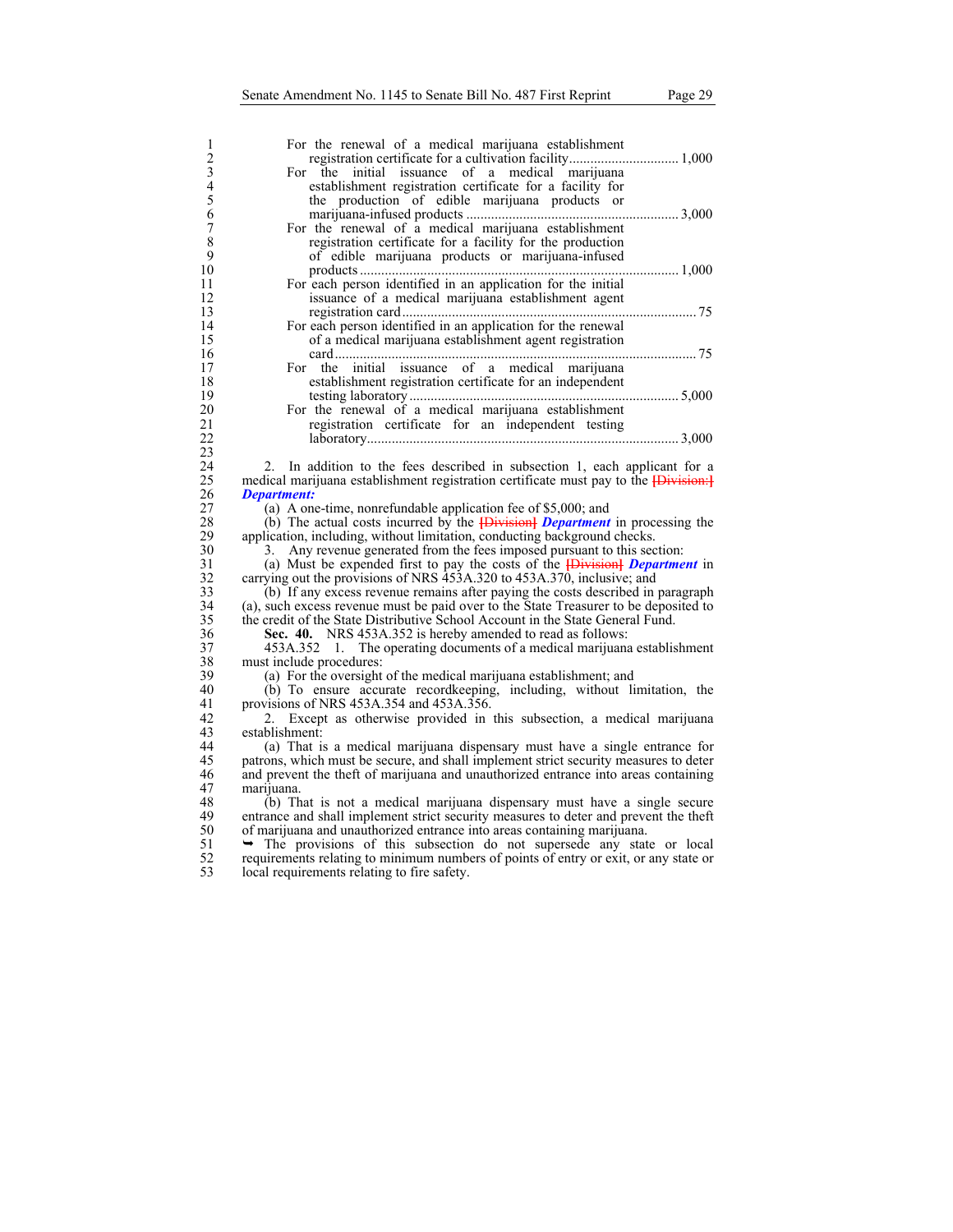3. A medical marijuana establishment is prohibited from acquiring,<br>
possessing, cultivating, manufacturing, delivering, transferring, transporting,<br>
3. supplying or dispensing marijuana for any purpose except to:<br>
4. (a) D possessing, cultivating, manufacturing, delivering, transferring, transporting, supplying or dispensing marijuana for any purpose except to:

4 (a) Directly or indirectly assist patients who possess valid registry identification cards; and

6 (b) Assist patients who possess valid registry identification cards or letters of approval by way of those patients' designated primary caregivers.

8  $\rightarrow$  For the purposes of this subsection, a person shall be deemed to be a patient who possesses a valid registry identification card or letter of approval if he or she 9 possesses a valid registry identification card or letter of approval if he or she qualifies for nonresident reciprocity pursuant to NRS 453A.364. 10 qualifies for nonresident reciprocity pursuant to NRS 453A.364.<br>11 4. All cultivation or production of marijuana that a cultiva

4. All cultivation or production of marijuana that a cultivation facility carries 12 out or causes to be carried out must take place in an enclosed, locked facility at the physical address provided to the **IDivision Department** during the registration 13 physical address provided to the **[**Division**]** *Department* during the registration 14 process for the cultivation facility. Such an enclosed, locked facility must be accessible only by medical marijuana establishment agents who are lawfully 15 accessible only by medical marijuana establishment agents who are lawfully associated with the cultivation facility, except that limited access by persons 16 associated with the cultivation facility, except that limited access by persons necessary to perform construction or repairs or provide other labor is permissible if necessary to perform construction or repairs or provide other labor is permissible if 18 such persons are supervised by a medical marijuana establishment agent.<br>19 5. A medical marijuana dispensary and a cultivation facility m

19 5. A medical marijuana dispensary and a cultivation facility may acquire 20 usable marijuana or marijuana plants from a person who holds a valid registry 21 identification card, including, without limitation, a designated primary caregiver.<br>22 Except as otherwise provided in this subsection, the patient or caregiver, as 22 Except as otherwise provided in this subsection, the patient or caregiver, as applicable, must receive no compensation for the marijuana. A patient who holds a applicable, must receive no compensation for the marijuana. A patient who holds a 24 valid registry identification card, and the designated primary caregiver of such a patient, or the designated primary caregiver of a person who holds a letter of 25 patient, or the designated primary caregiver of a person who holds a letter of approval may sell usable marijuana to a medical marijuana dispensary one time and 26 approval may sell usable marijuana to a medical marijuana dispensary one time and 27 may sell marijuana plants to a cultivation facility one time.<br>28 6. A medical marijuana establishment shall not allow

28 6. A medical marijuana establishment shall not allow any person to consume marijuana on the property or premises of the establishment. 29 marijuana on the property or premises of the establishment.<br>20  $\frac{7}{7}$  Medical marijuana establishments are subject to re

 $\frac{7}{2}$ . Medical marijuana establishments are subject to reasonable inspection by the **{Division}** *Department* at any time, and a person who holds a medical 31 the **[**Division**]** *Department* at any time, and a person who holds a medical  $32$  marijuana establishment registration certificate must make himself or herself, or a designee thereof, available and present for any inspection by the  $\overline{\text{Bivision}}$ 33 designee thereof, available and present for any inspection by the *{Division}*<br>34 *Department* of the establishment. *Department* of the establishment.

35 **Sec. 41.** NRS 453A.354 is hereby amended to read as follows:

36 453A.354 1. Each medical marijuana establishment, in consultation with the 37 Havision, H Department, shall maintain an electronic verification system. 37 **[**Division,**]** *Department,* shall maintain an electronic verification system.

38 2. The electronic verification system required pursuant to subsection 1 must<br>39 be able to monitor and report information, including, without limitation: 39 be able to monitor and report information, including, without limitation:<br>40 (a) In the case of a medical marijuana dispensary, for each person v

40 (a) In the case of a medical marijuana dispensary, for each person who holds a 41 valid registry identification card and who purchased marijuana from the dispensary 42 in the immediately preceding 60-day period:<br>43  $(1)$  The number of the card:

- 
- 
- 

 $(1)$  The number of the card;

- 44 (2) The date on which the card was issued; and
	-

45 (3) The date on which the card will expire.<br>46 (b) For each medical marijuana establishment 46 (b) For each medical marijuana establishment agent who is employed by or 47 volunteers at the medical marijuana establishment, the number of the person's medical marijuana establishment agent registration card. 48 medical marijuana establishment agent registration card.<br>49 (c) In the case of a medical marijuana dispensary, s

49 (c) In the case of a medical marijuana dispensary, such information as may be 50 required by the **[Division]** *Department* by regulation regarding persons who are not residents of this State and who have purchased marijuana from the dispensary. 51 residents of this State and who have purchased marijuana from the dispensary.<br>52 (d) Verification of the identity of a person to whom marijuana, e

52 (d) Verification of the identity of a person to whom marijuana, edible<br>53 marijuana products or marijuana-infused products are sold or otherwise distributed. marijuana products or marijuana-infused products are sold or otherwise distributed.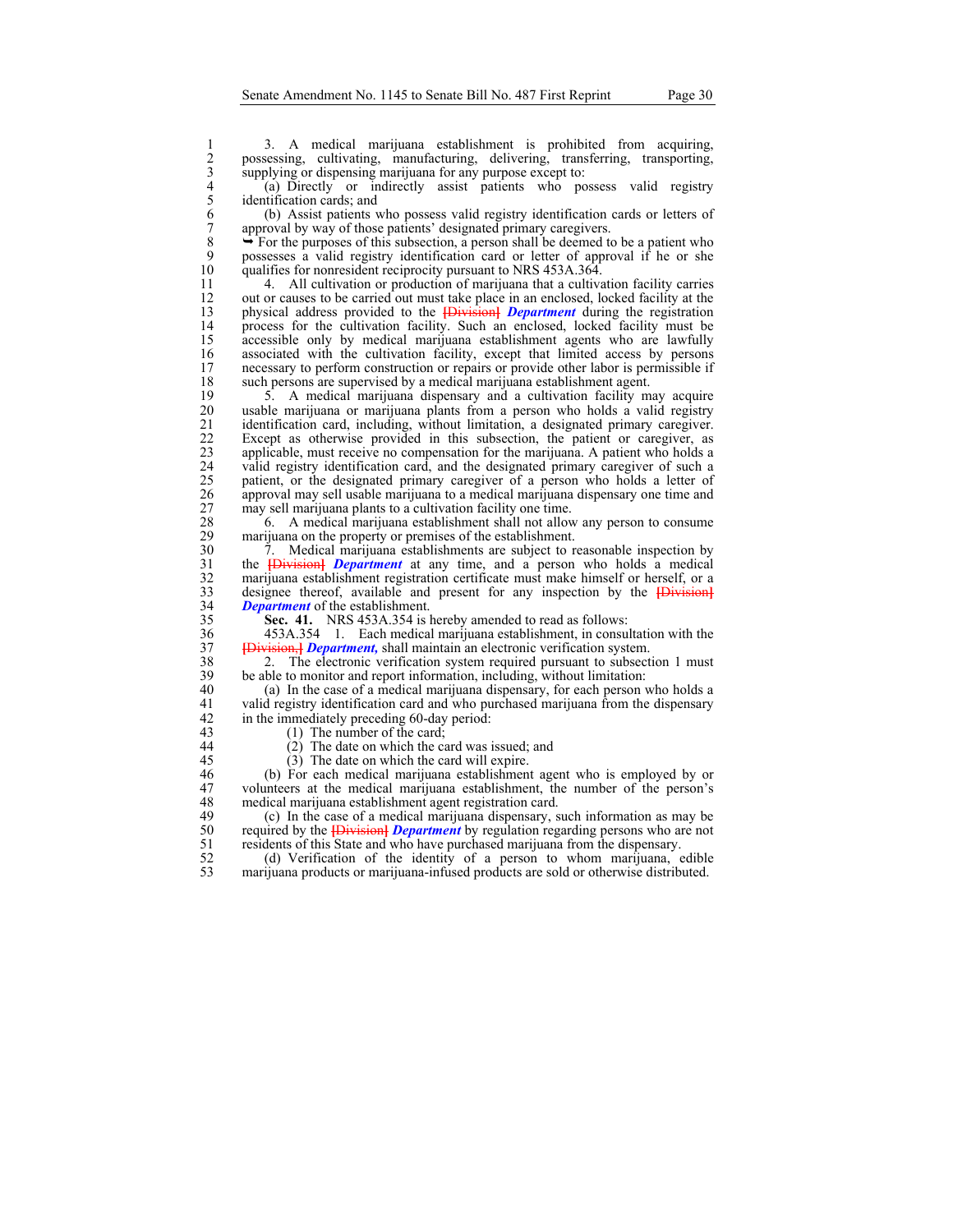1 (e) Such other information as the **[Division]** *Department* may require.<br>
2 3. Nothing in this section prohibits more than one medical r<br>
establishment from co-owning an electronic verification system in coopera<br>
4 other 3. Nothing in this section prohibits more than one medical marijuana establishment from co-owning an electronic verification system in cooperation with 4 other medical marijuana establishments, or sharing the information obtained

5 therefrom.<br>6 4. A:<br>7 that the per 6 4. A medical marijuana establishment must exercise reasonable care to ensure 7 that the personal identifying information of persons who hold registry identification cards which is contained in an electronic verification system is encrypted, protected 8 cards which is contained in an electronic verification system is encrypted, protected and not divulged for any purpose not specifically authorized by law. 9 and not divulged for any purpose not specifically authorized by law.<br>10 **Sec. 42.** NRS 453A.356 is hereby amended to read as follows:

10 **Sec. 42.** NRS 453A.356 is hereby amended to read as follows:

11 453A.356 1. Each medical marijuana establishment, in consultation with the 12 **[Division,** *Department*, shall maintain an inventory control system.<br>13 2. The inventory control system required pursuant to subsect

2. The inventory control system required pursuant to subsection 1 must be 14 able to monitor and report information, including, without limitation:<br>15 (a) Insofar as is practicable, the chain of custody and current w

15 (a) Insofar as is practicable, the chain of custody and current whereabouts, in 16 real time, of medical marijuana from the point that it is harvested at a cultivation<br>17 facility until it is sold at a medical marijuana dispensary and, if applicable, if it is facility until it is sold at a medical marijuana dispensary and, if applicable, if it is 18 processed at a facility for the production of edible marijuana products or marijuana-19 infused products;<br>20 (b) The nam

20 (b) The name of each person or other medical marijuana establishment, or both, to which the establishment sold marijuana; 21 both, to which the establishment sold marijuana;<br>22 (c) In the case of a medical marijuana disp

22 (c) In the case of a medical marijuana dispensary, the date on which it sold marijuana to a person who holds a registry identification card and, if any, the marijuana to a person who holds a registry identification card and, if any, the 24 quantity of edible marijuana products or marijuana-infused products sold, measured both by weight and potency; and 25 both by weight and potency; and 26 (d) Such other information a

26 (d) Such other information as the **[**Division**]** *Department* may require.

27 3. Nothing in this section prohibits more than one medical marijuana<br>28 establishment from co-owning an inventory control system in cooperation with 28 establishment from co-owning an inventory control system in cooperation with other medical marijuana establishments, or sharing the information obtained 29 other medical marijuana establishments, or sharing the information obtained 30 therefrom.<br>31 4. A

31 4. A medical marijuana establishment must exercise reasonable care to ensure 32 that the personal identifying information of persons who hold registry identification cards which is contained in an inventory control system is encrypted, protected and 33 cards which is contained in an inventory control system is encrypted, protected and not divulged for any purpose not specifically authorized by law. not divulged for any purpose not specifically authorized by law.

35 **Sec. 43.** NRS 453A.360 is hereby amended to read as follows:

36 453A.360 Each medical marijuana dispensary and facility for the production 37 of edible marijuana products or marijuana-infused products shall, in consultation<br>38 with the **IDivision-J** *Department*, cooperate to ensure that all edible marijuana 38 with the **[**Division,**]** *Department,* cooperate to ensure that all edible marijuana 39 products and marijuana-infused products offered for sale:<br>40 1. Are labeled clearly and unambiguously as medica

40 1. Are labeled clearly and unambiguously as medical marijuana.<br>41 2. Are not presented in packaging that is appealing to children.

41 2. Are not presented in packaging that is appealing to children.<br>42 3. Are regulated and sold on the basis of the concentration

42 3. Are regulated and sold on the basis of the concentration of THC in the products and not by weight.

44 4. Are packaged and labeled in such a manner as to allow tracking by way of 45 an inventory control system.

46 **Sec. 44.** NRS 453A.364 is hereby amended to read as follows:

47 453A.364 1. The State of Nevada and the medical marijuana dispensaries in<br>48 this State which hold valid medical marijuana establishment registration certificates 48 this State which hold valid medical marijuana establishment registration certificates will recognize a nonresident card only under the following circumstances: will recognize a nonresident card only under the following circumstances:

50 (a) The state or jurisdiction from which the holder or bearer obtained the 51 nonresident card grants an exemption from criminal prosecution for the medical use of marijuana; of marijuana;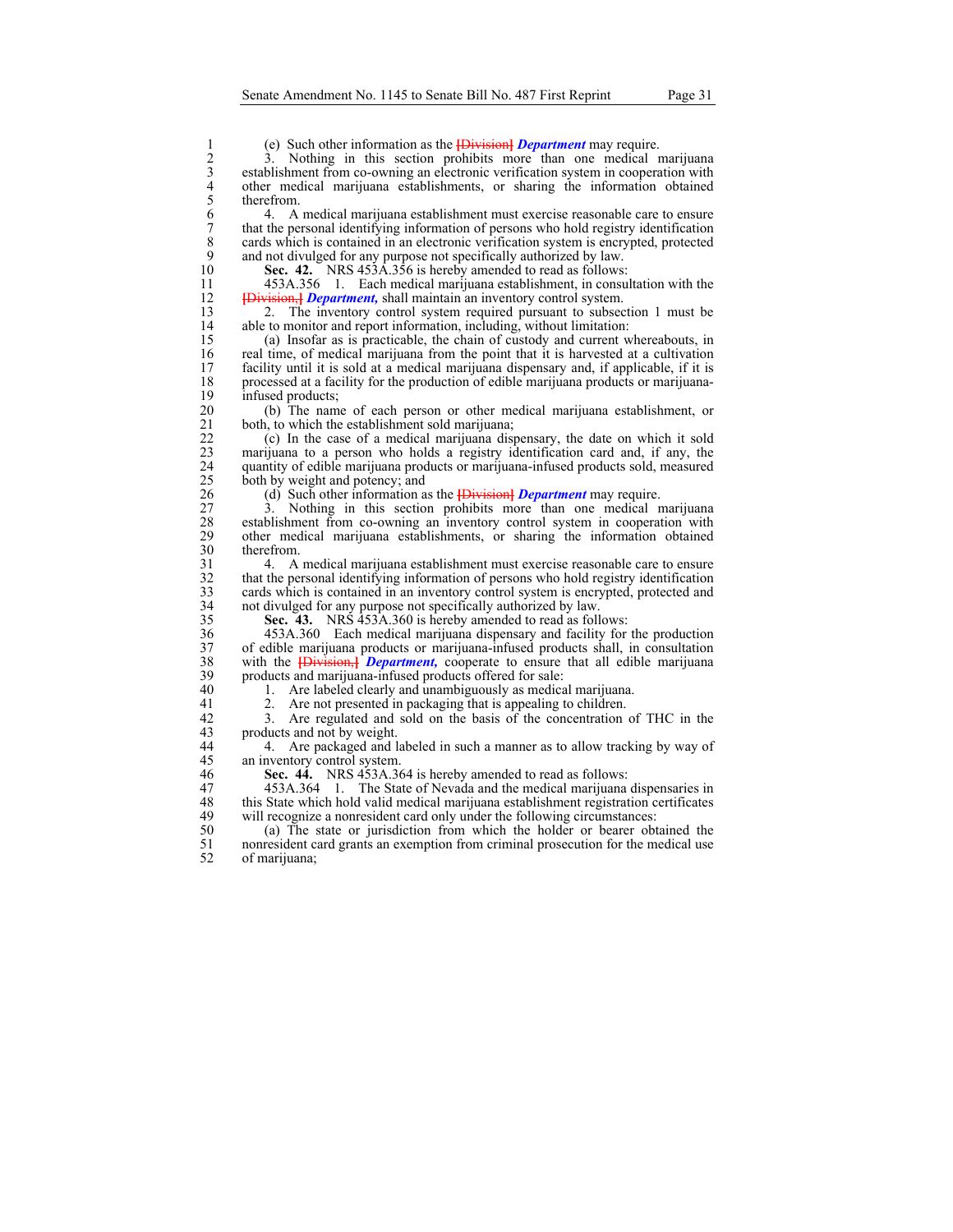1 (b) The state or jurisdiction from which the holder or bearer obtained the<br>nonresident card requires, as a prerequisite to the issuance of such a card, that a<br>physician advise the person that the medical use of marijuana nonresident card requires, as a prerequisite to the issuance of such a card, that a physician advise the person that the medical use of marijuana may mitigate the symptoms or effects of the person's medical condition;

 $(c)$  The nonresident card has an expiration date and has not yet expired;

6 (d) The holder or bearer of the nonresident card signs an affidavit in a form 7 prescribed by the **[Division]** *Department* which sets forth that the holder or bearer is entitled to engage in the medical use of marijuana in his or her state or 8 is entitled to engage in the medical use of marijuana in his or her state or 9 jurisdiction of residence; and 10 (e) The holder or bearer

10 (e) The holder or bearer of the nonresident card agrees to abide by, and does abide by, the legal limits on the possession of marijuana for medical purposes in abide by, the legal limits on the possession of marijuana for medical purposes in 12 this State, as set forth in NRS 453A.200.<br>13 2. For the purposes of the reciproci-

2. For the purposes of the reciprocity described in this section:

14 (a) The amount of medical marijuana that the holder or bearer of a nonresident 15 card is entitled to possess in his or her state or jurisdiction of residence is not 16 relevant; and<br>17 (b) Unde

17 (b) Under no circumstances, while in this State, may the holder or bearer of a 18 nonresident card possess marijuana for medical purposes in excess of the limits set 19 forth in NRS 453A.200.<br>20 3. As used in th

20 3. As used in this section, "nonresident card" means a card or other 21 identification that:<br>22 (a) Is issued by

22 (a) Is issued by a state or jurisdiction other than Nevada; and  $(23)$  (b) Is the functional equivalent of a registry identification

23 (b) Is the functional equivalent of a registry identification card or letter of 24 approval, as determined by the **[Division.] Department.** <br>25 **Sec. 45.** NRS 453A.366 is hereby amended to rea

25 **Sec. 45.** NRS 453A.366 is hereby amended to read as follows:<br>26 **453A.366** 1. A patient who holds a valid registry identification 26 453A.366 1. A patient who holds a valid registry identification card or letter 27 of approval and his or her designated primary caregiver, if any, may select one 28 medical marijuana dispensary to serve as his or her designated medical marijuana 29 dispensary at any one time.<br> $\frac{30}{2}$  A patient who desi

30 2. A patient who designates a medical marijuana dispensary as described in subsection 1:

32 (a) Shall communicate the designation to the Division *and the Department*  33 within the time specified by the **[**Division.**]** *Department.*

(b) May change his or her designation not more than once in a 30-day period. 35 **Sec. 46.** NRS 453A.368 is hereby amended to read as follows:

36 453A.368 1. The **[**Division**]** *Department* shall establish standards for and 37 certify one or more private and independent testing laboratories to test marijuana,<br>38 edible marijuana products and marijuana-infused products that are to be sold in this 38 edible marijuana products and marijuana-infused products that are to be sold in this 39 State.<br>40 2.

2. Such an independent testing laboratory must be able to determine 41 accurately, with respect to marijuana, edible marijuana products and marijuana-<br>42 infused products that are sold or will be sold at medical marijuana dispensaries in 42 infused products that are sold or will be sold at medical marijuana dispensaries in this State:

44 (a) The concentration therein of THC and cannabidiol.

45 (b) The presence and identification of molds and fungus.

46 (c) The composition of the tested material.

47 (d) The presence of chemicals in the tested material, including, without 48 limitation, pesticides, herbicides or growth regulators. 48 limitation, pesticides, herbicides or growth regulators.<br>49 3. To obtain certification by the **IDivision 1** 

49 3. To obtain certification by the **[**Division**]** *Department* on behalf of an 50 independent testing laboratory, an applicant must:<br>51 (a) Apply successfully as required pursuant to

51  $\qquad$  (a) Apply successfully as required pursuant to NRS 453A.322.<br>52  $\qquad$  (b) Pay the fees required pursuant to NRS 453A.344.

52 (b) Pay the fees required pursuant to NRS 453A.344.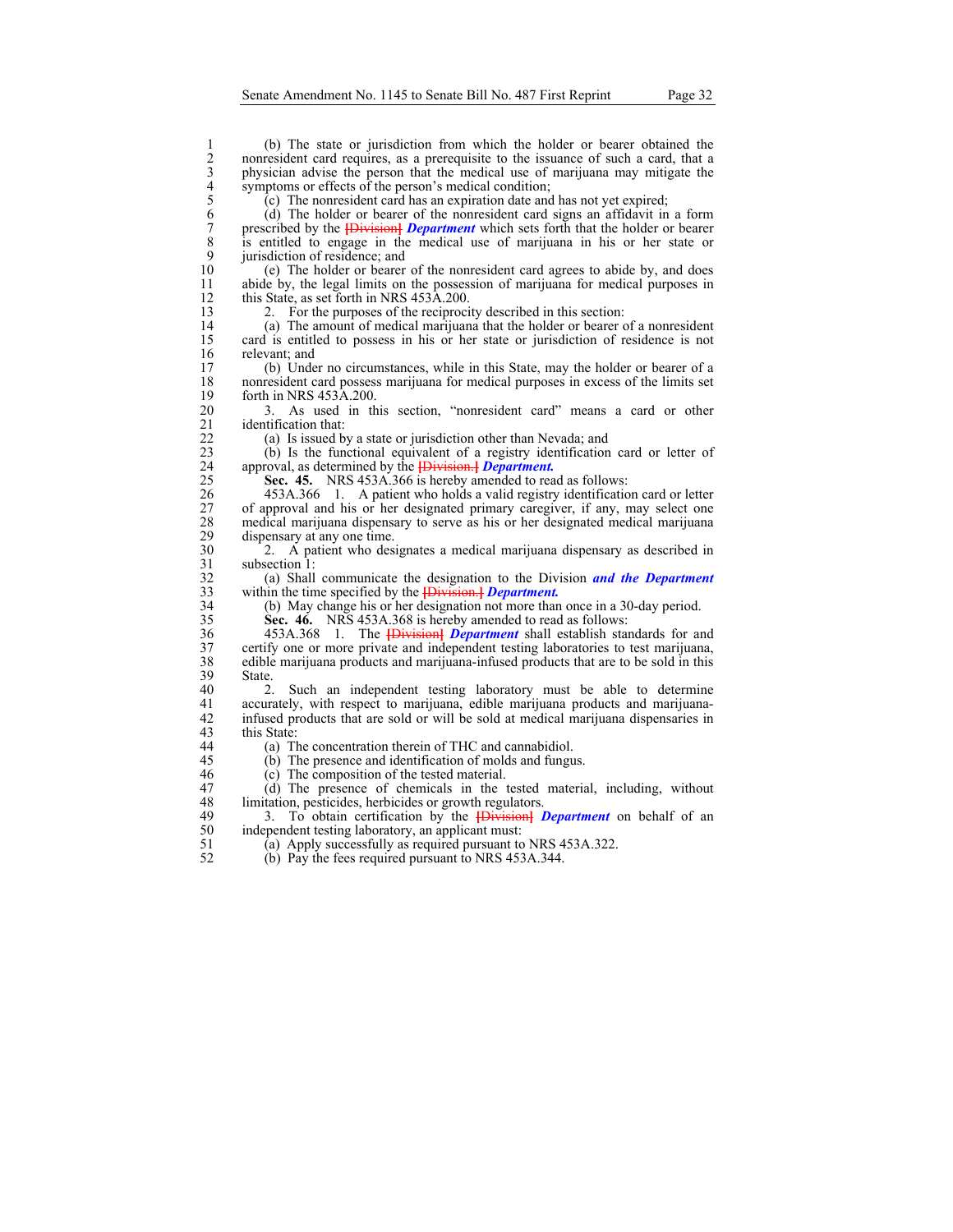**Sec. 47.** NRS 453A.369 is hereby amended to read as follows:<br>
2 453A.369 The *Division Department* may enter into an interl<br>
pursuant to NRS 277.080 to 277.180, inclusive, to carry out the prov<br>
453A.320 is ASSA.370, incl 2 453A.369 The **[**Division**]** *Department* may enter into an interlocal agreement 3 pursuant to NRS 277.080 to 277.180, inclusive, to carry out the provisions of NRS 453A.320 to 453A.370, inclusive. 5 **Sec. 48.** NRS 453A.370 is hereby amended to read as follows: 6 453A.370 The **[**Division**]** *Department* shall adopt such regulations as it 7 determines to be necessary or advisable to carry out the provisions of NRS<br>8 453A.320 to 453A.370, inclusive. Such regulations are in addition to any 8 453A.320 to 453A.370, inclusive. Such regulations are in addition to any requirements set forth in statute and must, without limitation: 9 requirements set forth in statute and must, without limitation:<br>10 1. Prescribe the form and any additional required cont 10 1. Prescribe the form and any additional required content of registration and renewal applications submitted pursuant to NRS 453A.322 and 453A.332. renewal applications submitted pursuant to NRS 453A.322 and 453A.332. 12 2. Set forth rules pertaining to the safe and healthful operation of medical narijuana establishments, including, without limitation: 13 marijuana establishments, including, without limitation:<br>14 (a) The manner of protecting against diversion and 14 (a) The manner of protecting against diversion and theft without imposing an undue burden on medical marijuana establishments or compromising the 15 undue burden on medical marijuana establishments or compromising the confidentiality of the holders of registry identification cards and letters of approval. 16 confidentiality of the holders of registry identification cards and letters of approval.<br>17 (b) Minimum requirements for the oversight of medical marijuana 17 (b) Minimum requirements for the oversight of medical marijuana establishments. 18 establishments.<br>19 (c) Minimu 19 (c) Minimum requirements for the keeping of records by medical marijuana establishments. 21 (d) Provisions for the security of medical marijuana establishments, including, without limitation, requirements for the protection by a fully operational security 22 without limitation, requirements for the protection by a fully operational security alarm system of each medical marijuana establishment. alarm system of each medical marijuana establishment. 24 (e) Procedures pursuant to which medical marijuana dispensaries must use the 25 services of an independent testing laboratory to ensure that any marijuana, edible marijuana products and marijuana-infused products sold by the dispensaries to end 27 users are tested for content, quality and potency in accordance with standards established by the **[Division.]** Department. 28 established by the **[**Division.**]** *Department.* 29 (f) Procedures pursuant to which a medical marijuana dispensary will be notified by the *Division Department* if a patient who holds a valid registry 30 notified by the **[Division]** *Department* if a patient who holds a valid registry identification card or letter of approval has chosen the dispensary as his or her 31 identification card or letter of approval has chosen the dispensary as his or her designated medical marijuana dispensary, as described in NRS 453A.366. 32 designated medical marijuana dispensary, as described in NRS 453A.366.<br>33 3. Establish circumstances and procedures pursuant to which the 33 3. Establish circumstances and procedures pursuant to which the maximum fees set forth in NRS 453A.344 may be reduced over time  $\frac{1}{2}$ fees set forth in NRS 453A.344 may be reduced over time  $\frac{1}{\cdot}$ 35 (a) To**]** *to* ensure that the fees imposed pursuant to NRS 453A.344 are, insofar 36 as may be practicable, revenue neutral *.* **[**; and 37 (b) To reflect gifts and grants received by the Division pursuant to NRS 38 453A.720.**]** 39 4. Set forth the amount of usable marijuana that a medical marijuana 40 dispensary may dispense to a person who holds a valid registry identification card,<br>41 including, without limitation, a designated primary caregiver, in any one 14-day 41 including, without limitation, a designated primary caregiver, in any one 14-day period. Such an amount must not exceed the limits set forth in NRS 453A.200. 42 period. Such an amount must not exceed the limits set forth in NRS 453A.200.<br>43 5. As far as possible while maintaining accountability, protect the identity 43 5. As far as possible while maintaining accountability, protect the identity and 44 personal identifying information of each person who receives, facilitates or delivers 45 services in accordance with this chapter.<br>46 6. In cooperation with the Board of 46 6. In cooperation with the Board of Medical Examiners and the State Board of 47 Osteopathic Medicine, establish a system to:<br>48 (a) Register and track attending physici 48 (a) Register and track attending physicians who advise their patients that the medical use of marijuana may mitigate the symptoms or effects of the patient's medical use of marijuana may mitigate the symptoms or effects of the patient's 50 medical condition;<br>51 (b) Insofar as 51 (b) Insofar as is possible, track and quantify the number of times an attending 52 physician described in paragraph (a) makes such an advisement; and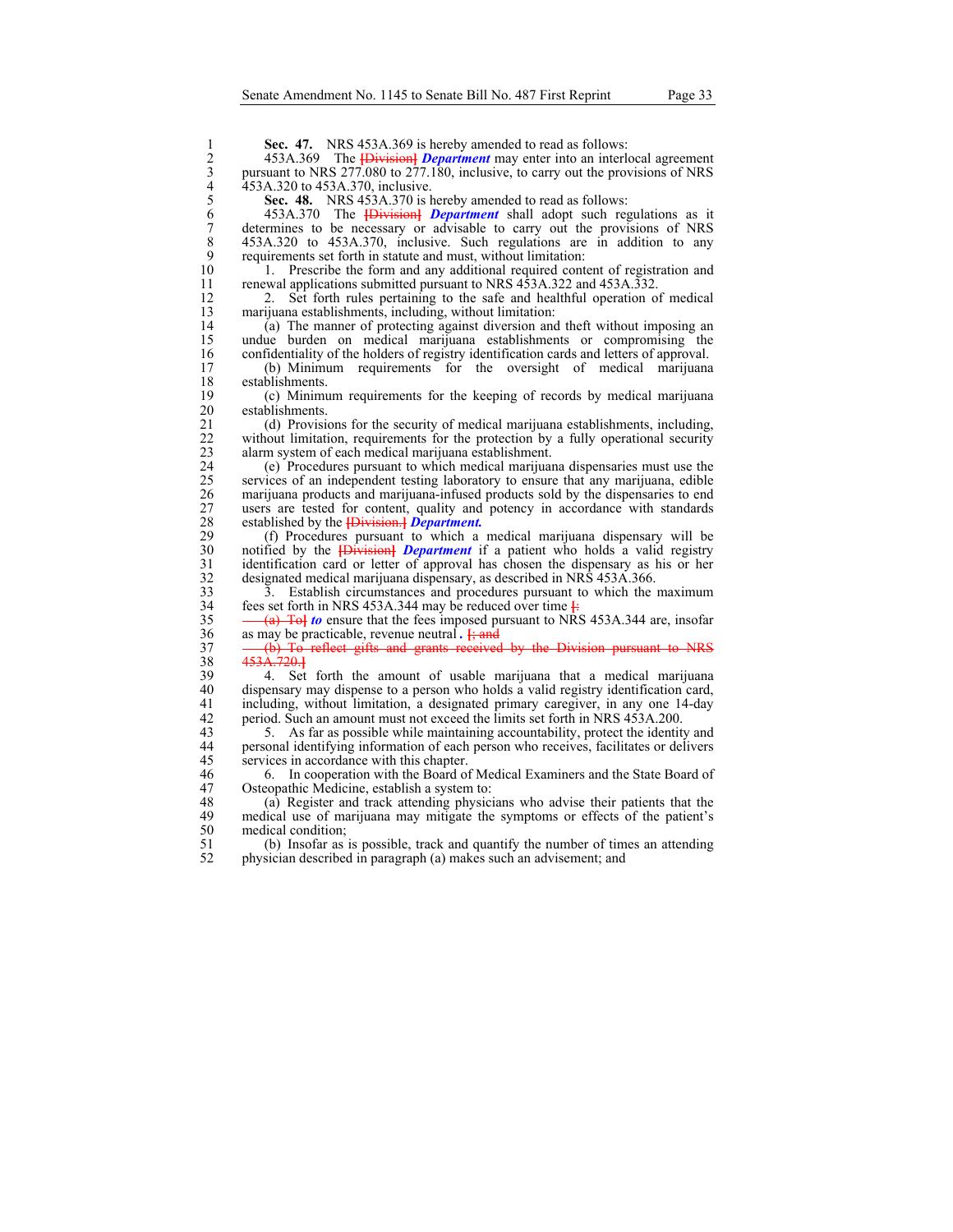4 7. Establish different categories of medical marijuana establishment agent registration cards, including, without limitation, criteria for training and 6 certification, for each of the different types of medical marijuan 5 registration cards, including, without limitation, criteria for training and 6 certification, for each of the different types of medical marijuana establishments at 7 which such an agent may be employed or volunteer or provide labor as a medical 8 marijuana establishment agent.<br>9 8. Provide for the mainte

9 8. Provide for the maintenance of a log by the *Department, in consultation*  with the Division, of each person who is authorized to cultivate, grow or produce 11 marijuana pursuant to subsection 6 of NRS 453A.200. The **[**Division**]** *Department*  12 shall ensure that the contents of the log are available for verification by law enforcement personnel 24 hours a day. enforcement personnel 24 hours a day.

14 9. Address such other matters as may assist in implementing the program of dispensation contemplated by NRS 453A.320 to 453A.370, inclusive. dispensation contemplated by NRS 453A.320 to 453A.370, inclusive.

16 **Sec. 49.** NRS 453A.400 is hereby amended to read as follows:<br>17 453A.400 1. The fact that a person possesses a registry identity

17 453A.400 1. The fact that a person possesses a registry identification card 18 or letter of approval issued to the person by the Division or its designee pursuant to<br>19 NRS 453A.220 or 453A.250, a medical marijuana establishment registration 19 NRS 453A.220 or 453A.250, a medical marijuana establishment registration<br>20 certificate issued to the person by the **Division** *Department* or its designee 20 certificate issued to the person by the **[**Division**]** *Department* or its designee 21 pursuant to NRS 453A.322 or a medical marijuana establishment agent registration card issued to the person by the **H**ivision **Department** or its designee pursuant to 22 card issued to the person by the **[Division]** *Department* or its designee pursuant to NRS 453A.332 does not, alone: NRS 453A.332 does not, alone:

24 (a) Constitute probable cause to search the person or the person's property; or (b) Subject the person or the person's property to inspection by an

25 (b) Subject the person or the person's property to inspection by any governmental agency.

27 2. Except as otherwise provided in this subsection, if officers of a state or 28 local law enforcement agency seize marijuana, paraphernalia or other related 28 local law enforcement agency seize marijuana, paraphernalia or other related 29 property from a person engaged in, facilitating or assisting in the medical use of marijuana: 30 marijuana:

31 (a) The law enforcement agency shall ensure that the marijuana, paraphernalia 32 or other related property is not destroyed while in the possession of the law 33 enforcement agency.<br>34 (b) Any proper

(b) Any property interest of the person from whom the marijuana, 35 paraphernalia or other related property was seized must not be forfeited pursuant to 36 any provision of law providing for the forfeiture of property, except as part of a sentence imposed after conviction of a criminal offense. 37 sentence imposed after conviction of a criminal offense.<br>38 (c) Upon:

38 (c) Upon:<br>39 (1) A

39 (1) A decision not to prosecute;<br>40 (2) The dismissal of charges; or

40 (2) The dismissal of charges; or

41 (3) Acquittal,<br>42  $\rightarrow$  the law enforcement  $42$   $\rightarrow$  the law enforcement agency shall, to the extent permitted by law, return to that person any usable marijuana, marijuana plants, paraphernalia or other related 43 person any usable marijuana, marijuana plants, paraphernalia or other related 44 property that was seized. The provisions of this subsection do not require a law 45 enforcement agency to care for live marijuana plants.<br>46 **Sec. 50.** NRS 453A.700 is hereby amended to to

Sec. 50. NRS 453A.700 is hereby amended to read as follows:

47 453A.700 1. Except as otherwise provided in this section, NRS 239.0115<br>48 and subsection 4 of NRS 453A.210, the Division *and the Department* shall not 48 and subsection 4 of NRS 453A.210, the Division *and the Department* shall not disclose:

50 (a) The contents of any tool used by the **[**Division**]** *Department* to evaluate an 51 applicant or its affiliate.<br>52 (b) Any information

 $\begin{bmatrix} 52 \\ 53 \end{bmatrix}$  (b) Any information, documents or communications provided to the  $\begin{bmatrix} 1 & 0 \\ 0 & 1 \end{bmatrix}$ <br> **Department** by an applicant or its affiliate pursuant to the provisions of this **Department** by an applicant or its affiliate pursuant to the provisions of this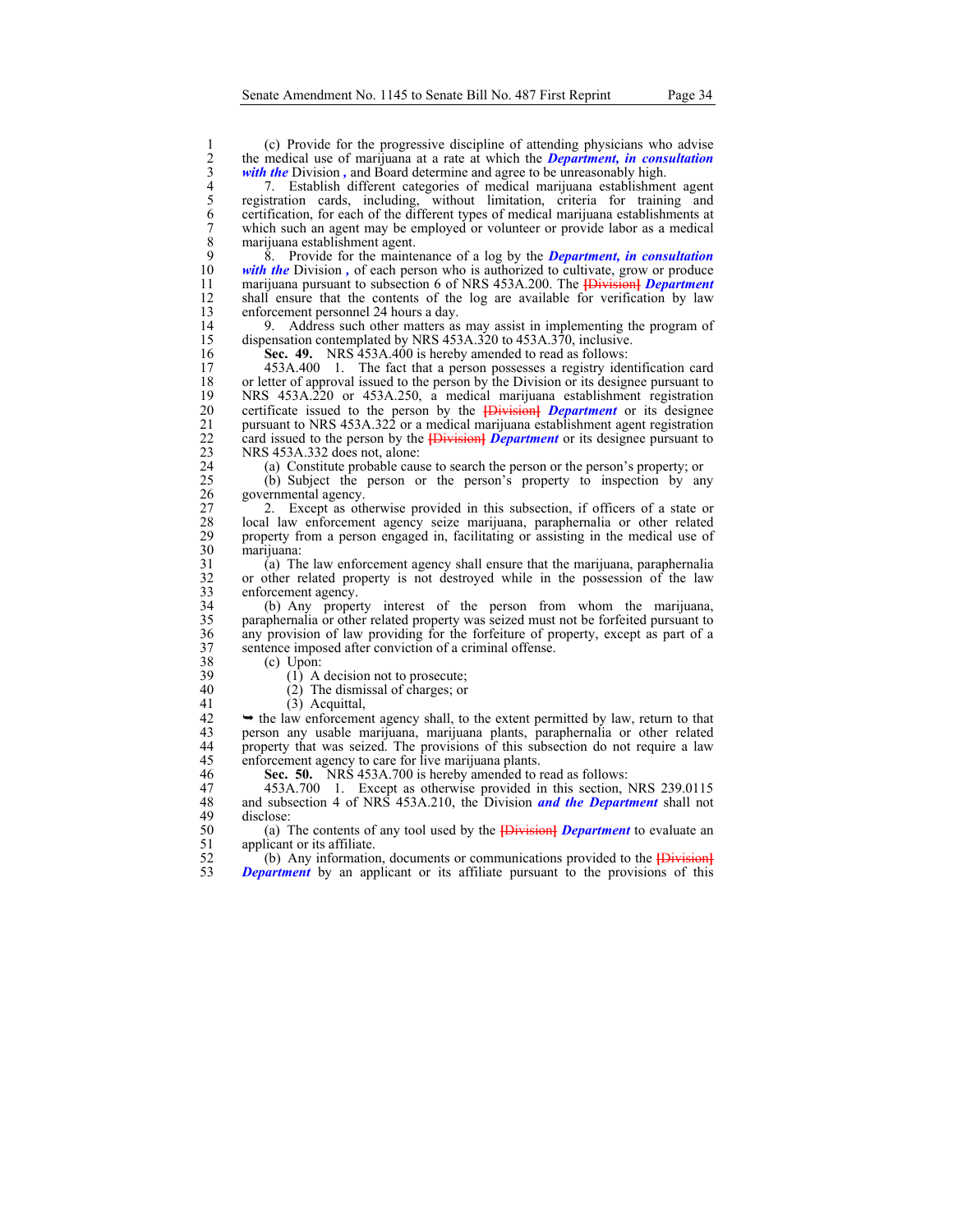2 chapter, without the prior written consent of the applicant or affiliate or pursuant to<br>
2 a lawful court order after timely notice of the proceedings has been given to the<br>
4 applicant or affiliate.<br>
(c) The name or any a lawful court order after timely notice of the proceedings has been given to the applicant or affiliate.

4 (c) The name or any other identifying information of:

5 (1) An attending physician; or

 $\frac{14}{15}$ 

 $(2)$  A person who has applied for or to whom the Division or its designee 7 has issued a registry identification card or letter of approval.<br>8  $\rightarrow$  Except as otherwise provided in NRS 239.0115, the

 $8 \rightarrow$  Except as otherwise provided in NRS 239.0115, the items of information described in this subsection are confidential, not subject to subpoena or discovery 9 described in this subsection are confidential, not subject to subpoena or discovery<br>10 and not subject to inspection by the general public. and not subject to inspection by the general public.

11 2. Notwithstanding the provisions of subsection 1, the Division or its designee 12 may release the name and other identifying information of a person to whom the Division or its designee has issued a registry identification card or letter of approval 13 Division or its designee has issued a registry identification card or letter of approval

15 (a) Authorized employees of the Division or its designee as necessary to 16 perform official duties of the Division; and 17 (b) Authorized employees of state and

17 (b) Authorized employees of state and local law enforcement agencies, only as 18 necessary to verify that a person is the lawful holder of a registry identification card<br>19 or letter of approval issued to him or her pursuant to NRS 453A.220 or 453A.250. 19 or letter of approval issued to him or her pursuant to NRS 453A.220 or 453A.250.<br>20 **Sec. 51.** NRS 453A.720 is hereby amended to read as follows:

Sec. 51. NRS 453A.720 is hereby amended to read as follows:

21 453A.720 1. The Administrator of the Division *or his or her designee* may 22 apply for or accept any gifts, grants, donations or contributions from any source to carry out the provisions of this chapter  $\overline{H}$  governing the issuance of registration carry out the provisions of this chapter  $\frac{1}{2}$  *governing the issuance of registration* 24 *identification cards and letters of approval and the regulation of the holders of*  25 *such cards and letters.*

26 2. Any money the Administrator *or his or her designee* receives pursuant to 27 subsection 1 must be deposited in the State Treasury pursuant to NRS 453A.730.<br>28 Sec. 52. NRS 453A.730 is hereby amended to read as follows:

28 **Sec. 52.** NRS 453A.730 is hereby amended to read as follows:<br>29 453A.730 1. Any money the Administrator of the Division

29 453A.730 1. Any money the Administrator of the Division *or his or her*  30 *designee* receives pursuant to NRS 453A.720 or that is appropriated to carry out the provisions of this chapter  $\frac{1}{12}$  governing the issuance of registry identification 31 provisions of this chapter **[**:**]** *governing the issuance of registry identification*  32 *cards and letters of approval and the regulation of the holders of such cards and*  33 *letters:*

(a) Must be deposited in the State Treasury and accounted for separately in the 35 State General Fund;

36 (b) May only be used to carry out:<br>37 (1) The provisions of this ch

37 (1) The provisions of this chapter, *governing the issuance of registry*  38 *identification cards and letters of approval and the regulation of the holders of*  **such cards and letters** including the dissemination of information concerning  $\frac{f_{th}}{f_{th}}$ 40 *those* provisions **[**of this chapter**]** and such other information as determined 41 appropriate by the Administrator; and<br>42 (2) Alcohol and drug abuse pr

42 (2) Alcohol and drug abuse programs pursuant to NRS 458.094; and (c) Does not revert to the State General Fund at the end of any fiscal year

43 (c) Does not revert to the State General Fund at the end of any fiscal year.

44 2. The Administrator of the Division shall administer the account. Any 45 interest or income earned on the money in the account must be credited to the 46 account. Any claims against the account must be paid as other claims against the 47 State are paid.<br>48 Sec. 53.

48 **Sec. 53.** NRS 453A.740 is hereby amended to read as follows:<br>49 453A.740 The Administrator of the Division shall adopt such 49 453A.740 The Administrator of the Division shall adopt such regulations as 50 the Administrator determines are necessary to carry out the provisions of this chapter  $\frac{1}{2}$  chapter  $\frac{1}{2}$  coverning the issuance of registry identification cards and letters of 51 chapter **[**.**]** *governing the issuance of registry identification cards and letters of*  52 *approval and the regulation of the holders of such cards and letters.* The 53 regulations must set forth, without limitation: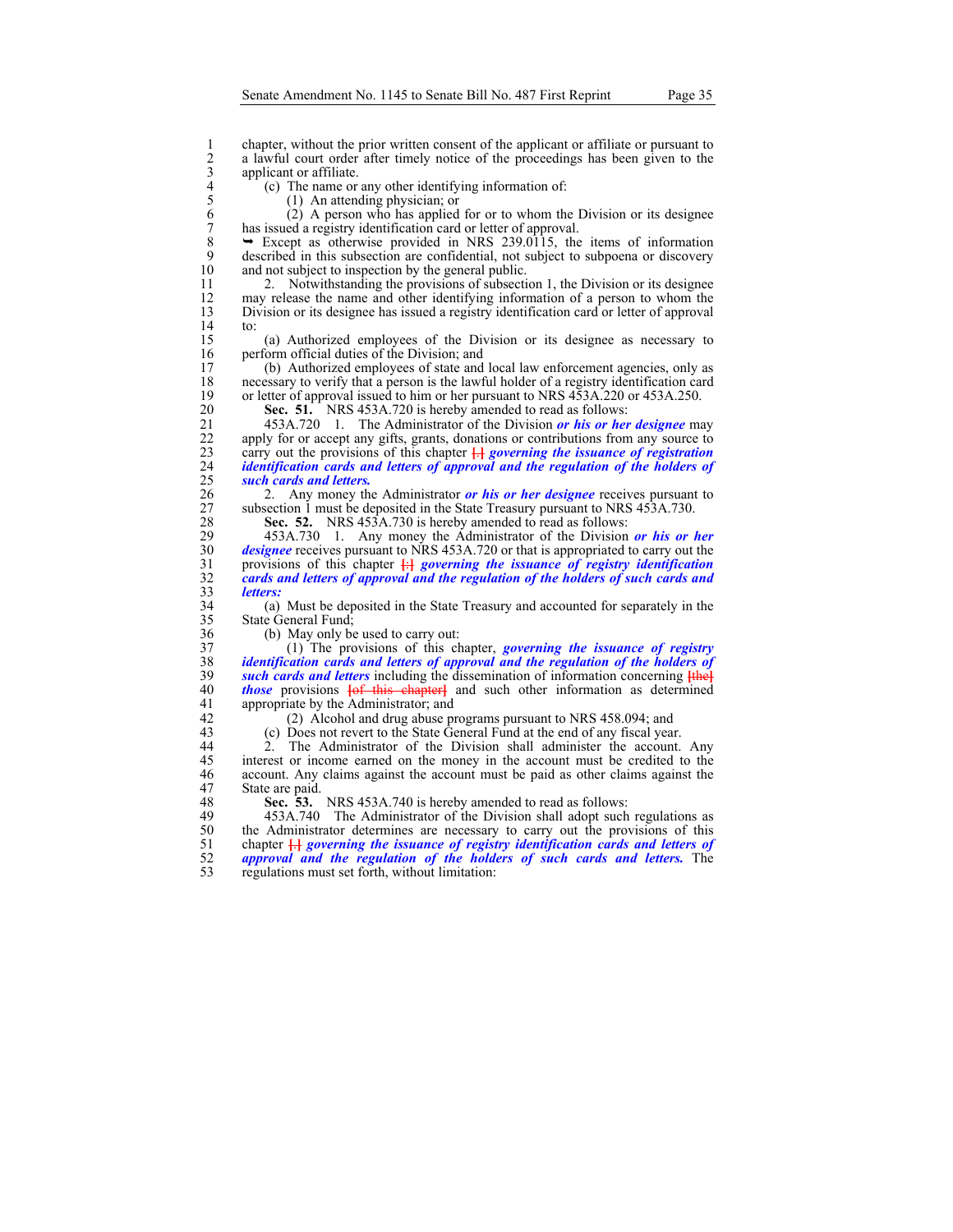1. Procedures pursuant to which the Division will issue a registry<br>
2. identification card or letter of approval or, in cooperation with the Department of<br>
3. Motor Vehicles, cause a registry identification card to be prep identification card or letter of approval or, in cooperation with the Department of Motor Vehicles, cause a registry identification card to be prepared and issued to a qualified person as a type of identification card described in NRS 483.810 to 5 483.890, inclusive. The procedures described in this subsection must provide that the Division will:

7 (a) Issue a registry identification card or letter of approval to a qualified  $\begin{array}{c} 8 \\ 9 \end{array}$  person; or

9 (b) Designate the Department of Motor Vehicles to issue a registry identification card to a person if:

11 (1) The person presents to the Department of Motor Vehicles valid 12 documentation issued by the Division indicating that the Division has approved the issuance of a registry identification card to the person; and issuance of a registry identification card to the person; and

14 (2) The Department of Motor Vehicles, before issuing the registry identification card, confirms by telephone or other reliable means that the Division identification card, confirms by telephone or other reliable means that the Division 16 has approved the issuance of a registry identification card to the person.<br>17 2. That if the Division issues a registry identification card

17 2. That if the Division issues a registry identification card pursuant to subsection 1, the Division may charge and collect any fee authorized for the 18 subsection 1, the Division may charge and collect any fee authorized for the issuance of an identification card described in NRS 483.810 to 483.890, inclusive. 19 issuance of an identification card described in NRS 483.810 to 483.890, inclusive.

20 3. Fees for:<br>21 (a) Providing 21 (a) Providing to an applicant an application for a registry identification card or letter of approval, which fee must not exceed \$25; and 22 letter of approval, which fee must not exceed \$25; and<br>23 (b) Processing and issuing a registry identification

23 (b) Processing and issuing a registry identification card or letter of approval, 24 which fee must not exceed \$75.<br>25 **Sec. 54.** 1. The amenda

25 **Sec. 54.** 1. The amendatory provisions of this act do not affect the validity of an unexpired medical marijuana establishment registration certificate or medical 26 of an unexpired medical marijuana establishment registration certificate or medical 27 marijuana establishment agent registration card that was issued by the Division of 28 Public and Behavioral Health of the Department of Health and Human Services<br>29 before July 1, 2017. However, upon the expiration of such a medical marijuana 29 before July 1, 2017. However, upon the expiration of such a medical marijuana<br>20 establishment registration certificate or medical marijuana establishment agent 30 establishment registration certificate or medical marijuana establishment agent 31 registration card, a person who wishes to retain the limited exemption from state prosecution which is set forth in NRS 453A.200 must: 32 prosecution which is set forth in NRS 453A.200 must:<br>33 (a) Reapply to the Department of Taxation fo

33 (a) Reapply to the Department of Taxation for a new medical marijuana<br>34 establishment registration certificate or medical marijuana establishment agent establishment registration certificate or medical marijuana establishment agent 35 registration card issued by that agency.

36 (b) Pay any necessary fees as set forth in NRS 453A.344 or any regulations 37 adopted pursuant to chapter 453A of NRS.<br>38 2. As used in this section:

38 2. As used in this section:<br>39 (a) "Medical marijuana esta 39 (a) "Medical marijuana establishment agent registration card" has the meaning ascribed to it in NRS 453A.118.

41 (b) "Medical marijuana establishment registration certificate" has the meaning 42 ascribed to it in NRS 453A.119.<br>43 **Sec. 55.** 1. The adminis

Sec. 55. 1. The administrative regulations adopted by the Division of 44 Public and Behavioral Health of the Department of Health and Human Services 45 pursuant to chapter 453A of NRS governing the licensing and regulation of medical 46 marijuana establishments remain in force and are hereby transferred to become the marijuana establishments remain in force and are hereby transferred to become the 47 administrative regulations of the Department of Taxation on July 1, 2017. On and 48 after July 1, 2017, these regulations must be interpreted in a manner so that all 48 after July 1, 2017, these regulations must be interpreted in a manner so that all references to the Division of Public and Behavioral Health of the Department of references to the Division of Public and Behavioral Health of the Department of 50 Health and Human Services and its constituent parts are read and interpreted as being references to the Department of Taxation and its constituent parts, regardless 51 being references to the Department of Taxation and its constituent parts, regardless of whether those references have been conformed pursuant to section 56 of this act 52 of whether those references have been conformed pursuant to section 56 of this act<br>53 at the time of interpretation. at the time of interpretation.